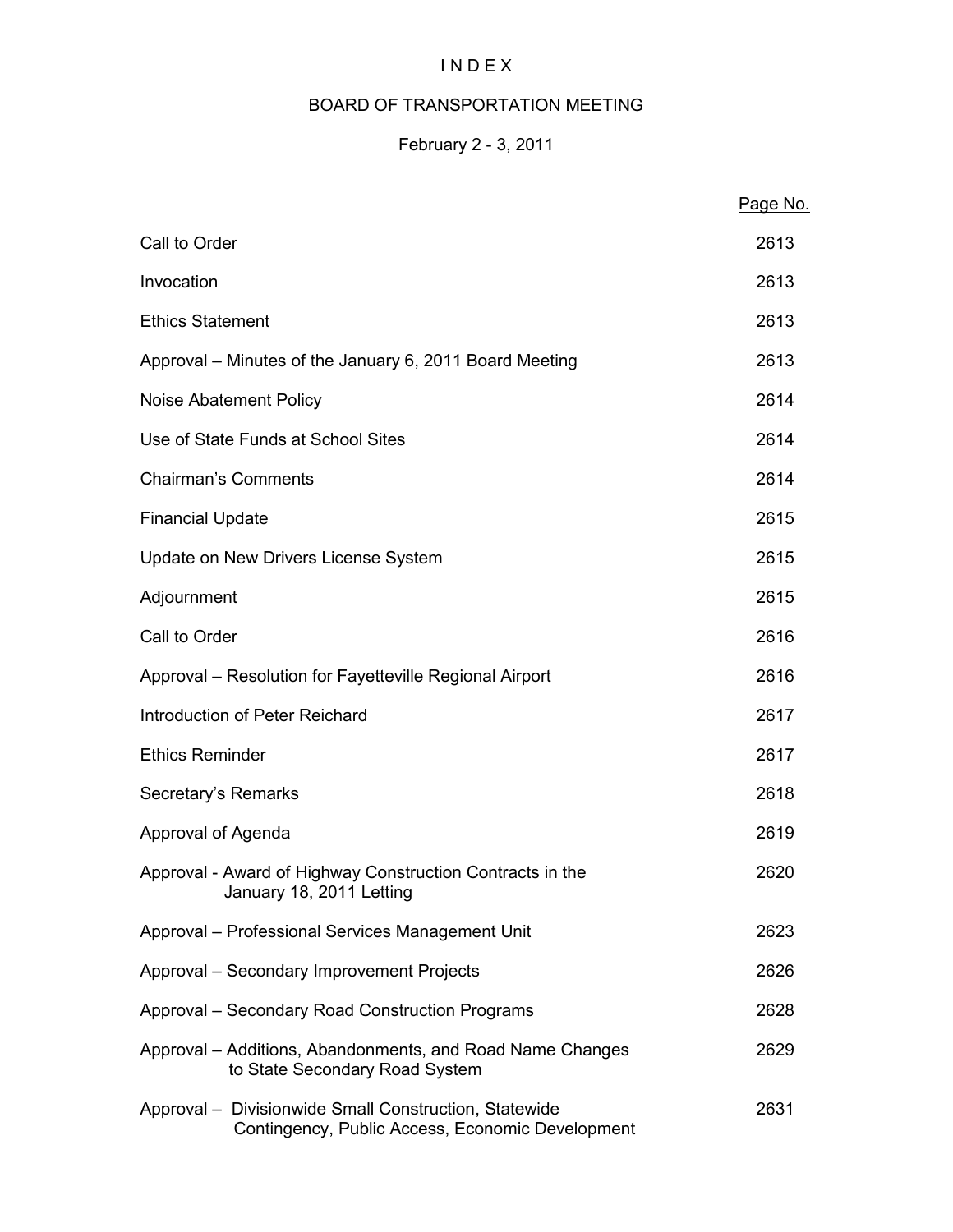| Approval - Public Transportation Program                                                   | 2634 |
|--------------------------------------------------------------------------------------------|------|
| Approval - Rail Program                                                                    | 2636 |
| Approval - Specific State Funds for Construction Projects                                  | 2636 |
| Approval - Specific North Carolina Trust Funds                                             | 2638 |
| Approval – Specific Spot Safety Improvement Projects                                       | 2640 |
| Approval – Funds for Specific Federal-Aid Projects                                         | 2641 |
| Approval – Revisions to the 2009-2015 STIP                                                 | 2651 |
| Approval – Municipal and Special Agreements                                                | 2653 |
| Approval - State Highway System Changes                                                    | 2666 |
| Approval – Preliminary Right of Way Plans                                                  | 2667 |
| Approval – Final Right of Way Plans                                                        | 2668 |
| Approval - Revisions of Final Right of Way Plans                                           | 2670 |
| Approval – Conveyance of Highway Right of Way Residues                                     | 2671 |
| Approval – Conveyance of Surplus Highway Right of Way                                      | 2672 |
| Approval – Revision in Control in Access                                                   | 2673 |
| Approval – Acquisition of Structures Partially Outside the<br>Right of Way                 | 2673 |
| Approval – Advance Acquisition of Highway Right of Way                                     | 2675 |
| Approval – Corrections to November BOT Conveyance<br>Of Highway Right of Way Residues      | 2676 |
| Approval – Supplemental Allocation of Highway Maintenance<br>Appropriations - FY 2010-2011 | 2677 |
|                                                                                            |      |

Additional Business

Adjournment 2678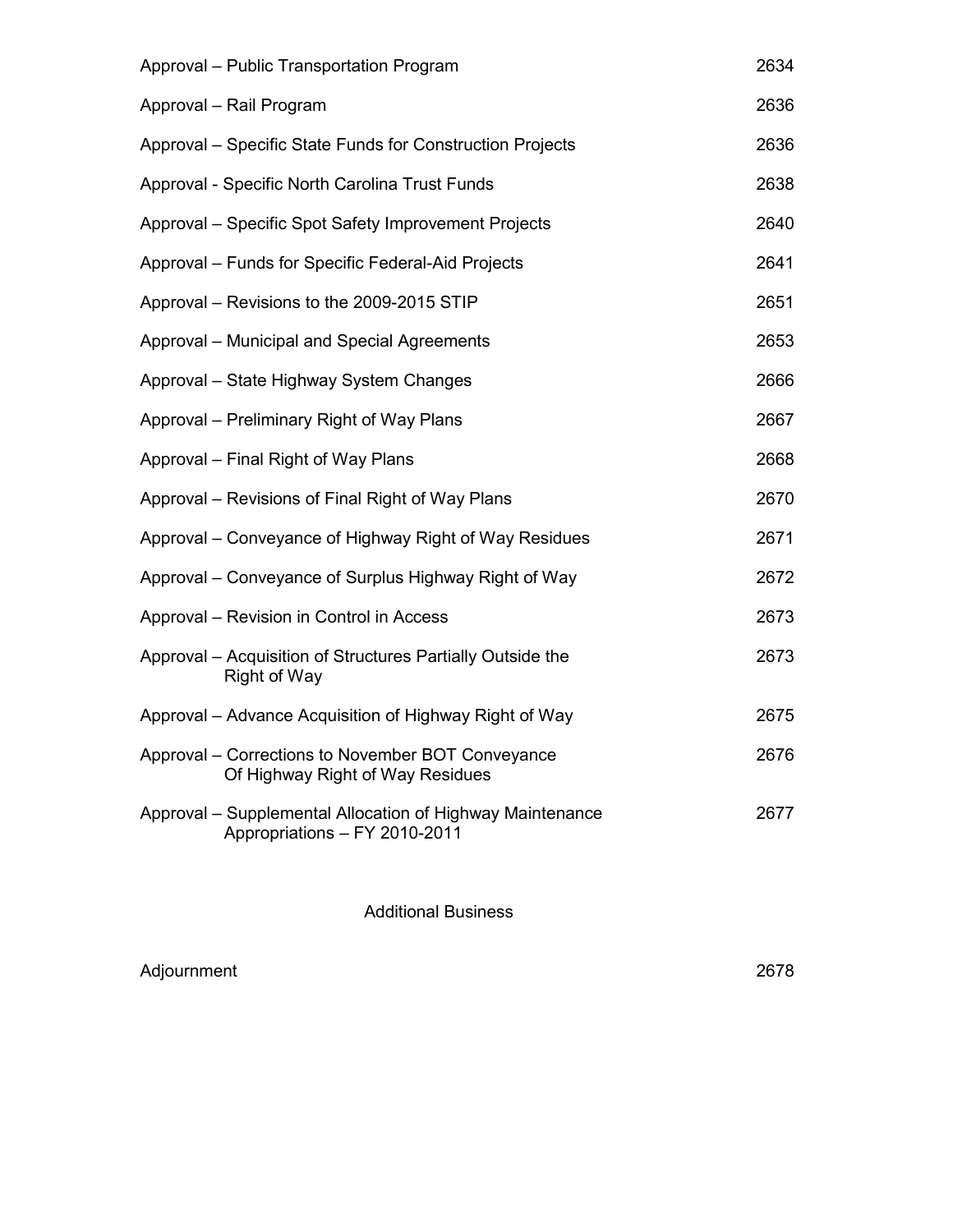#### **Board of Transportation Meeting**

**February 2 - 3, 2011** 

#### **Call to Order**

Chairman Collier called the meeting of the Board of Transportation to order at 1:06 p.m. Wednesday, February 2, 2011 in Raleigh, North Carolina with the following members present:

Overholt, McNairy, Alford, Tulloss, Watts, Szlosberg-Landis, Ciccone, Fox, Wall, Burns, Collett, Perkins, Halsey, Proffitt, Burrell

Member Womble was absent.

#### **Invocation**

The invocation was offered by Board Member Alford.

#### **Ethics Statement**

Chairman Collier read the Ethics Statement advising any Board Member that may have a conflict of interest or appearance of conflict to abstain from participation in that particular item and to file the proper paper work with the Secretary to the Board.

#### **Approval – Minutes of the January 6, 2011 Board Meeting**

The minutes of the January 6, 2011 Board of Transportation Meeting were unanimously approved upon a motion by Board Member Wall, which was seconded by Board Member Proffitt.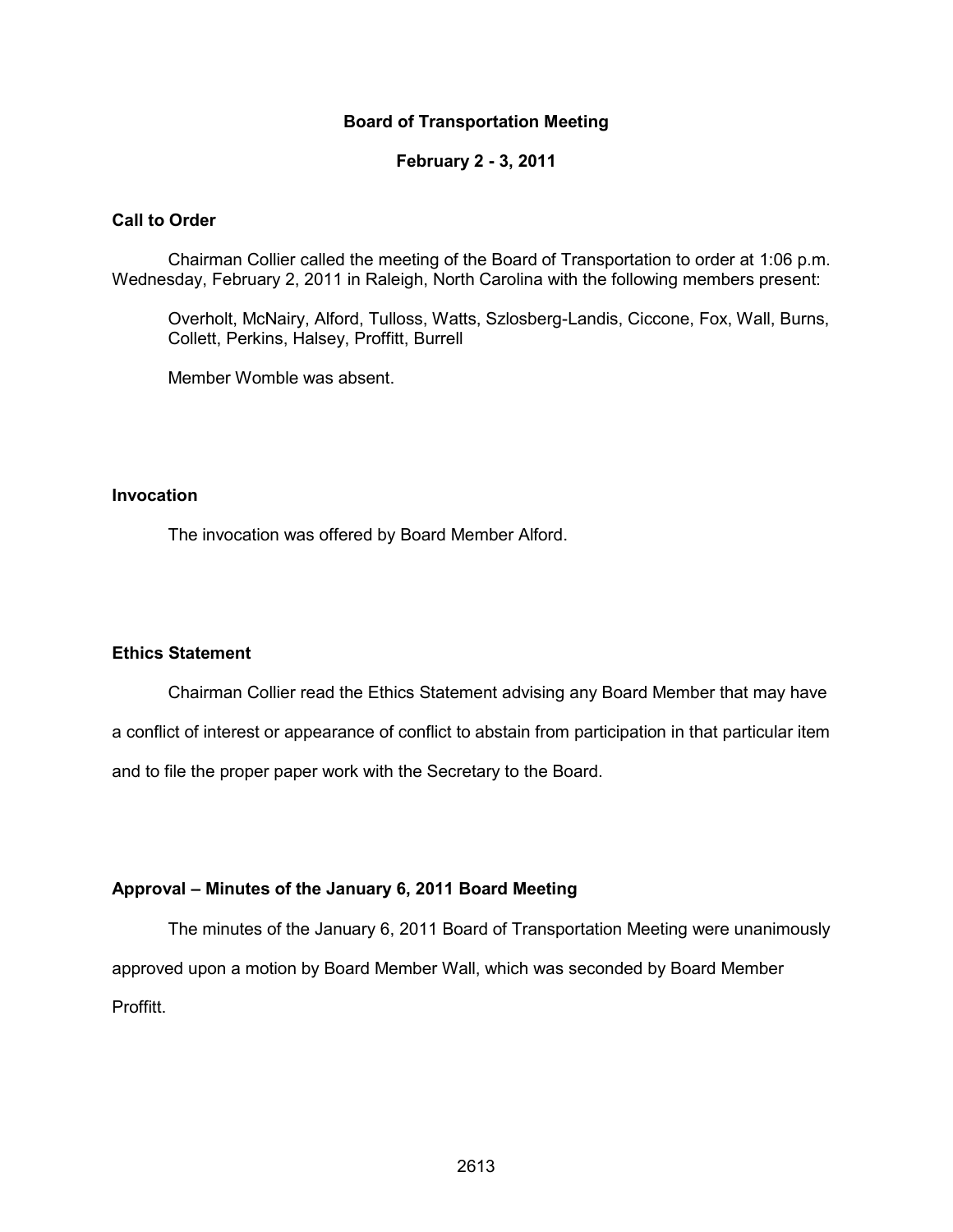#### **Noise Abatement Policy**

 Greg Smith, Traffic Noise and Air Quality Group Leader, presented information regarding the Noise Abatement Policy to the Board. John Sullivan, FHWA Division Administrator, discussed the significance of DOT's actions regarding the noise policy. FHWA only took two weeks to review DOT's policy and only suggested two minor changes. The review team was so impressed they are submitting the policy for an Environmental Excellence award. Upon a motion by Board Member Fox, which was seconded by Board Member Halsey, the policy was unanimously approved.

#### **Use of State Funds at School Sites**

Delbert Roddenberry, Secondary Roads Program Manager, briefed the Board on information relating to the use of state funds being used for school sites. He introduced Joel Cranford, Municipal and School Transportation Assistance Engineer, who presented the Board with information regarding internal improvements at public schools and why a policy change regarding use of state funding is necessary to help with traffic flow improvement at school sites. Upon a motion by Board Member Overholt, which was seconded by Board Member Wall, the policy change was unanimously approved.

#### **Chairman's Comments**

Chairman Collier announced that a new subcommittee had been formed. It will be called the Highway 70 Subcommittee. They will cover from the Port of Morehead City to I-95. The Chairperson is Leigh McNair, Vice-Chair is Gus Tulloss, with members Hugh Overholt and Mike Alford. Secretary Conti will appoint a staff person to work with the committee.

2614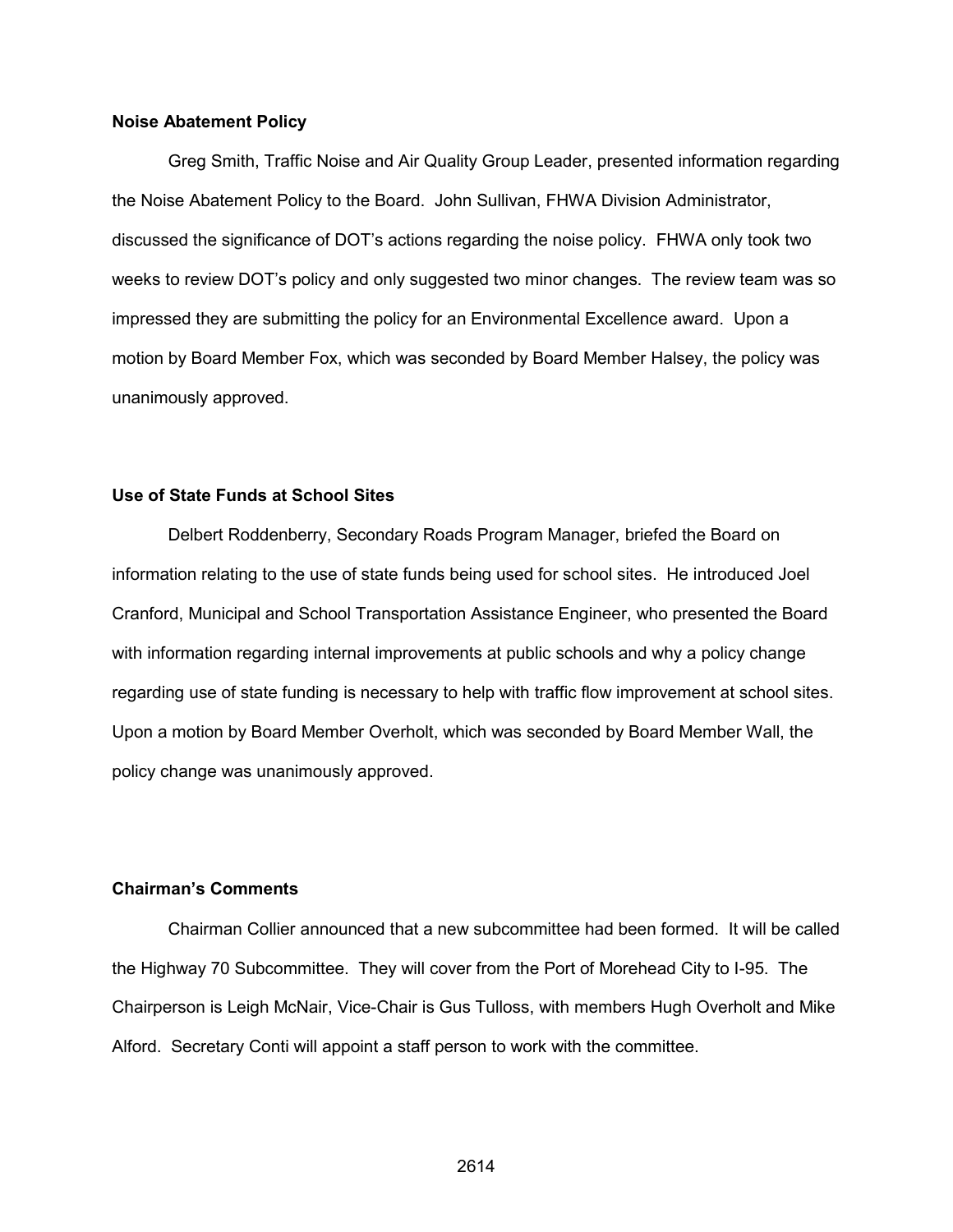#### **Financial Update**

Chief Financial Officer Mark Foster presented the Board with the current financial report. Results of the annual audit for FY 2010 show no audit findings. This shows what a great job the Fiscal section is doing in handling the \$4 billion budget. Mr. Foster also stated that state revenues are up 6%.

#### **Update on New Drivers License System**

Commissioner Mike Robertson presented the Board with information regarding the new driver license system.

DMV has just awarded a new seven year contract for \$47.5 million dollars. This is the first such system in the United States. The new driver license will use polycarbonate card that will be laser engraved. It will have three levels of security. This new license will be very difficult to reproduce, and impossible to alter. In order to increase customer satisfaction and speed up the process for DMV examiners the customer can pre-enroll from home or an available kiosks in any DMV office. They will be able to take a practice test and then schedule an appointment at DMV.

#### **Adjournment**

The meeting was adjourned at 2:05 p.m. until Thursday, February 3, 2011 at 10:00 a.m.

2615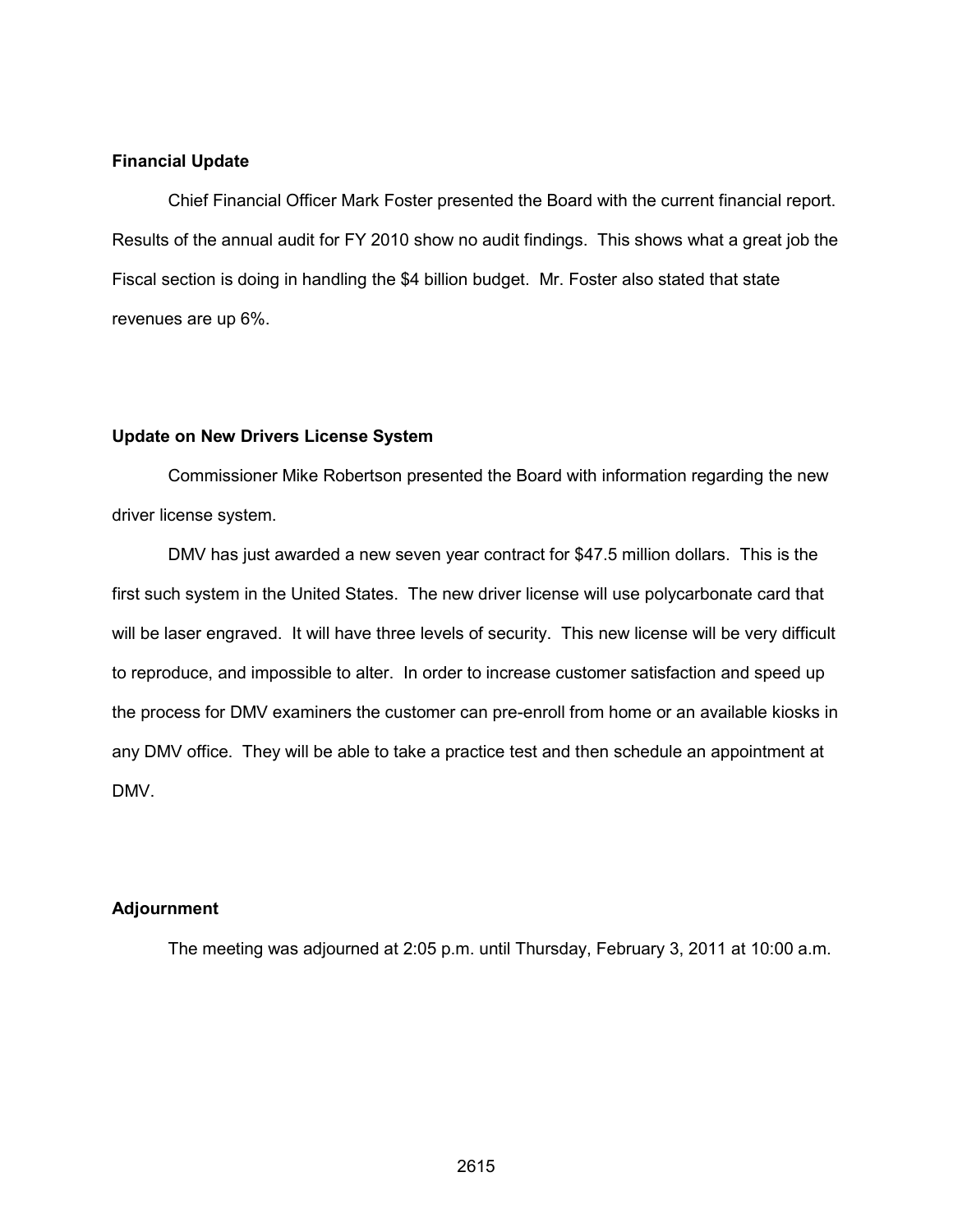#### **Call to Order**

Chairman Collier called the meeting of the Board of Transportation to order at 10:19 a.m. Thursday, February 3, 2011 in Raleigh, North Carolina with the following members present:

Overholt, McNairy, Alford, Tulloss, Watts, Szlosberg-Landis, Ciccone, Fox, Wall, Burns, Womble, Collett, Perkins, Halsey, Proffitt, Burrell

#### **Approval of Resolution for Fayetteville Regional Airport**

Upon a recommendation from the Multimodal Committee a motion was made by Board Member Szlosberg-Landis, which was seconded by Board Member Overholt to approve the

following resolution:

**Whereas**, Fayetteville Regional Airport is an air gateway between the U.S. Department of

Defense in Washington, D.C. and North Carolina's All American Defense Corridor located in the southeastern portion of our state.

**Whereas**, Fayetteville regional Airport would offer direct, expedient and convenient access

between the U.S. Department of Defense and the four (4) major U.S. military installations

serving multiple branches of the armed forces: Army – Fort Bragg and Simmons Army Airfield;

Air Force – Pope Air Force Base and Seymour Johnson Air Force Base.

**Whereas**, North Carolina has the third largest military presence of any state and Fort Bragg will be the largest Army post by population in the country.

**Whereas**, North Carolina's military installations contribute \$23.4 billion annually to our economy.

**Whereas**, the military workforce associated with the All American Defense Corridor base is expected to rise to 54,000 jobs by 2013.

**Whereas**, North Carolina is the most military-friendly state in the country.

**Whereas**, North Carolina will add an additional 40,000 personnel due to the U.S. Department of Defense's 2005 Base Closure and Realignment (BRAC).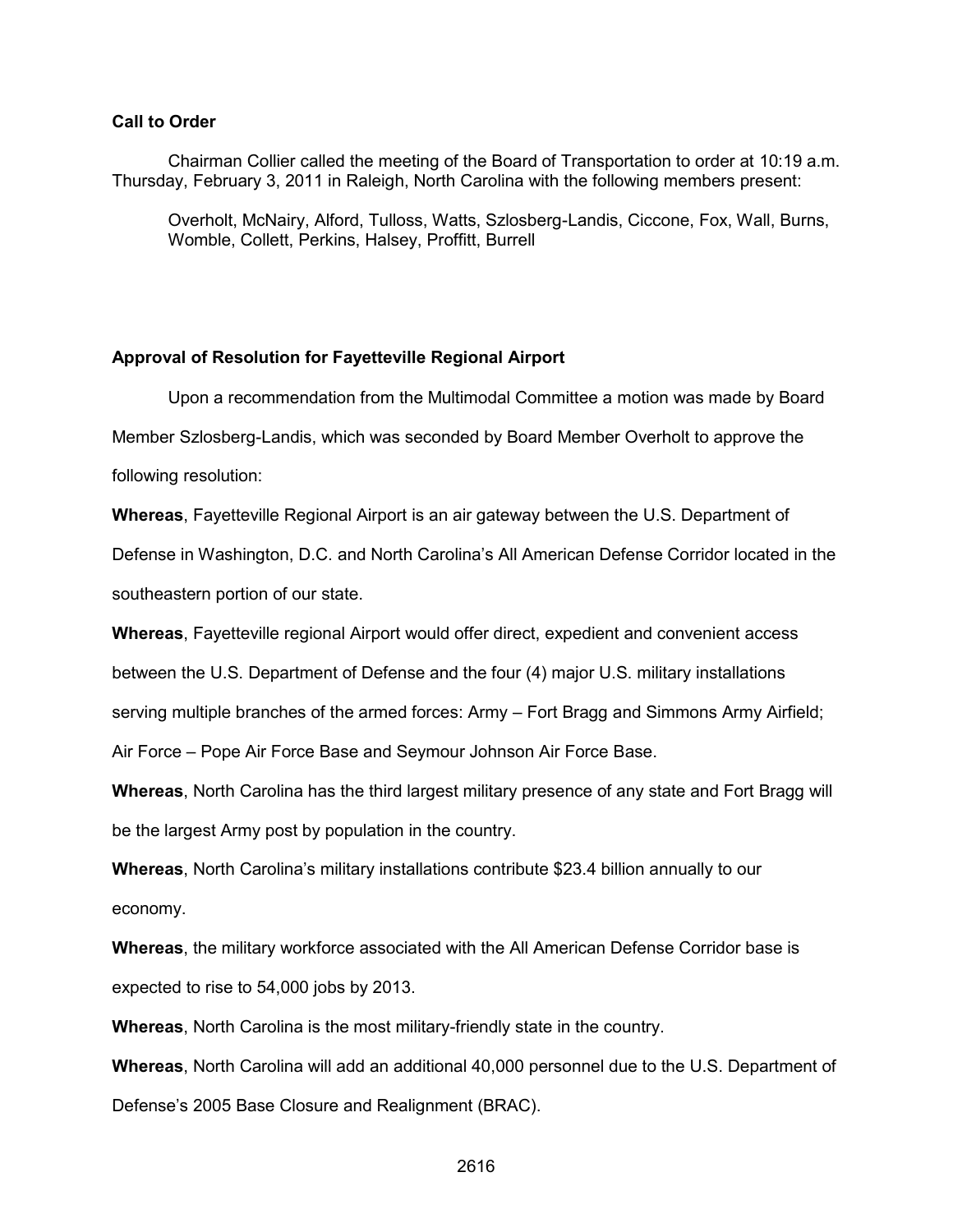**Whereas**, the All American Defense Corridor will sustain more than 65,000 military, civilian and contractor jobs by the end of 2011.

**Whereas**, Fort Bragg currently has 43,000 military personnel and 8,000 civilian jobs including home of the 18<sup>th</sup> Airborne and the 82<sup>nd</sup> Airborne and U.S. Army's Special Forces Command (FORSCOM).

**Whereas**, the U.S. Army Forces Command and U.S. Army Reserve Command (USARC) are relocating to Fort Bragg and will result in an additional 2,700 direct personal.

**Resolution:** The North Carolina Board of Transportation hereby offers its full support to the Fayetteville Regional Airport Commissions in its pursuit of daily and direct air carrier service between Fayetteville Regional Airport and Washington, D.C. The Board directs the N.C. Department of Transportation Division of Aviation to utilize any reasonable resources within its current mission to support the Fayetteville Regional Airport.

*This resolution was adopted by the Board of Transportation on February 2, 2011.* 

### **Introduction of Peter Reichard**

Board Member Fox introduced Mr. Peter Reichard who is serving on the North Carolina Economic Development Board. Mr. Reichard will serve as the liaison for the Board of Transportation.

#### **Ethics Reminder**

Chairman Collier reminded the Board of the Ethics Statement that was read on Wednesday advising any Board Member that may have a conflict of interest or appearance of conflict to abstain from participation in that particular item and to file the proper paper work with the Secretary to the Board.

2617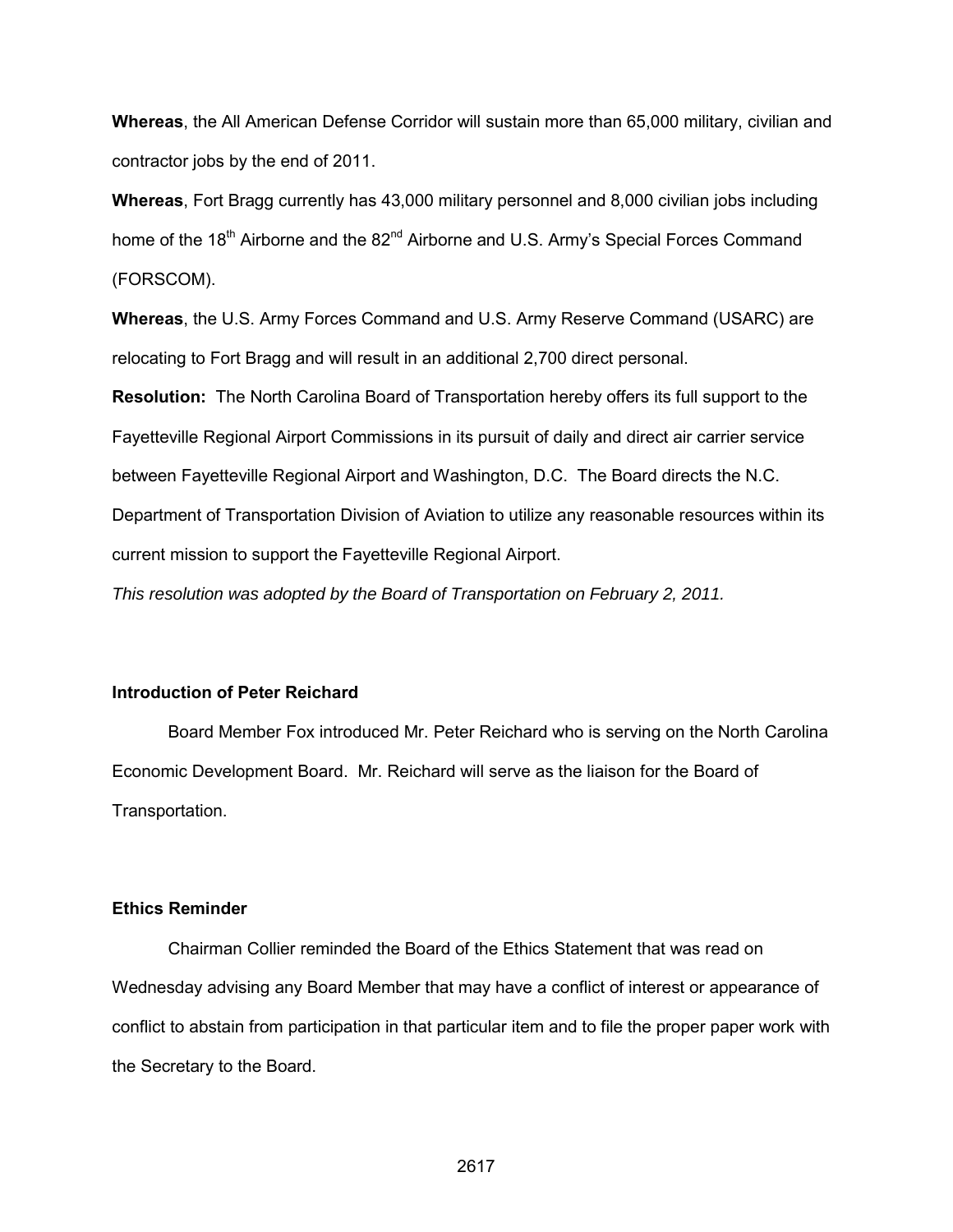#### **Secretary's Comments**

 Secretary Conti welcomed everyone and thanked them for all they do for the Department of Transportation.

Secretary Conti announced that back in May, four NCDOT employees received a financial award through NCThinks, a program designed to promote efficiency and economy in state government by recognizing the rewarding employees for suggestions that improve operations. He recognized Bobby Lewis, Debbie Leonard, Ronnie Keeter and Eric Boyette. They were presented with a plaque from NCDOT. These four employees suggested that state troopers begin placing waterproof tags on guardrails damaged by motor vehicle accidents containing pertinent information to make it easier to identify the responsible party and estimate the damage.

Secretary Conti stated that, NCDOT, along with the rest of state government, is committed to continually finding ways to improve our operations and save taxpayer dollars. Efforts like this play an important role in helping us make the most of our resources, and these employees certainly deserve to be recognized for their ingenuity and problem-solving skills.

The Secretary informed the Board that last month NCDOT awarded 20 contracts totaling \$159 million for highway and bridge projects across the state. The bids received on all 20 projects advertised came in about \$11.4 million below NCDOT estimates.

Secretary Conti announced the 2011-12 State Transportation Map is now available. The new map highlights North Carolina's natural beauty and the environmental sustainability efforts under way across our state. The new map also features a Quick Response barcode that can be scanned by cell phones and other mobile devices to link directly to NCDOT Mobile, a phonefriendly version of the NCDOT website.

The Secretary discussed the impact the winter weather has had on NCDOT. He stated how proud he was of the dedication shown across the department as crews have worked long shifts and found smart ways to share resources to clear the roads. However, the great work

2618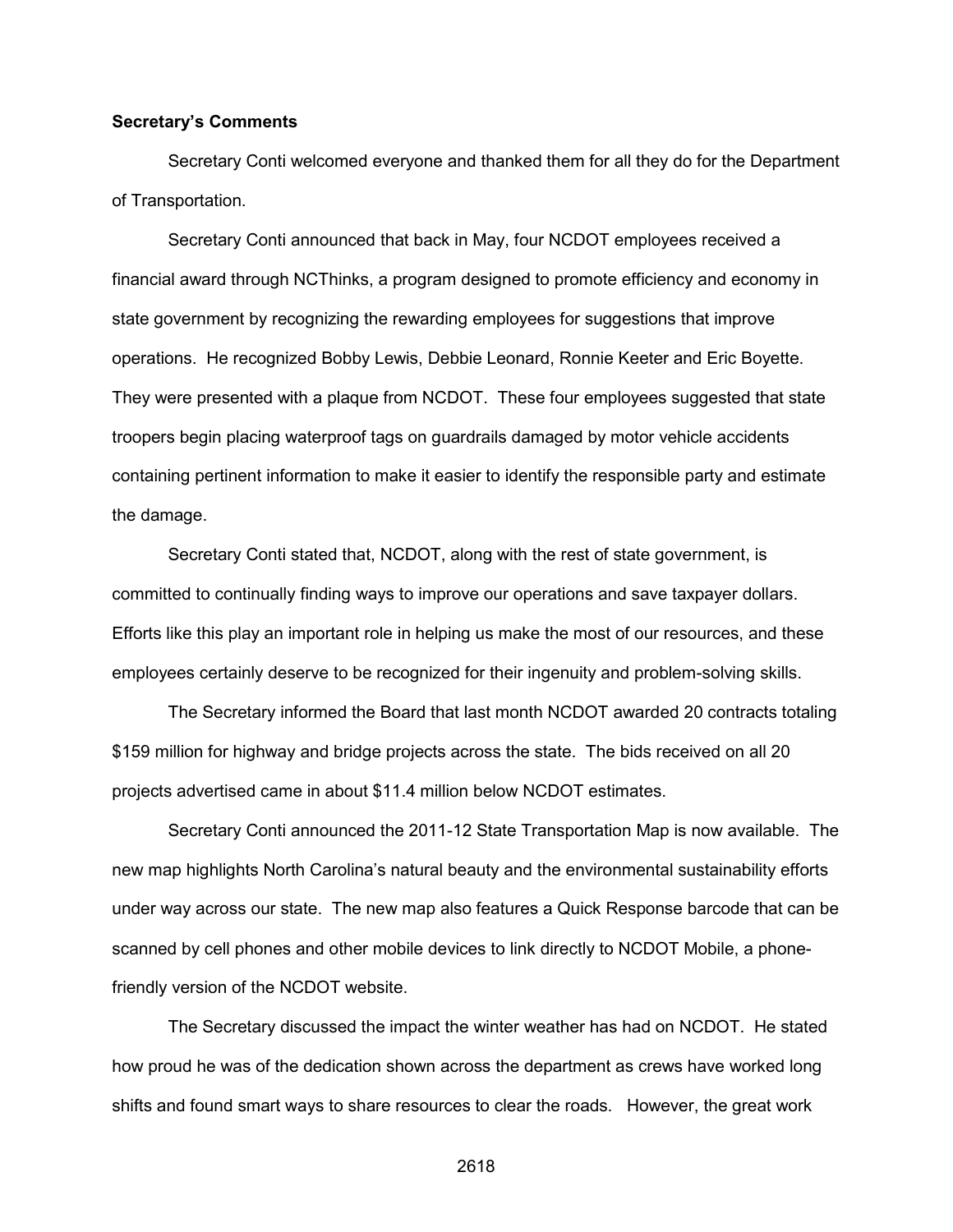has a price. NCDOT budgeted \$30 million for snow and ice removal this fiscal year. To date we have spent slightly more than \$37 million, and we are close to exhausting our \$10 million reserve fund. If that occurs, we will tap into general maintenance funds.

Secretary Conti shared information regarding events he and senior staff had recently attended. On January 24, he attended the ribbon-cutting at the Global TransPark marking the installation of a new solar photovoltaic (PV) system. From Kinston he traveled to Washington for the TRB's annual meeting. On January 27, Chief of Staff Ellis Powell joined Board Member Mike Alford and other state and local officials to officially mark the opening of the new Oak Island Bridge and to dedicate it in honor of the Grover Swain Family. On January 27, Chief Operating Officer Jim Trogdon traveled to Barton College to speak at the Wilson Chamber of Commerce's Annual Dinner.

#### **Approval of Agenda**

A motion was made by Board Member Wall, seconded by Board Member Burns, to approve the agenda items and handouts, excluding agenda items C,D,E,H and L, as they are consent items and require no Board action.

Board Member Overholt abstained from voting on specific items which are stated in the minutes under the specific item.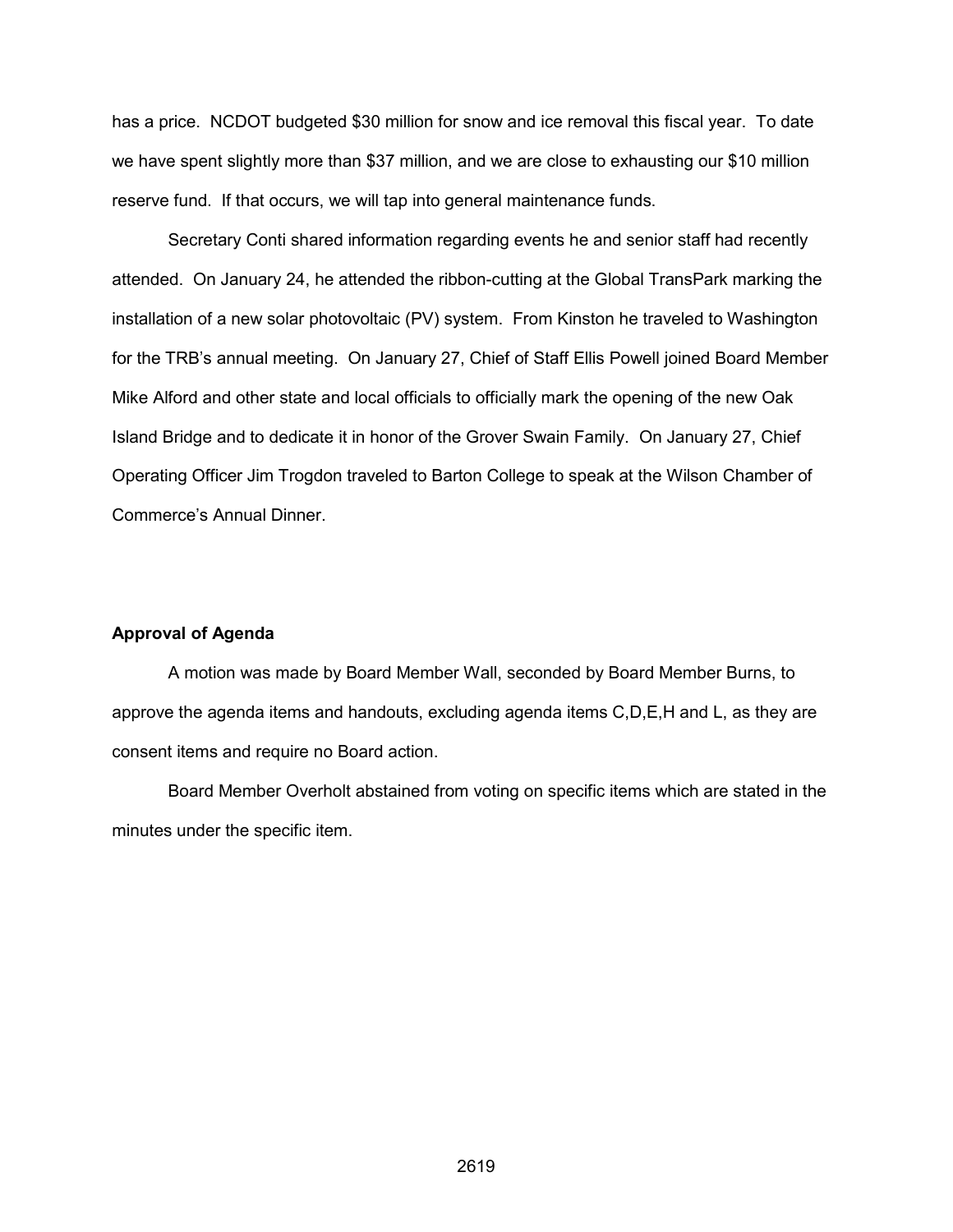#### **Approval – Award of Highway Construction Contracts in the January 18, 2011 Letting**

All bids were rejected on Project R-2414B in Camden County and the remaining projects

were awarded by the Secretary to the low bidder in the January 18, 2011 Letting.

Board Member Overholt abstained from voting on Project C202673 in Richmond County.

Award of all contracts covering the use of Federal-aid highway funds is subject to concurrence by the Federal Highway Administration.

| <b>Project</b>                                                                                                                                                                                                                                              | <b>Contract Awarded To</b>                    | <b>Amount</b>  |  |
|-------------------------------------------------------------------------------------------------------------------------------------------------------------------------------------------------------------------------------------------------------------|-----------------------------------------------|----------------|--|
| C202679<br>1C.037030, 1C.037031,<br>1CR.10371.11,<br>1CR.10371.12,<br>1CR.10371.13,<br>1CR.10371.14,<br>1CR.20371.20,<br>1CR.20371.21,<br>1CR.20371.22,<br>1CR.20371.23,<br>1CR.20371.24,<br>1CR.20371.25,<br>1CR.20371.26,<br>1CR.20371.27<br><b>GATES</b> | ROSE BROTHERS PAVING CO., INC.<br>AHOSKIE, NC | \$1,966,383.51 |  |
| C202665<br>1CR.10281.12,<br>1CR.10281.13,<br>1CR.10281.14,<br>1CR.10281.15,<br>1CR.10281.16,<br>1CR.10281.17<br><b>DARE</b>                                                                                                                                 | RPC CONTRACTING INC.<br>KITTY HAWK, NC        | \$1,949,139.11 |  |
| C202635<br>45347.3.7<br>NORTHAMPTON,<br><b>HERTFORD</b><br><b>BD-5101F</b>                                                                                                                                                                                  | CAROLINA BRIDGE CO., INC.                     | \$3,583,254.35 |  |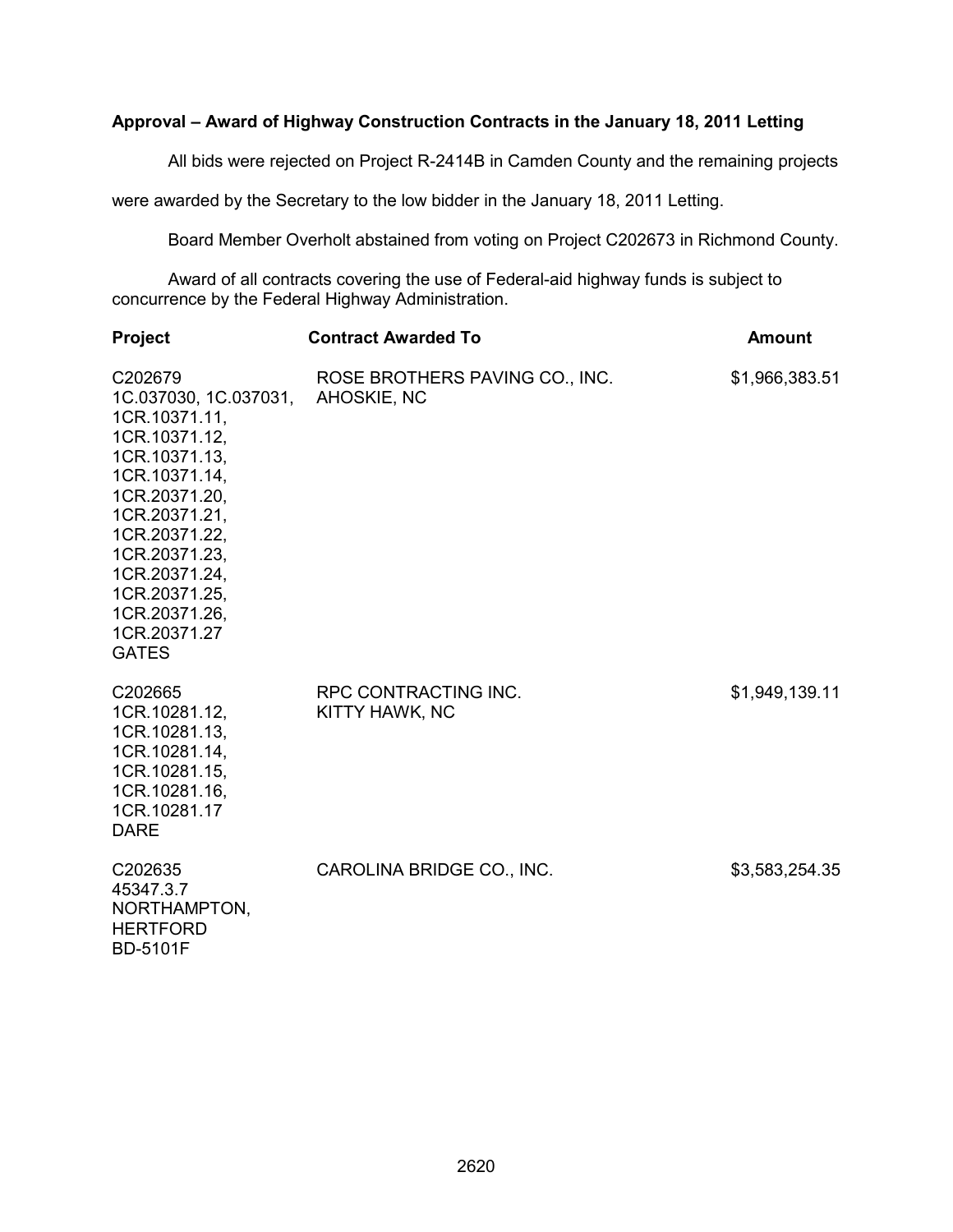| C202680<br>3CR.10101.96,<br>3CR.10651.96,<br>3CR.10711.96,<br>3CR.20101.96,<br>3CR.20651.96<br><b>BRUNSWICK, NEW</b><br>HANOVER, PENDER | S. T. WOOTEN CORPORATION<br><b>WILSON, NC</b>      | \$6,444,675.65  |
|-----------------------------------------------------------------------------------------------------------------------------------------|----------------------------------------------------|-----------------|
| C202632<br>39981.3.ST1<br><b>WAKE</b><br>EB-4978                                                                                        | STATE CONTRACTING, INC.<br><b>WAKE FOREST, NC</b>  | \$603,648.48    |
| C202667<br>43082,5C.093054,<br>5C.093055,<br>5CR.10931.10,<br>5CR.20911.10,<br>5CR.20931.10<br><b>WARREN, VANCE</b>                     | S. T. WOOTEN CORPORATION<br><b>WILSON, NC</b>      | \$2,469,759.08  |
| C202676<br>5C.035044, 5C.091033,<br>5CR.10351.10,<br>5CR.20351.10<br>FRANKLIN, VANCE                                                    | S. T. WOOTEN CORPORATION<br><b>WILSON, NC</b>      | \$3,817,883.11  |
| C202331<br>34431.3.7<br><b>LEE</b><br>R-2417AA                                                                                          | DEVERE CONSTRUCTION COMPANY,<br>INC.<br>ALPENA, MI | \$30,181,608.92 |
| C202669<br>8CR.10191.15,<br>8CR.20191.15<br><b>CHATHAM</b>                                                                              | S. T. WOOTEN CORPORATION<br><b>WILSON, NC</b>      | \$5,466,559.51  |
| C202670<br>8CR.10531.15,<br>8CR.20531.15<br><b>LEE</b>                                                                                  | S. T. WOOTEN CORPORATION<br><b>WILSON, NC</b>      | \$1,399,268.58  |
| C202671<br>8CR.10621.15,<br>8CR.20621.15<br><b>MONTGOMERY</b>                                                                           | S. T. WOOTEN CORPORATION<br><b>WILSON, NC</b>      | \$3,137,734.53  |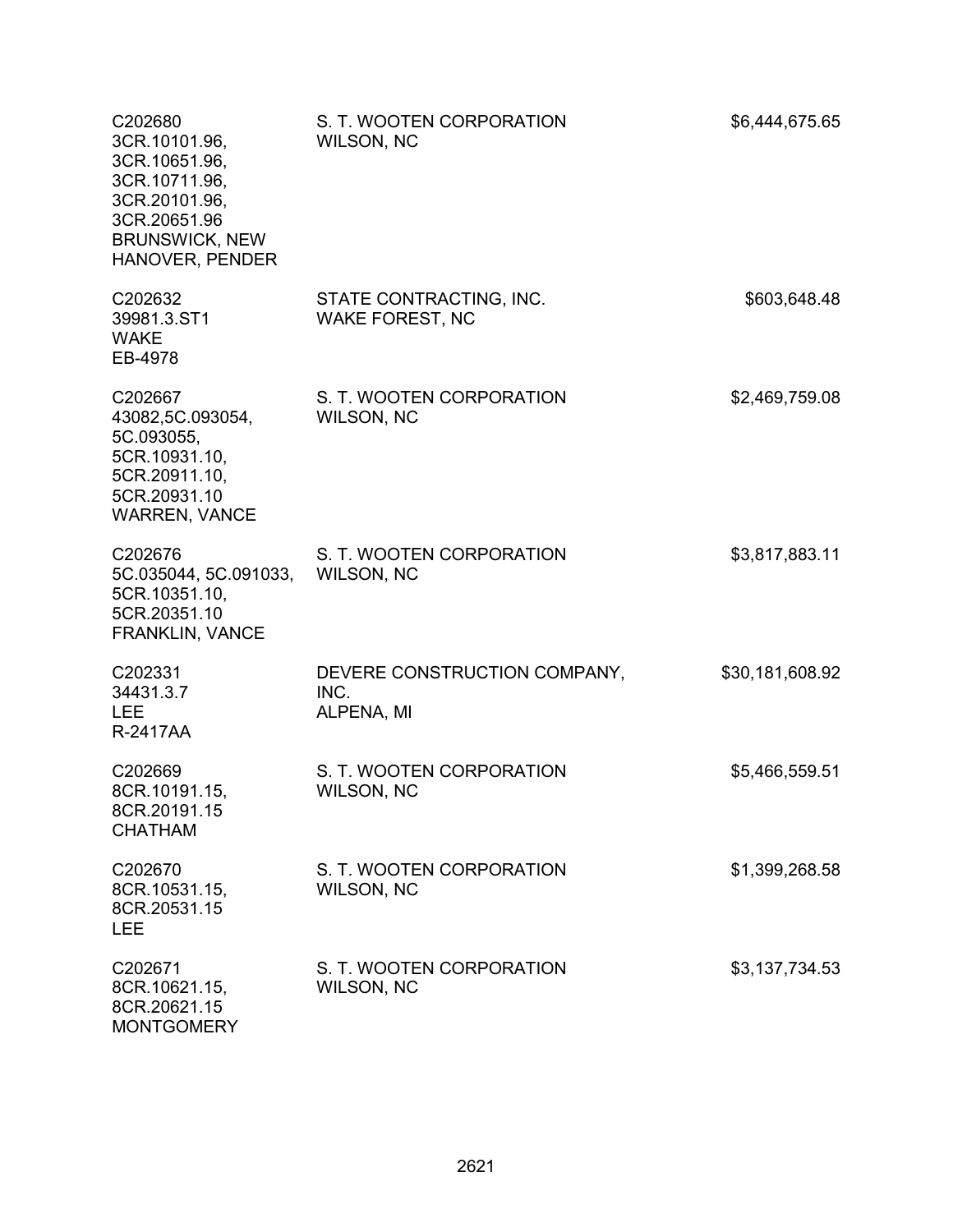| C202674<br>8CR.10631.15,<br>8CR.20631.15<br><b>MOORE</b>                               | S. T. WOOTEN CORPORATION<br>WILSON, NC                                                 | \$5,224,136.32  |
|----------------------------------------------------------------------------------------|----------------------------------------------------------------------------------------|-----------------|
| C202672<br>8CR.10761.15,<br>8CR.20761.15<br><b>RANDOLPH</b>                            | APAC-ATLANTIC, INC.<br>THOMPSON ARTHUR DIVISION<br><b>GREENSBORO, NC</b>               | \$6,015,780.28  |
| C202673<br>8CR.10771.15,<br>8CR.20771.15<br><b>RICHMOND</b>                            | BARNHILL CONTRACTING COMPANY<br>TARBORO, NC                                            | \$3,896,075.51  |
| C202678<br>9CR.10301.8,<br>9CR.10801.8,<br>9CR.20301.8,<br>9CR.20801.8<br>DAVIE, ROWAN | APAC-ATLANTIC, INC.<br>THOMPSON ARTHUR DIVISION<br><b>GREENSBORO, NC</b>               | \$3,994,194.83  |
| C202681<br>9CR.10341.8,<br>9CR.10851.8,<br>9CR.20341.8<br><b>FORSYTH, STOKES</b>       | <b>LARCO CONSTRUCTION</b><br>A DIVISION OF BRANSCOME, INC.<br><b>WINSTON SALEM, NC</b> | \$7,586,137.70  |
| C202677<br>9CR.20851.8<br><b>STOKES</b>                                                | <b>LARCO CONSTRUCTION</b><br>A DIVISION OF BRANSCOME, INC.<br><b>WINSTON SALEM, NC</b> | \$1,249,738.09  |
| C202675<br>9CR.10291.8,<br>9CR.20291.8<br><b>DAVIDSON</b>                              | <b>LARCO CONSTRUCTION</b><br>A DIVISION OF BRANSCOME, INC.<br><b>WINSTON SALEM, NC</b> | \$3,796,203.08  |
| C202382<br>34156.3.6<br><b>DAVIDSON</b><br><b>I-2304AD</b>                             | <b>BALFOUR BEATTY INFRASTRUCTURE</b>                                                   | \$58,288,293.85 |
| C202577<br>33426.3.1<br><b>CATAWBA</b>                                                 | APPLE TUCK & ASSOCIATES, INC.<br>RUTHERFORDTON, NC                                     | \$419,007.44    |

B-4062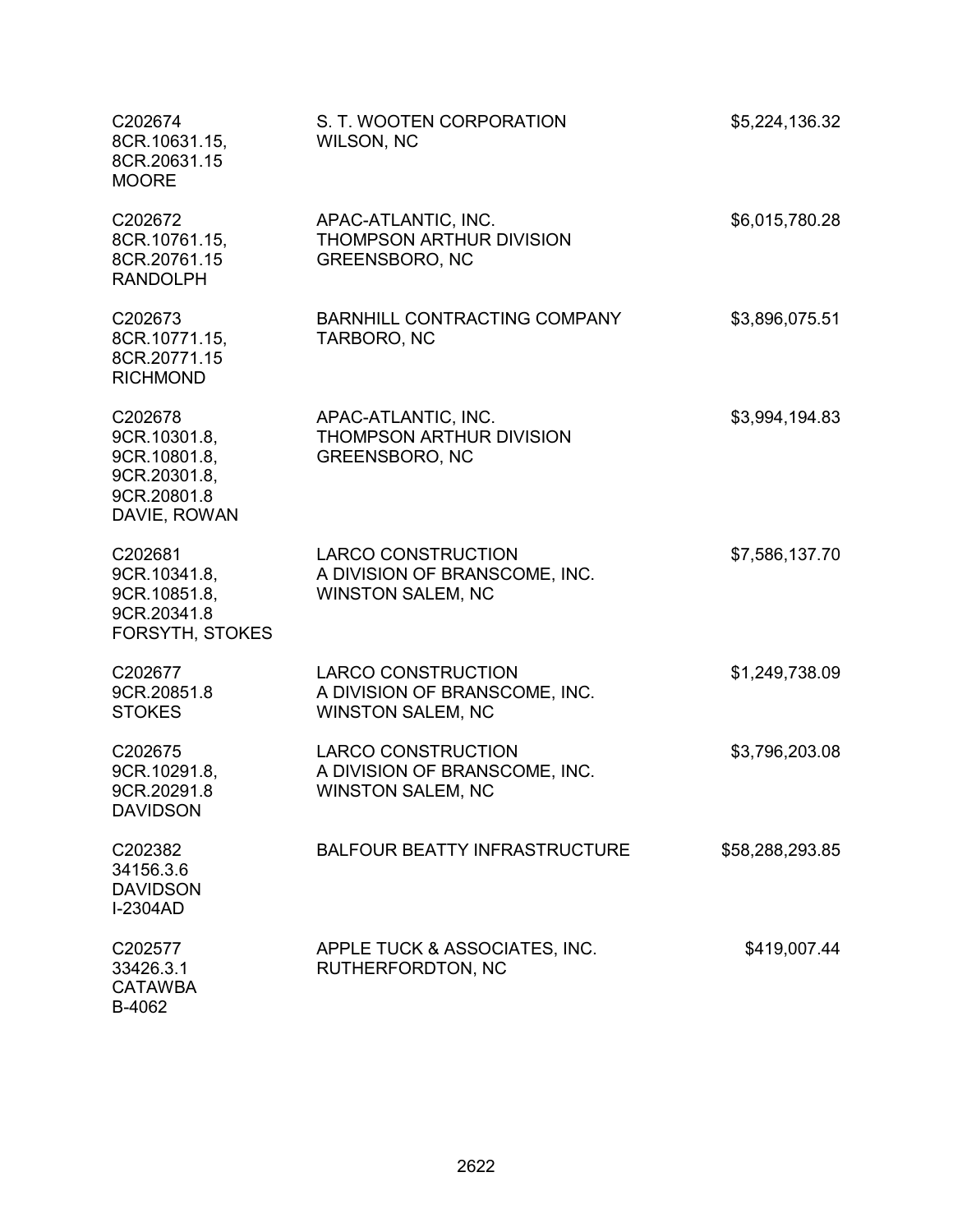## **Approval – Professional Services Management Unit**

The Board concurred with the staff recommendations and delegated authority to the

Secretary to award the following contracts. Award of contracts is subject to approval by the

Advisory Budget Commission pursuant to G.S. 136-28(f).

#### **Highway Design - Roadway Design**

The following are supplemental contracts to previous contracts approved by the Board with the same engineering firms. These supplemental contracts were necessary due to approved additional work that was unknown at the inception and is required of the firms to complete the projects. Our staff has completed the actions in accordance with the policies and procedures adopted by the Board on May 7, 2009. These are for information only.

#### **DIVISION 1**

(1) Project: 35742.1.1 (U-4438) Camden-Pasquotank Counties US 158 from west of US 17 Business to east of the Pasquotank River in Elizabeth City Scope of Work: Roadway and hydraulic design Estimated Construction Cost: \$73,000,000.00 Firm: **Kimley-Horn & Associates, Raleigh, NC** Original Engineering Fee: Previous Supplemental Fees: Supplemental Fee: Supplemental Work: \$192,695.89 \$ 7,541.26 \$ 33,130.50 Revise roadway design due to adding a retaining wall and extending -Y9-, and prepare items for public involvement<br>0% SPSF Utilization: **DIVISION 3** (2) Project: 34572.1.1 (R-4002) Brunswick County SR 1472 (Village Drive) in Leland from west of SR 1437 (Old Fayetteville Road)/SR 1435 (Navassa Road) to US 17 Interchange Ramps Scope of Work:<br>
Estimated Construction Cost: \$6,600,000.00<br>
So.600,000.00 Estimated Construction Cost: Firm: Michael Baker Engineering, Greensboro, NC Original Engineering Fee: Previous Supplemental Fees: Supplemental Fee: Supplemental Work: \$40,707.41 \$64,134.11 \$10,855.16 Revise roadway design due to changes of the existing US 17 Interchange SPSF Utilization: 0%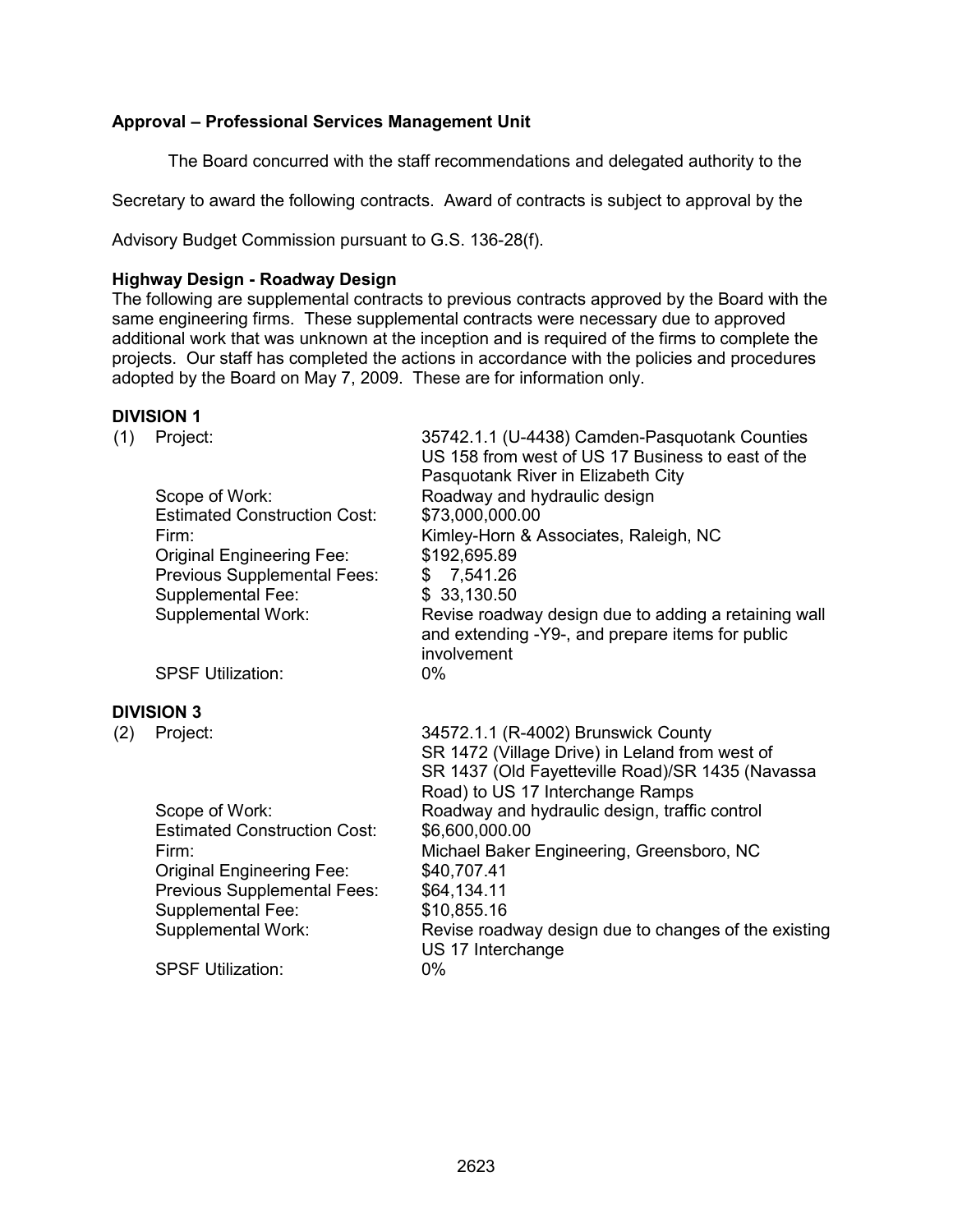#### **Highway Design - Structure Design**

The following is a supplemental contract to a previous contract approved by the Board with the same engineering firm. This supplemental contract was necessary due to approved additional work that was unknown at the inception and is required of the firm to complete the project. Our staff has completed the actions in accordance with the policies and procedures adopted by the Board on May 7, 2009. These are for information only.

#### **DIVISION 3**

| (3) | Project:                            | 34407.2.3 (R-2245) Brunswick County                                                                                                                        |
|-----|-------------------------------------|------------------------------------------------------------------------------------------------------------------------------------------------------------|
|     |                                     | Mid Oak Island Bridge on SR 1105 over the                                                                                                                  |
|     |                                     | Intracoastal Waterway                                                                                                                                      |
|     | Scope of Work:                      | Structure design                                                                                                                                           |
|     | <b>Estimated Construction Cost:</b> | \$35,500,000.00                                                                                                                                            |
|     | Firm:                               | T. Y. Lin International, Raleigh, NC                                                                                                                       |
|     | <b>Original Engineering Fee:</b>    | \$57,395.64                                                                                                                                                |
|     | <b>Supplemental Fee:</b>            | \$13,619.59                                                                                                                                                |
|     | <b>Supplemental Work:</b>           | Structure design to include reviews relating to<br>revisions to the falsework and formwork in addition to<br>revisions to the strong-backs and connections |
|     | <b>SPSF Utilization:</b>            | $0\%$                                                                                                                                                      |
|     |                                     |                                                                                                                                                            |

#### **Asset Management - State Road Management**

The following is a supplemental contract to a previous contract approved by the Board with the same engineering firm. This supplemental contract was necessary due to approved additional work that was unknown at the inception and is required of the firm to complete the project. Our staff has completed the actions in accordance with the policies and procedures adopted by the Board on May 7, 2009. This is for information only.

#### **STATEWIDE**

| (4) | Project:<br>Supplemental Work:<br>Firm:<br><b>Original Engineering Fee:</b><br>Supplemental Fee: | Convert Existing GIS Mapping to ArcMap Platform<br>Geographic Information Systems Services, Components<br>1 and 2 - Additions<br>Model SRMU GIS layers that were converted from CAD<br>into an organized and usable geodatabase structure;<br>Migrate SRMU GIS layers from the existing structure into<br>the newly developed geodatabase model;<br>Implement and deliver final geodatabase model schema<br>with loaded GIS layer data<br>Arcadis G&M of North Carolina, Raleigh, NC<br>\$88,105.95<br>\$67,986.02 |
|-----|--------------------------------------------------------------------------------------------------|--------------------------------------------------------------------------------------------------------------------------------------------------------------------------------------------------------------------------------------------------------------------------------------------------------------------------------------------------------------------------------------------------------------------------------------------------------------------------------------------------------------------|
|     | <b>SPSF Utilization:</b>                                                                         | 0%                                                                                                                                                                                                                                                                                                                                                                                                                                                                                                                 |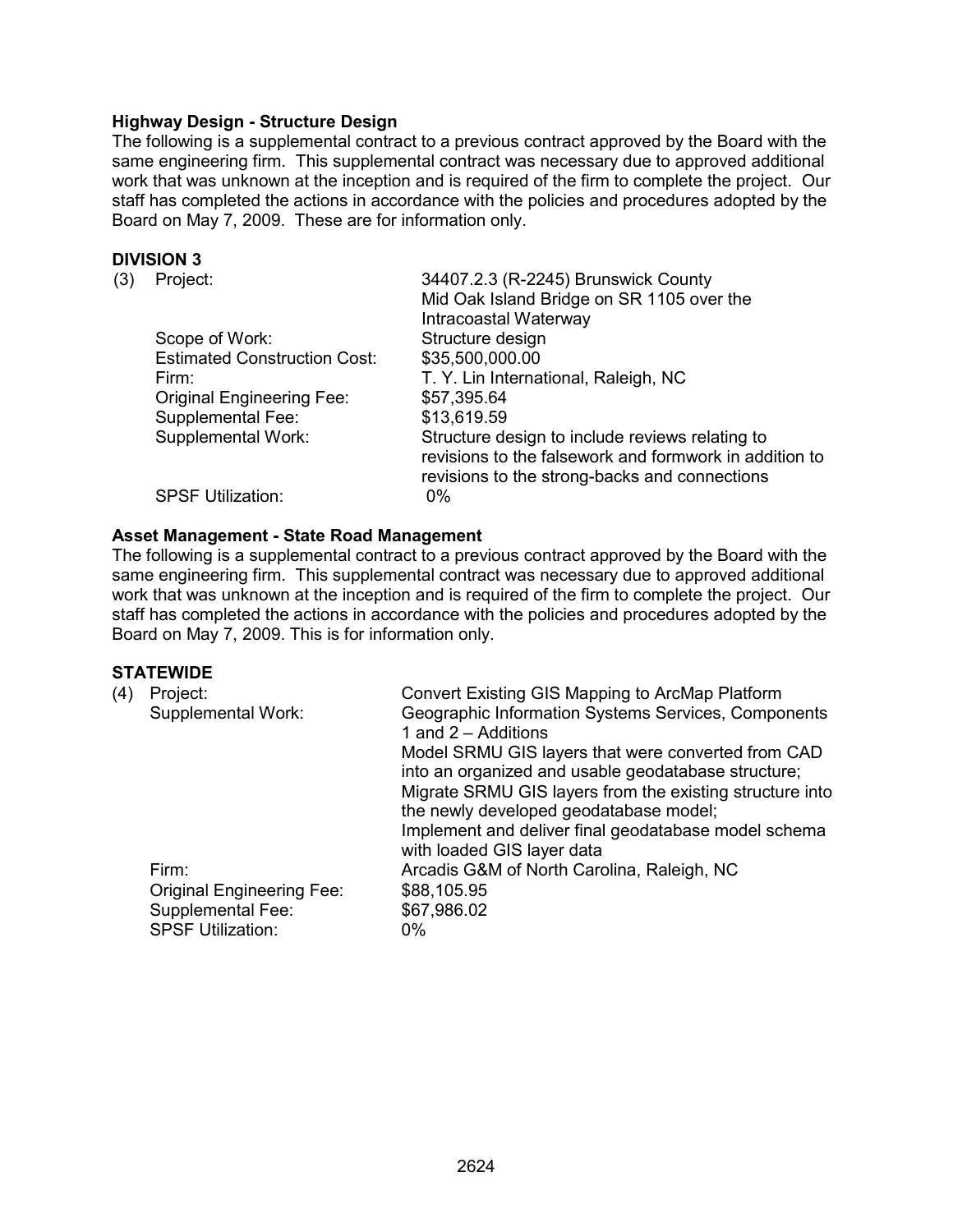#### **Rail - Rail Engineering**

After careful evaluation of the workload and schedules of the work that can be accomplished by our staff, it was determined necessary to employ private firms for Rail Engineering services on an as needed basis for various federal-aid and state funded projects to support the Rail Division. These contracts will expire three years after the date of execution or after the contract amount has been depleted, whichever occurs first. Our staff has completed the actions for employing private firms in accordance with the policies and procedures adopted by the Board on May 7, 2009. These are for information only.

|      | <b>STATEWIDE</b>                                                             |                                                                                      |              |
|------|------------------------------------------------------------------------------|--------------------------------------------------------------------------------------|--------------|
| (5)  | Firm:<br><b>Maximum Engineering Fee:</b><br><b>SPSF/DBE/WBE Utilization:</b> | AECOM, Raleigh, NC<br>\$2,225,000.00<br>Sepi Engineering<br>5%                       | \$111,250.00 |
| (6)  | Firm:                                                                        | Hatch Mott MacDonald (previously Gibson Engineers),<br>Fuquay-Varina, NC             |              |
|      | Maximum Engineering Fee:<br><b>SPSF Utilization:</b>                         | \$5,500,000.00<br>Axiom Environmental Inc.<br>1%                                     | \$55,000.00  |
|      | <b>SPSF/DBE Utilization:</b>                                                 | <b>MA Engineering Consultants</b><br>1%                                              | \$55,000.00  |
|      | SPSF/DBE/MBE Utilization:                                                    | <b>Simpson Engineers</b><br>1%                                                       | \$55,000.00  |
| (7)  | Firm:                                                                        | HDR Engineering Inc. of the Carolinas, Charlotte, NC                                 |              |
|      | <b>Maximum Engineering Fee:</b><br><b>SPSF/DBE/WBE Utilization:</b>          | \$2,500,000.00<br><b>Utility Coordination Consultants</b><br>1%                      | \$25,000.00  |
| (8)  | Firm:<br>Maximum Engineering Fee:<br><b>SPSF Utilization:</b>                | HNTB North Carolina, Raleigh, NC<br>\$4,000,000.00<br><b>Summit Consulting</b><br>5% | \$200,000.00 |
| (9)  | Firm:                                                                        | PB Americas, Inc., Raleigh, NC                                                       |              |
|      | <b>Maximum Engineering Fee:</b><br><b>SPSF Utilization:</b>                  | \$2,000,000.00<br>Sungate<br>10%                                                     | \$200,000.00 |
|      | SPSF/DBE/MBE Utilization:                                                    | <b>Bree &amp; Associates</b><br>5%                                                   | \$100,000.00 |
|      | <b>SPSF/DBE Utilization:</b>                                                 | <b>NFE Technologies</b><br>5%                                                        | \$100,000.00 |
| (10) | STV/Ralph Whitehead Associates, Charlotte, NC<br>Firm:                       |                                                                                      |              |
|      | <b>Maximum Engineering Fee:</b><br>SPSF/DBE/MBE Utilization:                 | \$3,500,000.00<br><b>Bree &amp; Associates</b>                                       | \$175,000.00 |
|      | SPSF/DBE/WBE Utilization:                                                    | 5%<br><b>WAZ Engineering</b><br>5%                                                   | \$175,000.00 |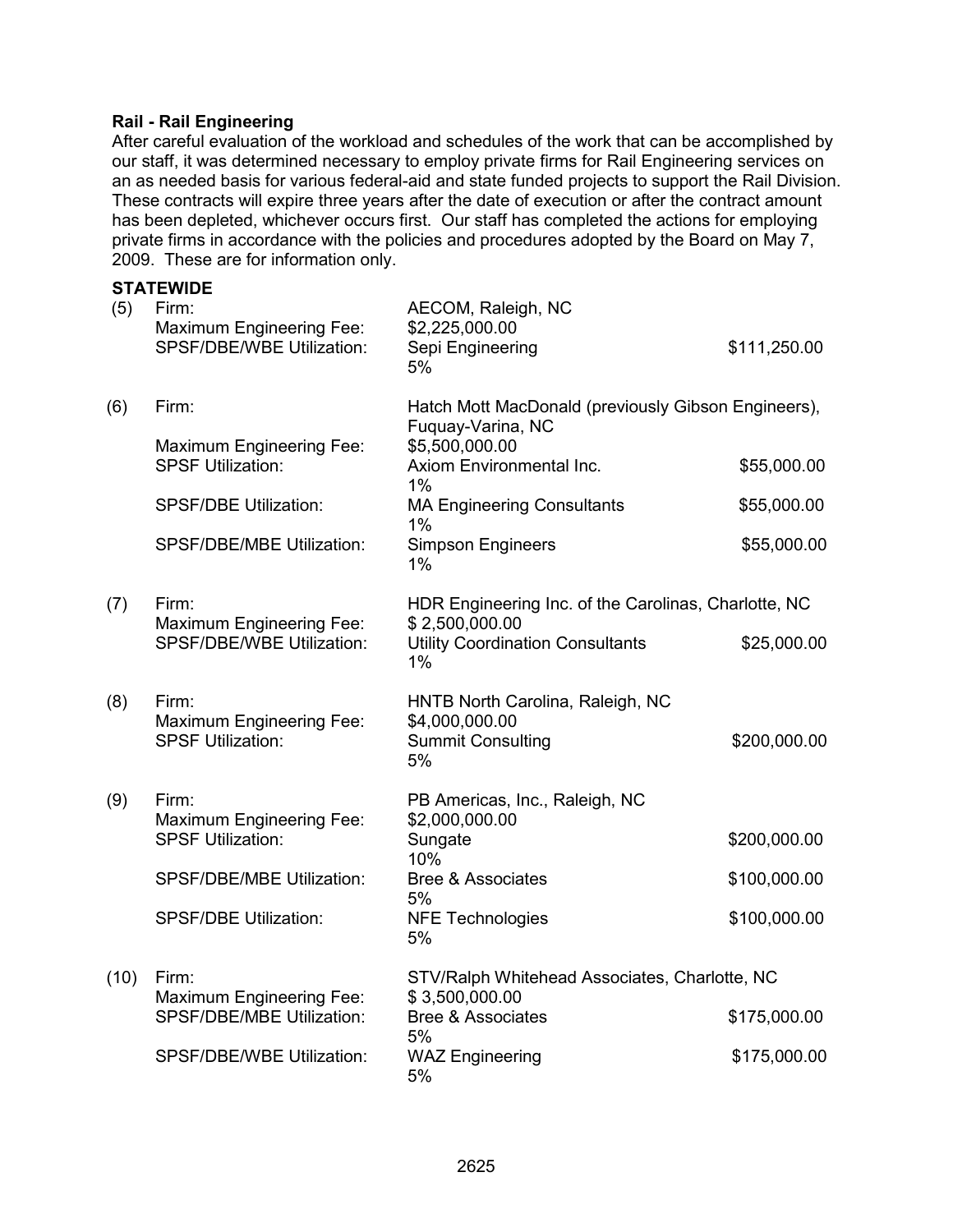(11) Firm: Simpson Engineers & Associates, Cary, NC Maximum Engineering Fee: \$2,000<br>SPSF/DBF/MBF Utilization: 100% SPSF/DBE/MBE Utilization:

#### **Technical Services - Transportation Program Management**

The Secretary awarded a design-build contract in September 2010 for a revised interchange at I-485 (Charlotte Eastern Outer Loop)/I-85 in Mecklenburg-Cabarrus Counties (R-2123CE, 34379.1.17). In accordance with the policies and procedures adopted by the Board on May 7, 2009, a design-build team who was not awarded the project can request payment of a stipend to recover part of the expense of preparation of their proposal. We have received a request for payment of the stipend to the following firms. This is for information only.

#### **DIVISION 10**

| (12) | Firm:<br><b>Stipend Amount:</b><br><b>SPSF Utilization:</b> | Balfour Beatty Infrastructure Inc., Wilmington, NC<br>\$125,000.00<br>$0\%$ |
|------|-------------------------------------------------------------|-----------------------------------------------------------------------------|
| (13) | Firm:<br><b>Stipend Amount:</b><br><b>SPSF Utilization:</b> | Flatiron Constructors, Inc., Longmont, Colorado<br>\$125,000.00<br>0%       |
| (14) | Firm:<br><b>Stipend Amount:</b><br><b>SPSF Utilization:</b> | KU Constructors, Peachtree City, Georgia<br>\$125,000.00<br>$0\%$           |

#### **Approval – Secondary Road Improvement Projects**

The Board concurred with the staff recommendations and delegated authority to the

Secretary to award the following:

#### **Highway Fund**

| County               | SR No. | Length<br>(Miles) | <b>Description</b>                 | <b>Amount</b> |
|----------------------|--------|-------------------|------------------------------------|---------------|
| Chowan<br>Div. 1     | N/A    | N/A               | 1DOT Funding<br>WBS 1DOT.1.1.1.1.1 | \$16,257.33   |
| Hyde<br>Div. 1       | N/A    | N/A               | 1DOT Funding<br>WBS 1DOT.1.1.1.1.1 | \$7,537.95    |
| Washington<br>Div. 1 | N/A    | N/A               | 1DOT Funding<br>WBS 1DOT.1.1.1.1.1 | \$16,659.43   |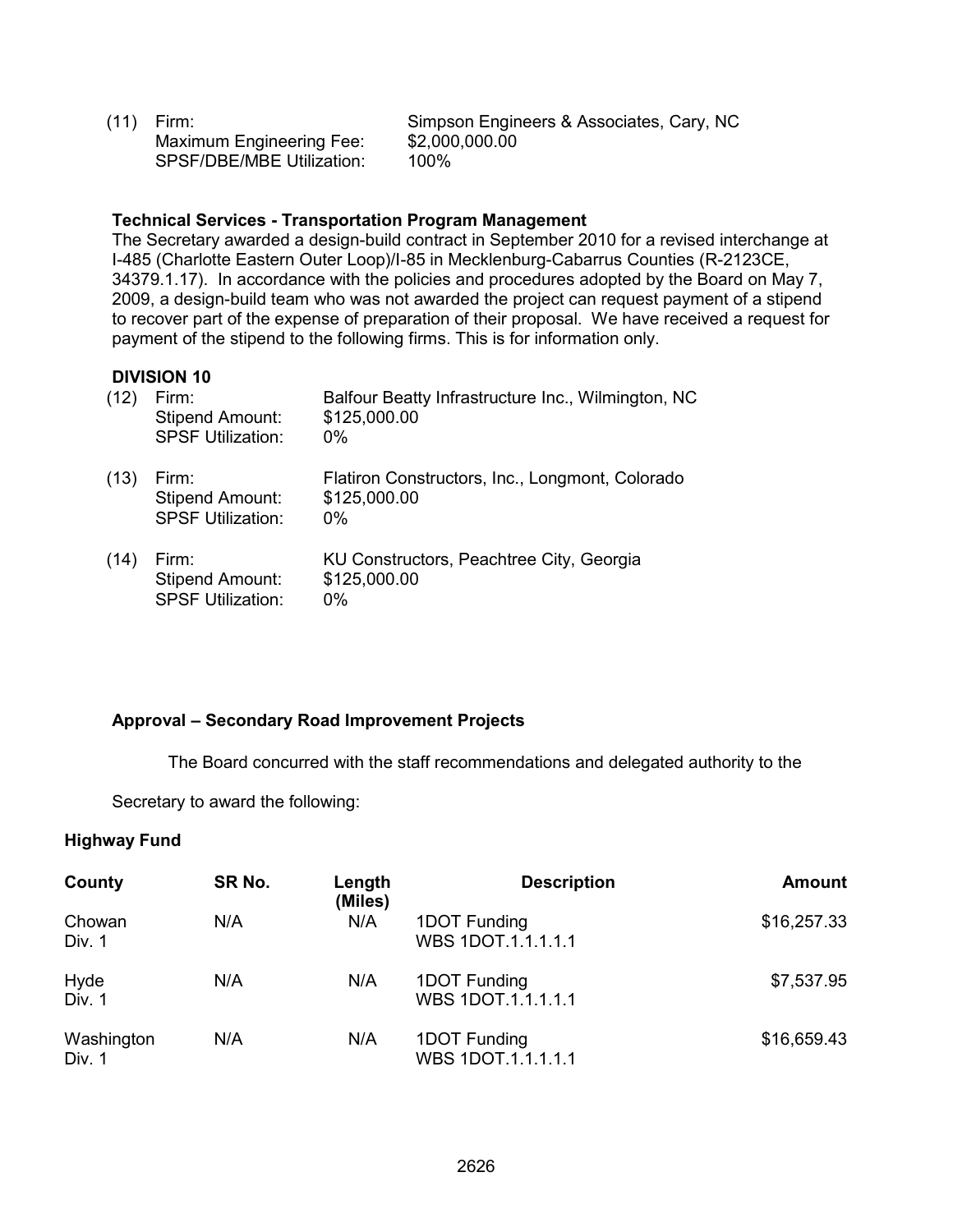| Graham  | SR 1249   | 3.5 | PE, RW, G,D,P, EC | \$450,000.00 |
|---------|-----------|-----|-------------------|--------------|
| Div. 14 | Old Field |     | Increase Funds    |              |
|         | Gap Road  |     | WBS 14C.038017    |              |

## **Highway Trust Fund**

| Tyrrell<br>Div. 1 | N/A                              | N/A | 1DOT Funding<br>WBS 1DOT.1.1.1.1.1                      | \$5,913.55   |
|-------------------|----------------------------------|-----|---------------------------------------------------------|--------------|
| Graham<br>Div. 14 | SR 1249<br>Old Field<br>Gap Road | 3.5 | PE, RW, G, D, P, EC<br>Increase Funds<br>WBS 14C.038017 | \$225,000.00 |

**Deletions**

| County            | SR No.                                  | Length<br>(Miles) | <b>Description</b>                                                                                                      | <b>Amount</b> |
|-------------------|-----------------------------------------|-------------------|-------------------------------------------------------------------------------------------------------------------------|---------------|
| Wilkes<br>Div. 11 | SR 1569<br>Darnell<br><b>Creek Road</b> | 1.80              | Upgrade primitive roadway section.<br>Funded through another source.<br>WBS 11C.097140                                  | \$50,000.00   |
| Wilkes<br>Div. 11 | SR 1300<br>Patton Ridge<br>Road         | 3.0               | Upgrade primitive roadway section.<br>Funded through another source.<br>WBS 11C.097141                                  | \$75,000.00   |
| Swain<br>Div. 14  | SR 1302<br>Lauda<br>Cemetary<br>Road    | 0.4               | G, D, B, P, EC from US 74 to<br><b>US 74.</b><br>Unavailable Right of Way<br>WBS 14C.087050                             | \$107,500.00  |
| Swain<br>Div. 14  | SR 1147<br>East Alarka<br>Road          | 0.8               | Widen, resurface and drainage<br>improvements from SR 1140 to<br>SR 1146.<br>Unavailable Right of Way<br>WBS 14C.087053 | \$220,000.00  |
| Swain<br>Div. 14  | SR 1355<br>Coopers<br><b>Creek Road</b> | 1.41              | Widen, grade, drain, erosion control<br>from US 19 to SR 1356.<br>Unavailable Right of Way<br>WBS 14C.087060            | \$466,000.00  |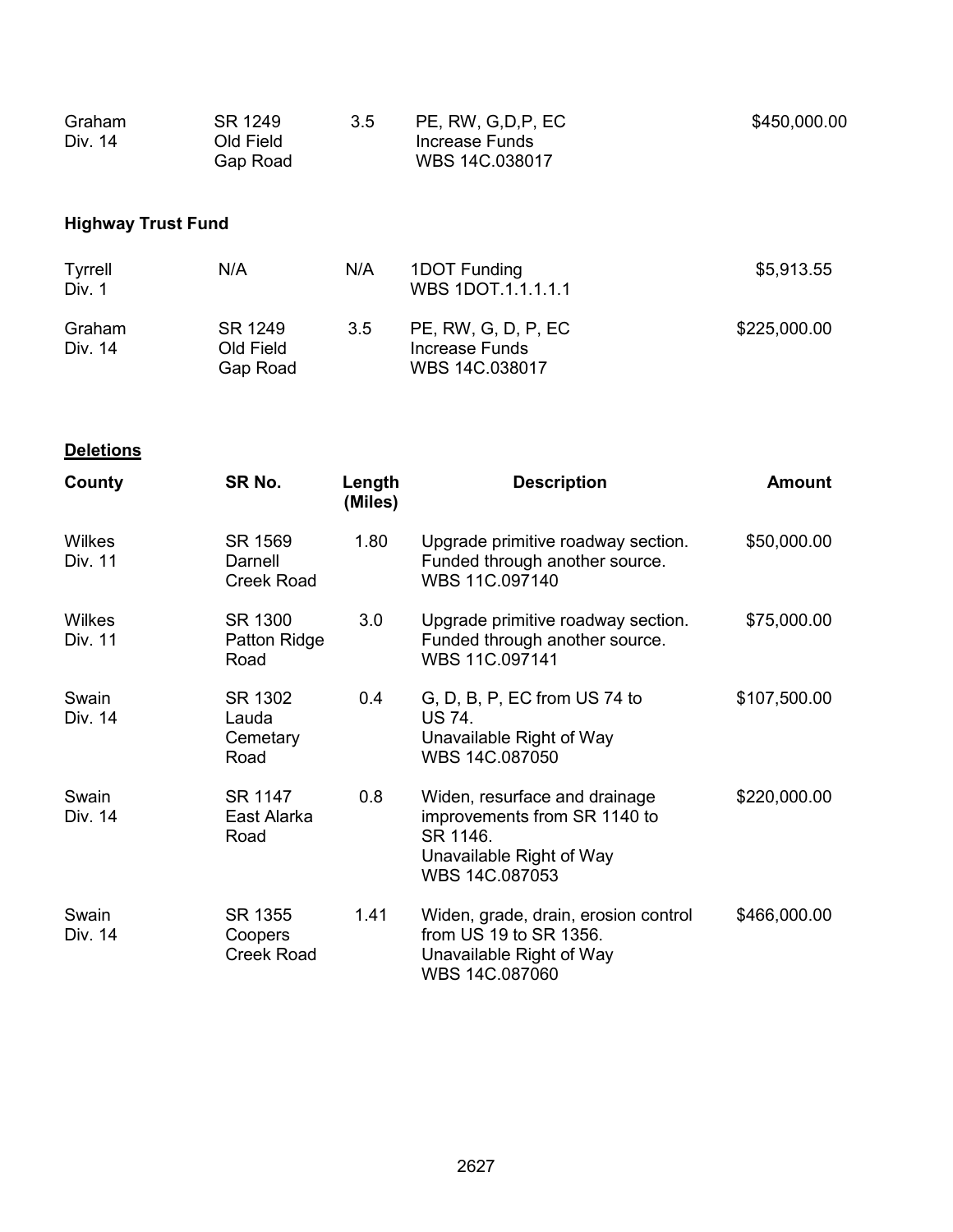## **Approval – Secondary Road Construction Programs**

Pursuant to the recommendation of the Secondary Roads Office, the Board concurred with the staff recommendations and delegated authority to the Secretary to approve Secondary Road Construction Programs for the following counties:

#### **Total Amount Programmed**

| <b>Division 2</b><br>FY 2010-11 |                |
|---------------------------------|----------------|
| <b>Beaufort County</b>          | \$1,582,394.00 |
| <b>Carteret County</b>          | \$675,000.00   |
| <b>Craven County</b>            | \$1,345,000.00 |
| <b>Pitt County</b>              | \$1,916,564.00 |
| <b>Division 8</b>               |                |
| FY 2009-2011                    |                |
| <b>Chatham County</b>           | \$3,937,894.74 |
| <b>Randolph County</b>          | \$4,477,962.70 |
| <b>Division 11</b>              |                |
| FY 2009-10                      |                |
| <b>Avery County</b>             | \$378,441.71   |
| <b>Caldwell County</b>          | \$1,080,812.28 |
| Watauga County                  | \$1,088,384.36 |
| FY 2010-11                      |                |
| <b>Avery County</b>             | \$444,126.00   |
| <b>Caldwell County</b>          | \$1,006,547.00 |
| Watauga County                  | \$853,851.00   |

**TOTAL** \$18,786,977.79

A copy of this agenda item is made a part of the record of this meeting and filed as an addendum to Minute Book 27.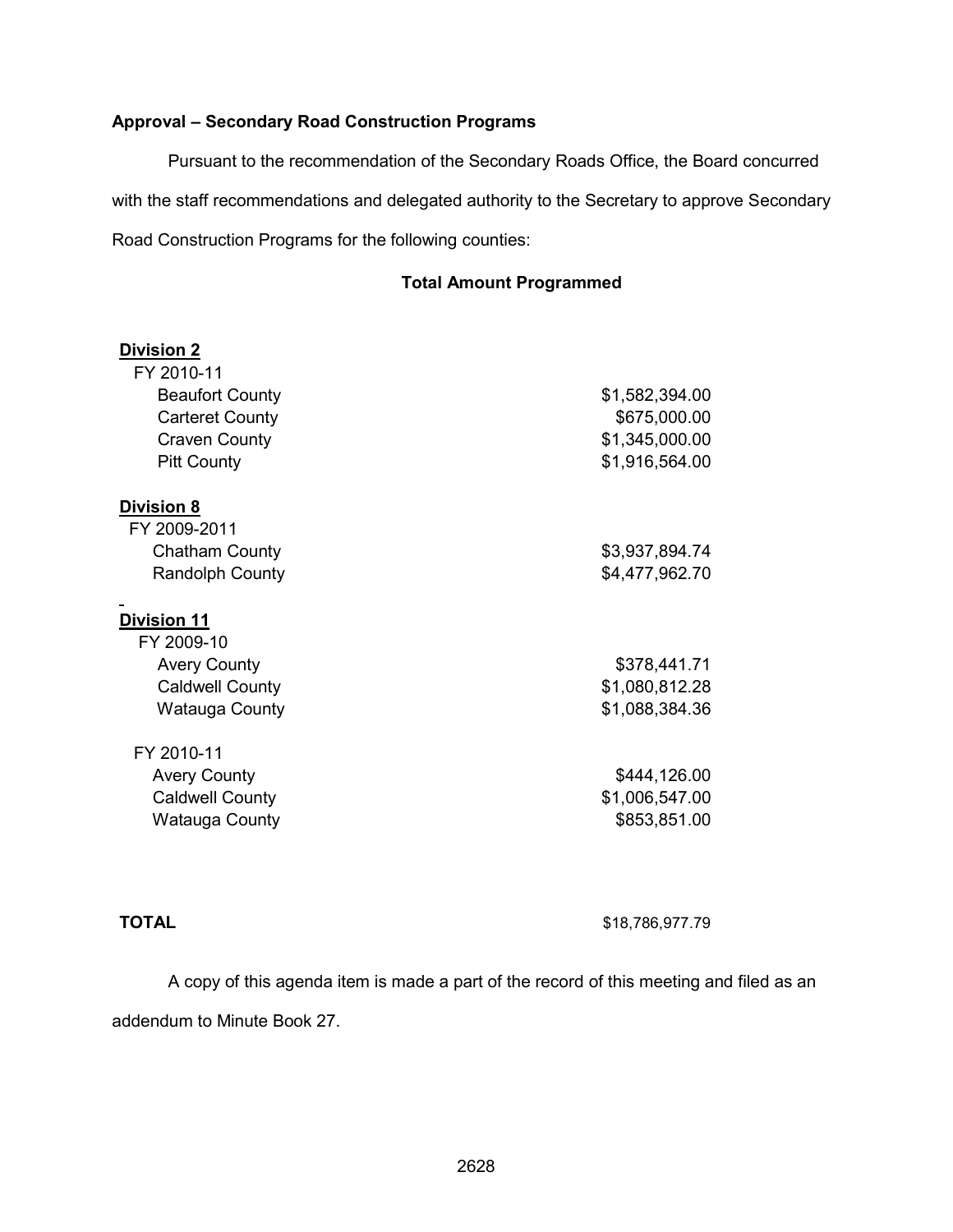## **Approval – Additions, Abandonments, and Road Name Changes to State Secondary Road System**

 A motion was made by Board Member Wall, which was seconded by Board Member Burns, to approve the following proposed additions and abandonments to the State Secondary Road System:

## **Road Additions:**

| County            | Pet. No. | Length<br>(Miles)            | <b>Description</b>                                                                                                       | Date of<br>Report |
|-------------------|----------|------------------------------|--------------------------------------------------------------------------------------------------------------------------|-------------------|
| <b>Division 2</b> |          |                              |                                                                                                                          |                   |
| Pitt              | 49627    | 0.41                         | <b>Brittany Ridge Subdivision</b><br>Leon Drive                                                                          | 12/10/10          |
| Pitt              | 49628    | 0.31                         | <b>Brevard Subdivision</b><br><b>Brevard Road</b>                                                                        | 9/13/10           |
| Pitt              | 49629    | 0.18                         | <b>Northland Industrial Park</b><br><b>Northland Drive</b>                                                               | 9/10/10           |
| Pitt              | 49630    | 0.16<br>0.04                 | <b>Oak Hill Farm Subdivision</b><br>Oak Hill Drive<br>English Oak Court                                                  | 12/15/10          |
| <b>Division 3</b> |          |                              |                                                                                                                          |                   |
| Onslow            | 49631    | 0.43<br>0.04<br>0.06<br>0.08 | <b>Homesteads Subdivision</b><br>North Maready Road<br>Santa Fe Trail<br>San Antonio Trail<br><b>Covered Wagon Trail</b> | 12/3/10           |
| Onslow            | 49632    | 0.28                         | <b>Old Millstone Landing Subdivision</b><br>Old Millstone Landing Lane                                                   | 12/2/10           |
| <b>Division 5</b> |          |                              |                                                                                                                          |                   |
| Wake              | 49633    | 0.08<br>0.03<br>0.03         | <b>Dominion Park Subdivision</b><br>Rockledge Drive<br><b>Kent Cove</b><br>Mill Cove                                     | 12/8/10           |
| Wake              | 49634    | 0.31                         | <b>Arranglen Subdivision</b><br>Farragon Hill Lane                                                                       | 11/24/10          |
| Wake              | 49635    | 0.12                         | <b>Brassfield Pond Subdivision</b><br>Anna Brook Lane                                                                    | 12/8/10           |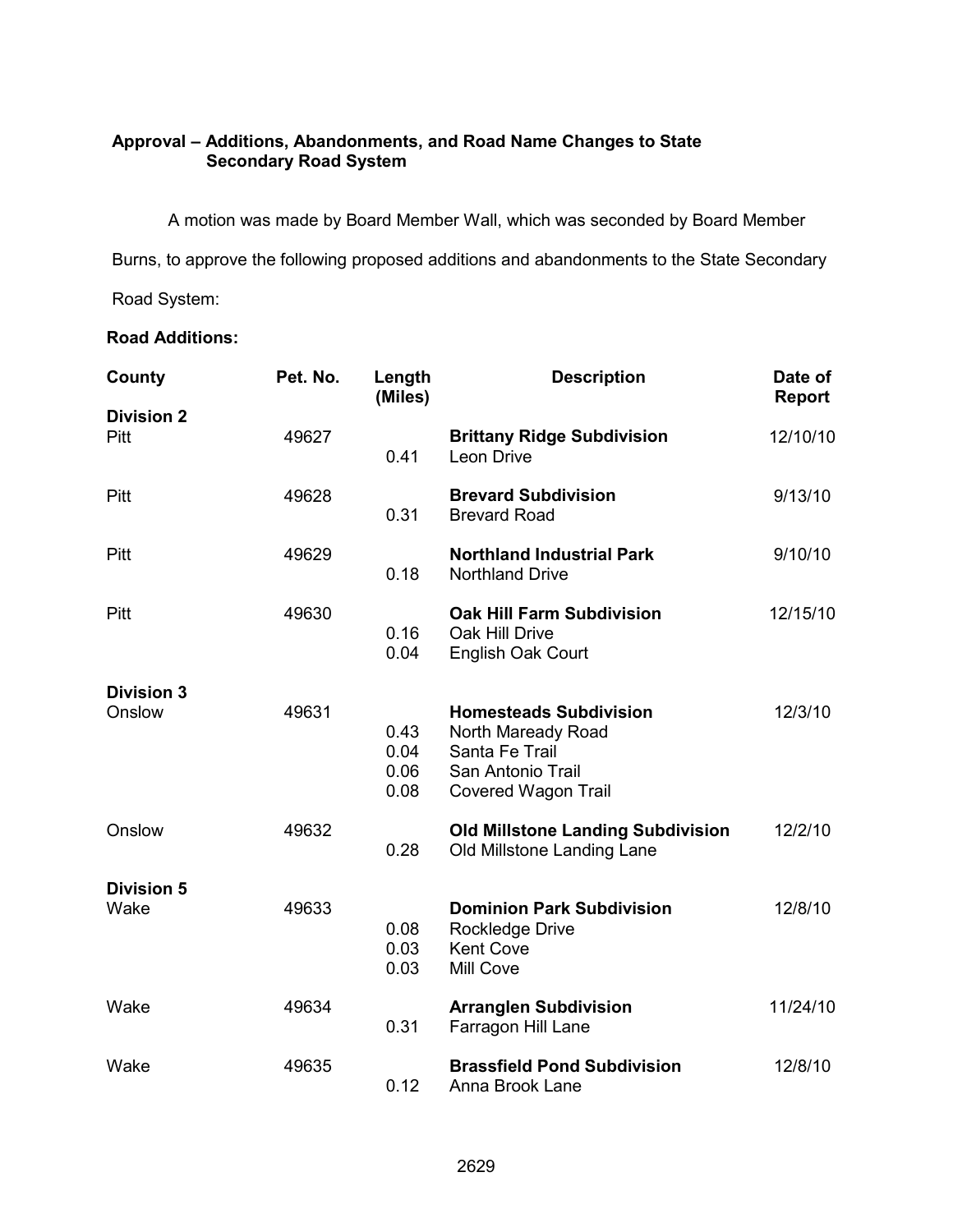| Wake                           | 49636 | 0.28                                         | <b>Eaglestone Subdivision</b><br>Stone Eagle Lane                                                                                                                                 | 11/29/10 |
|--------------------------------|-------|----------------------------------------------|-----------------------------------------------------------------------------------------------------------------------------------------------------------------------------------|----------|
| <b>Division 7</b>              |       |                                              |                                                                                                                                                                                   |          |
| Guilford                       | 49637 | 0.69                                         | <b>Ridgecrest Subdivision</b><br><b>Ridgeline Drive</b>                                                                                                                           | 12/14/10 |
| Orange                         | 49638 | 0.02                                         | <b>Efland Estates</b><br>Gregg Street, Ext. of SR 1400                                                                                                                            | 10/15/10 |
| Orange                         | 49639 | 0.17                                         | <b>Beechridge Subdivision</b><br>Copper Beech Court, Ext. of SR 2009                                                                                                              | 10/7/10  |
| Orange                         | 49640 | 0.34<br>0.64<br>0.38<br>0.19                 | <b>The Woodlands Subdivision</b><br>Nine Gates Road<br><b>Woodgate Drive</b><br><b>Stonegate Drive</b><br>Summergate Circle                                                       | 10/25/10 |
| <b>Division 8</b>              |       |                                              |                                                                                                                                                                                   |          |
| Randolph                       | 49641 | 0.47                                         | <b>Mountain Oak View Subdivision</b><br><b>Mountain Oak View Drive</b>                                                                                                            | 12/13/10 |
| <b>Division 9</b>              |       |                                              |                                                                                                                                                                                   |          |
| Davidson                       | 49642 | 0.07                                         | <b>Cedar Hills Subdivision</b><br>Panther Lane, Ext. of SR 2848                                                                                                                   | 6/7/10   |
| Davidson                       | 49643 | 0.12<br>0.12<br>0.15<br>0.09<br>0.05<br>0.12 | <b>Meadowfield Subdivision</b><br>Old Scott Farm Road<br>Penry Lane East<br>Penry Lane West<br><b>Rolling Meadow Lane</b><br><b>Bethel Oaks Court</b><br><b>Creeks Edge Court</b> | 5/18/10  |
| Rowan                          | 49644 | 0.27                                         | <b>Remington Woods Subdivision</b><br><b>Wingmaster Drive</b>                                                                                                                     | 10/22/10 |
| Rowan                          | 49645 | 0.37                                         | <b>Grand Oaks Subdivision</b><br>Oak Grove Lane                                                                                                                                   | 11/15/10 |
| Rowan                          | 49646 | 0.09                                         | <b>Anson Brook Subdivision</b><br><b>Anson Drive</b>                                                                                                                              | 10/22/10 |
|                                |       |                                              |                                                                                                                                                                                   |          |
| <b>Division 11</b><br>Caldwell | 49647 | 0.16<br>0.09                                 | <b>Monte Vista Subdivision</b><br><b>Grande Vista Court</b><br>Monte Vista Street                                                                                                 | 11/16/10 |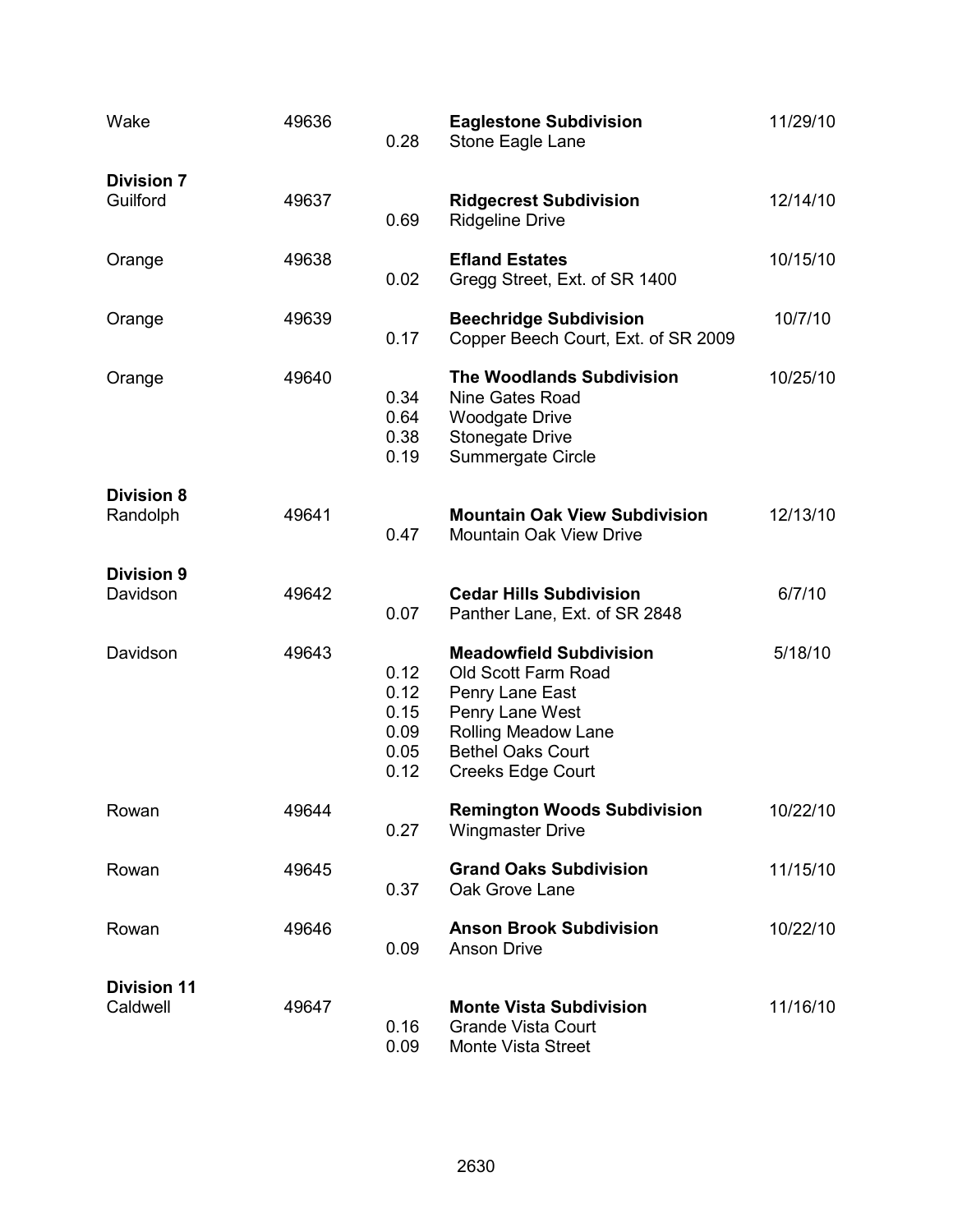#### **Mileage Correction from October 2010 Agenda:**

Division 9 – Ledford Middle Access Road was added for 0.03 miles. This road should not have been added to the system due to it being maintained by the Davidson County School System.

#### **Road Abandonments:**

| County                        | Pet. No. | Length<br>(Miles) | <b>Description</b>                   | Date of<br><b>Report</b> |
|-------------------------------|----------|-------------------|--------------------------------------|--------------------------|
| <b>Division 3</b><br>Sampson  | 49648    | 0.40              | SR 1474<br>Johnny Road               | 8/5/10                   |
| <b>Division 5</b><br>Franklin | 49650    | 0.02              | SR 1207<br>Portion of Winston Street | 9/30/10                  |

#### **Approval – Divisionwide Small Construction, Statewide Contingency, Public Access, Economic Development**

The Board concurred with the staff recommendations and delegated authority to the

Secretary to award the following:

| County                   | <b>Description</b>                                                                                                                                                                                                                                                          | <b>Type</b>                                                               | <b>Amount</b>                                                |
|--------------------------|-----------------------------------------------------------------------------------------------------------------------------------------------------------------------------------------------------------------------------------------------------------------------------|---------------------------------------------------------------------------|--------------------------------------------------------------|
| <b>Tyrrell</b><br>Div. 1 | Pave access road to Eastern 4-H Center.<br><b>WBS 43163</b>                                                                                                                                                                                                                 | Contingency<br>Total                                                      | \$75,000.00<br>\$75,000.00                                   |
| Lenoir<br>Div. 2         | Widen NC 58 from Lenoir Community College<br>entrance to SR 1900 from 24 ft to 40 ft to allow<br>for a center turn lane into LCC and onto<br>SR 1900 (Collier Loftin Road) to provide safety<br>at college entrance and serve Master Brand<br>industry.<br><b>WBS 49009</b> | Small<br>Construction<br><b>Public Access</b><br>Econ Dev<br><b>TOTAL</b> | \$250,000.00<br>\$100,000.00<br>\$102,000.00<br>\$452,000.00 |
| Lenoir<br>Div. 2         | Remove the median crossover at the old<br>Adams Block Plant and install a left over in the<br>US 70 median at Lenoir Community College<br>entrance.<br><b>WBS 49008</b>                                                                                                     | Small<br>Construction<br>TOTAL                                            | \$142,000.00<br>\$142,000.00                                 |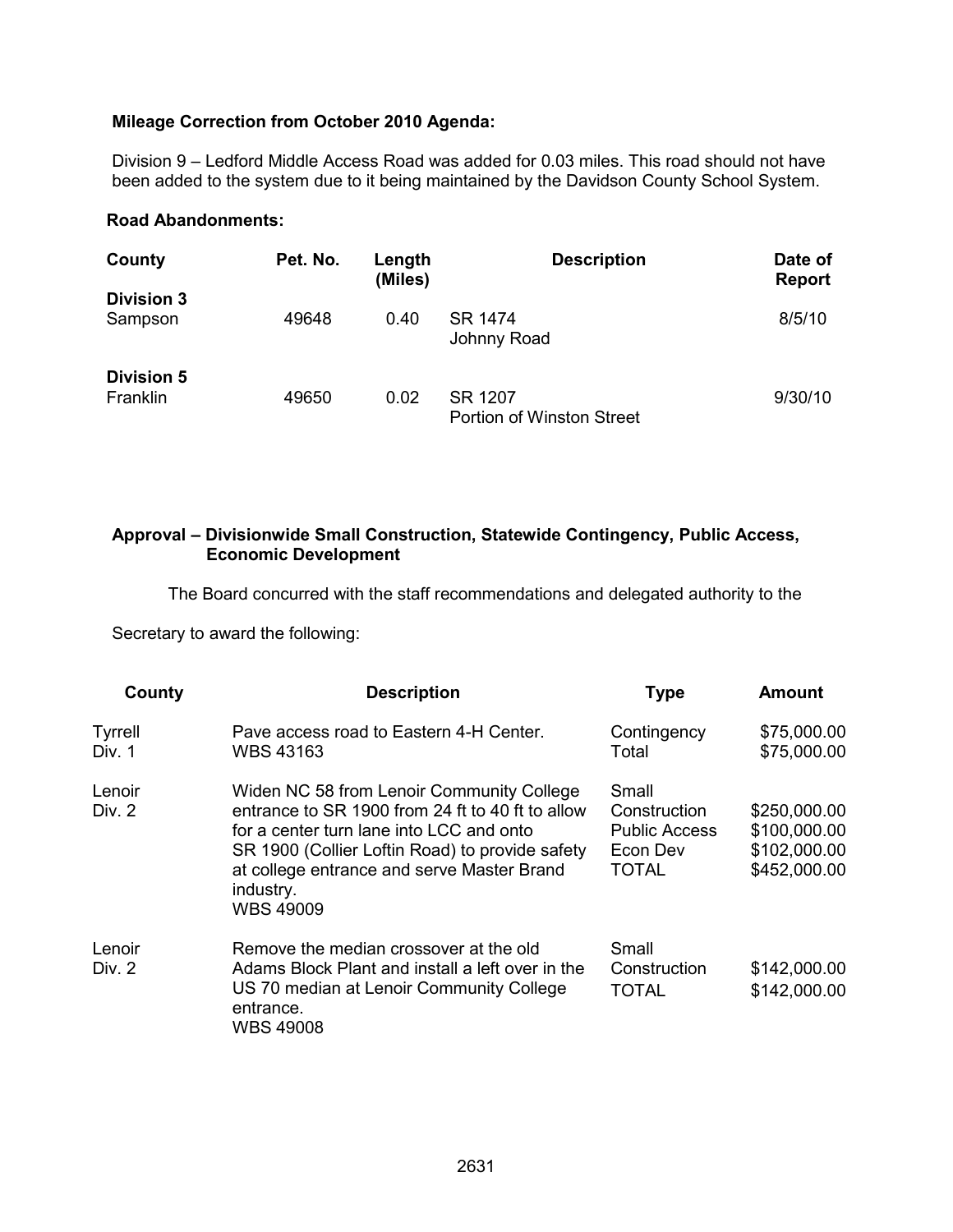| New Hanover<br>Div. 3  | WBS 42526 was established (12/08) to perform<br>2' widening on SR 1521 (Piner Road) from<br>NC 132 (College Road) to SR 1492<br>(Masonboro Loop Road).<br>Increase funds and close. | Small<br>Construction<br><b>TOTAL</b> | \$5,326.12<br>\$5,326.12     |
|------------------------|-------------------------------------------------------------------------------------------------------------------------------------------------------------------------------------|---------------------------------------|------------------------------|
| Sampson<br>Div. 3      | Road improvements on SR 1246 (Butler Island<br>Road) in front of Charles E. Perry Elementary<br>School.<br><b>WBS 43164</b>                                                         | Contingency<br><b>TOTAL</b>           | \$47,359.00<br>\$47,359.00   |
| Harnett<br>Div. 6      | Preliminary engineering for pedestrian bridge<br>or tunnel on NC87 at Linden Oaks.<br><b>WBS 43081</b>                                                                              | Small<br>Construction<br><b>TOTAL</b> | \$15,000.00<br>\$15,000.00   |
| Rockingham<br>Div. 7   | Extend the existing guardrail on US 220<br>Business between Mayo River State Park and<br>SR 1395 (Janet Road) north of Mayodan.<br><b>WBS 41707</b>                                 | Small<br>Construction<br><b>TOTAL</b> | \$25,000.00<br>\$25,000.00   |
| Anson<br>Div. 10       | Ansonville – WBS 41230 was established<br>(11/06) to replace Bridge #88 on Ridge Street.<br><b>Increase Funds</b>                                                                   | Contingency<br><b>TOTAL</b>           | \$200,000.00<br>\$200,000.00 |
| Mecklenburg<br>Div. 10 | Charlotte – Construct school bus drive and<br>stabilize bus parking at Merry Oaks Elementary<br>School.<br><b>WBS 42866</b>                                                         | <b>Public Access</b><br><b>TOTAL</b>  | \$10,222.22<br>\$10,222.22   |
| Mecklenburg<br>Div. 10 | Charlotte – Construct school bus drive and<br>stabilize bus parking at Mountain Island<br>Elementary School.<br><b>WBS 42870</b>                                                    | <b>Public Access</b><br><b>TOTAL</b>  | \$24,267.00<br>\$24,267.00   |
| Haywood<br>Div. 14     | Install flasher for advance signal awareness on<br>US 23 Bus. at Industrial Park Road entrance to<br>High Tech. Center.<br><b>WBS 43157</b>                                         | Small<br>Construction<br><b>TOTAL</b> | \$10,000.00<br>\$10,000.00   |
| Macon<br>Div. 14       | Highlands - Install curb and gutter and drainage<br>on US 64 from Oak Street to the Highlands Art<br>Center.<br>Enhancement Funds - \$15,000<br><b>WBS 41938</b>                    | Small<br>Construction<br><b>TOTAL</b> | \$70,000.00<br>\$70,000.00   |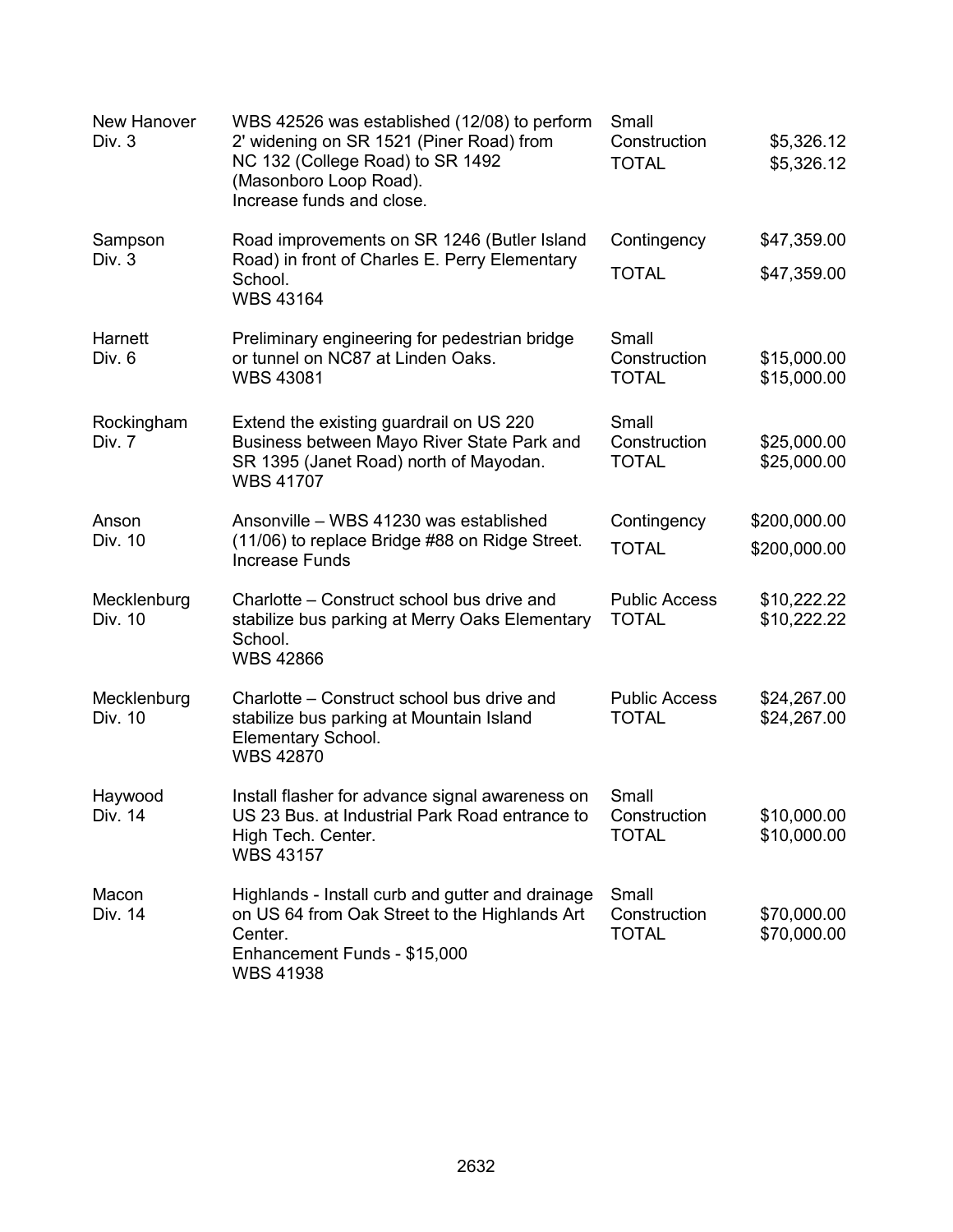| Macon<br>Div. 14        | Franklin - Install curb and gutter and drainage<br>along Iotla Street and Phillips Street in<br>conjunction with the downtown streetscape<br>project.<br>Enhancement Funds - \$20,000<br><b>WBS 43158</b> | Small<br>Construction<br><b>TOTAL</b> | \$54,000.00<br>\$54,000.00 |
|-------------------------|-----------------------------------------------------------------------------------------------------------------------------------------------------------------------------------------------------------|---------------------------------------|----------------------------|
| Transylvania<br>Div. 14 | Rosman - Install curb and gutter and drainage<br>improvements on US 178 from SR 1156 (Main<br>Street) to Bridge #21.<br>Enhancement Funds - \$20,000<br>WBS 43154                                         | Small<br>Construction<br><b>TOTAL</b> | \$60,000.00<br>\$60,000.00 |

## **Project Deletion:**

Wilkes County, Division 11 – WBS 42162 was established (6/08) to modify existing turn lanes on NC 16 South at SR 2507 (Woodfield Drive). Reduce and delete due to low priority need.

| <b>Summary:</b> | <b>Number of Projects</b>            | 14             |
|-----------------|--------------------------------------|----------------|
|                 | <b>Number of Divisions</b>           |                |
|                 | <b>Small Construction Commitment</b> | \$631,326.12   |
|                 | <b>Contingency Commitment</b>        | \$322,359.00   |
|                 | <b>Public Access</b>                 | \$134,489.22   |
|                 | <b>Economic Development</b>          | \$102,000.00   |
|                 | <b>TOTAL</b>                         | \$1,190,174.34 |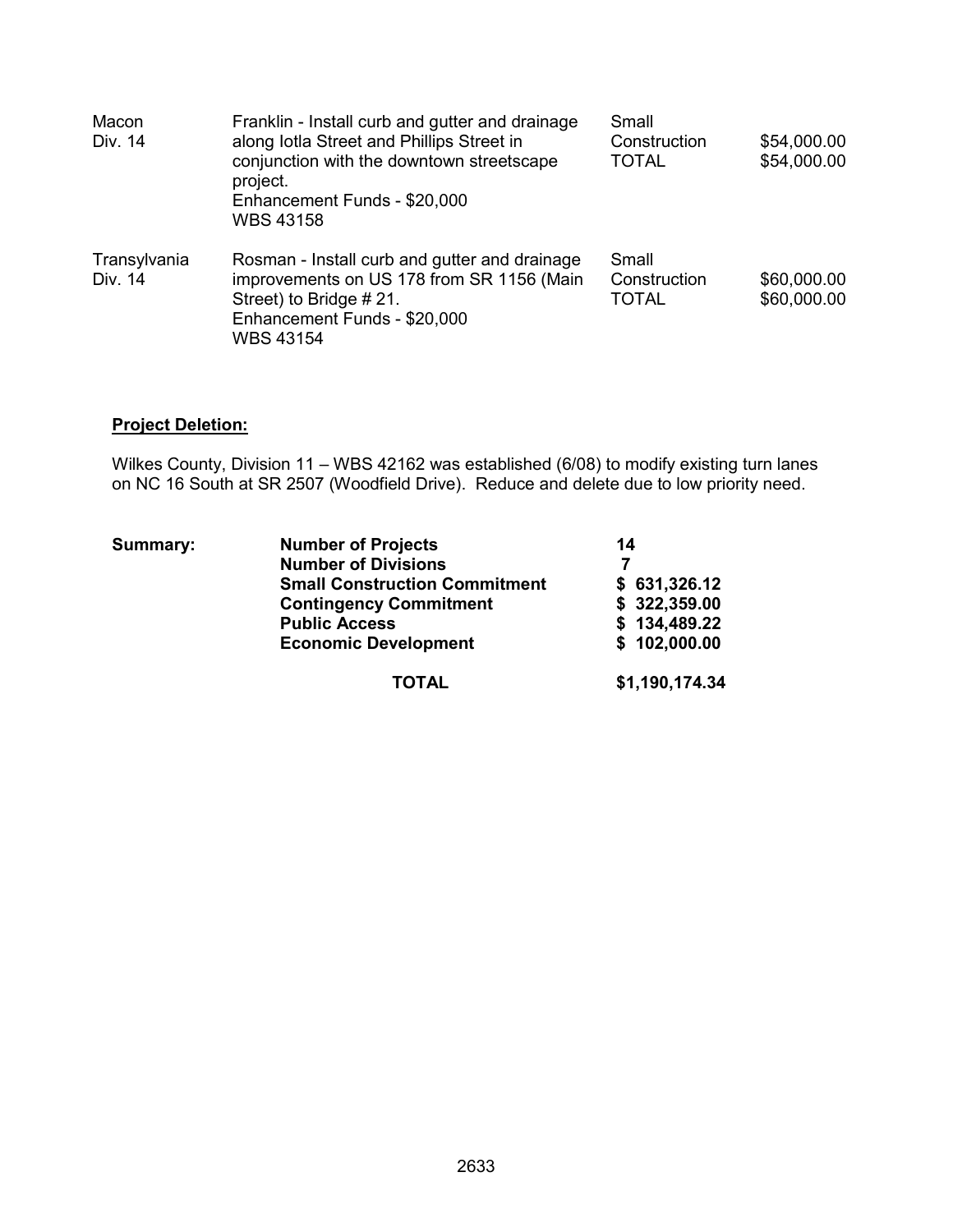#### **Approval – Public Transportation Division**

A motion was made by Board Member Wall, which was seconded by Board Member

Burns, to approve the following:

## **Public Transportation Grant Program**

#### **Division 5**

Project No. **Person County** operating as Person Area Transportation 11-DG-083 System (PATS) provides community transportation services to five human service agencies and to the general public through subscription and dial-a-ride routes. The system operates with 15 vehicles, nine of which are lift-equipped. Person County is requesting state funding for the remainder of FY11 for administrative expenses, and then for Section 5311 funding for FY12 and beyond. With the administrative funding, PATS can hire the fulltime staff needed to implement policies and keep the system in compliance, and deliver mobility to those Person County residents that need it. \$150,530 Total \$127,950 State \$22,580 Local

#### **Intercity Bus Program**

#### **Divisions 7 and 9**

|                      | Project No. On March 4, 2010, the Board of Transportation approved                                                                                                                                                                                                                                                                                                                                                                                                                                                                     |                                   | \$155,152 Total |  |
|----------------------|----------------------------------------------------------------------------------------------------------------------------------------------------------------------------------------------------------------------------------------------------------------------------------------------------------------------------------------------------------------------------------------------------------------------------------------------------------------------------------------------------------------------------------------|-----------------------------------|-----------------|--|
| 10-IC-002            | a grant to the Piedmont Authority for Regional                                                                                                                                                                                                                                                                                                                                                                                                                                                                                         |                                   | \$134,051 State |  |
|                      | <b>Transportation (PART)</b> in the amount of \$381,200 in<br>state funds and \$60,000 in local funds to provide regional<br>bus service from Greensboro to Boone along US 421 for<br>the period July 1, 2009-June 30, 2010. The service is now<br>operated by Coach America. PART continued to provide<br>service until October 31 to avoid a lapse in service and a<br>smooth transition until the new operator began. PART is<br>requesting an amendment to the grant to cover eligible<br>costs for the additional 4 month period. |                                   | \$21,101 Local  |  |
| Item $I - 1$ Summary | 2 Projects                                                                                                                                                                                                                                                                                                                                                                                                                                                                                                                             | <b>Federal Funds Administered</b> |                 |  |

| 2 Projects | <b>Federal Funds Administered</b> |           |
|------------|-----------------------------------|-----------|
|            | By NCDOT:                         | \$0       |
|            | State:                            | \$262,001 |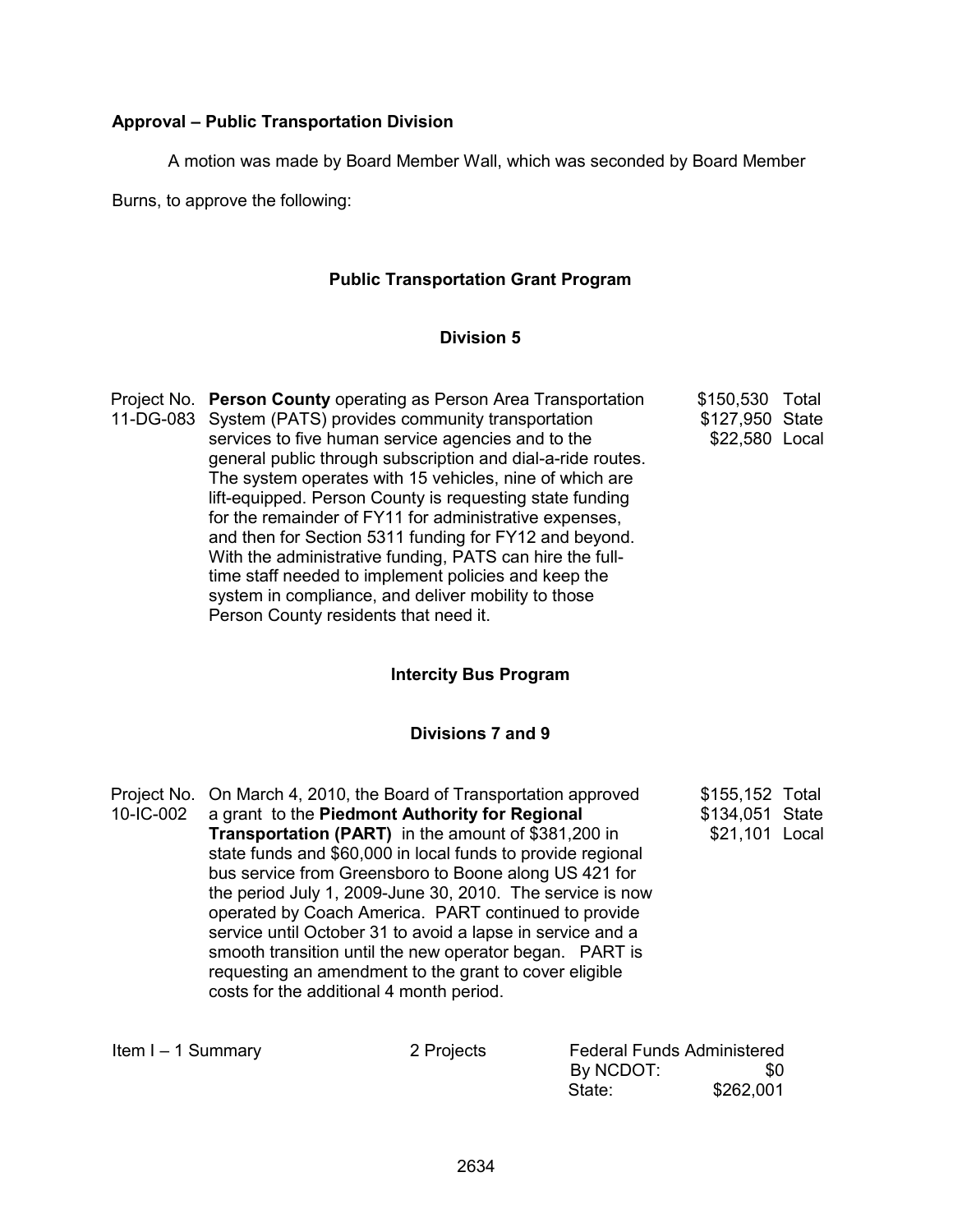#### **PUBLIC TRANSPORTATION PROGRAM STIP ADDITIONS**

| <b>DIV</b>      | County      | <b>MUNICIPALITY</b><br>/SYSTEM | <b>DESCRIPTION</b>                                                       | funds        | <b>FY11</b><br>(\$000) | <b>FY12</b><br>(000) |
|-----------------|-------------|--------------------------------|--------------------------------------------------------------------------|--------------|------------------------|----------------------|
| 10              | Mecklenburg | Charlotte Area<br>Transit      | Technology: Transit Signal<br>Priority / EMS pre-emption<br>(100% funds) | <b>CMAQ</b>  | \$203                  |                      |
| 10              | Mecklenburg | Charlotte Area<br>Transit      | <b>Replacement Bus</b>                                                   | <b>CMAQ</b>  | \$1,020                |                      |
|                 |             |                                |                                                                          | <b>STAT</b>  | \$127                  |                      |
|                 |             |                                |                                                                          | L            | \$128                  |                      |
| 10 <sup>1</sup> | Mecklenburg | Charlotte Area<br>Transit      | Fixed Guideway - vehicle<br>maintenance equipment                        | <b>FMOD</b>  | \$1,950                |                      |
|                 |             |                                | and asset management                                                     | L            | \$488                  |                      |
| 9               | Forsyth     | <b>Winston Salem</b>           | Planning: Street-Car                                                     | <b>STPDA</b> | \$560                  |                      |
|                 |             |                                |                                                                          | <b>STAT</b>  | \$70                   |                      |
|                 |             |                                |                                                                          |              | \$70                   |                      |
|                 |             |                                | Transit                                                                  |              |                        |                      |

#### **PUBLIC TRANSPORTATION PROGRAM STIP MODIFICATIONS**

| STIP#        | <b>DIV</b> | County          | <b>MUNICIPALITY</b><br><b>SYSTEM</b> | <b>DESCRIPTION</b>                                                           | funds       | <b>FY11</b><br>(\$000) | <b>FY12</b><br>(000) |
|--------------|------------|-----------------|--------------------------------------|------------------------------------------------------------------------------|-------------|------------------------|----------------------|
| TO-5101      |            | Guilford        | Greensboro                           | <b>Operating Assistance</b>                                                  | CMAQ        | \$1,310                |                      |
|              |            |                 |                                      | $(C-5105)$                                                                   |             | \$414                  |                      |
| TM-<br>5006A | 13         | <b>Buncombe</b> | Asheville<br>Transit                 | Job Access Reverse<br>Commute - operations<br><b>Black Mtn. Trail Blazer</b> | <b>JARC</b> | \$74<br>\$74           |                      |
| TM-<br>5006B | 13         | <b>Buncombe</b> | Asheville<br>Transit                 | Job Access Reverse<br>Commute - operations<br>Route 170 Corridor             | <b>JARC</b> | \$161<br>\$161         |                      |
| TM-<br>5006C | 13         | <b>Buncombe</b> | Asheville<br>Transit                 | Job Access Reverse<br>Commute - administration                               | <b>JARC</b> | \$25                   |                      |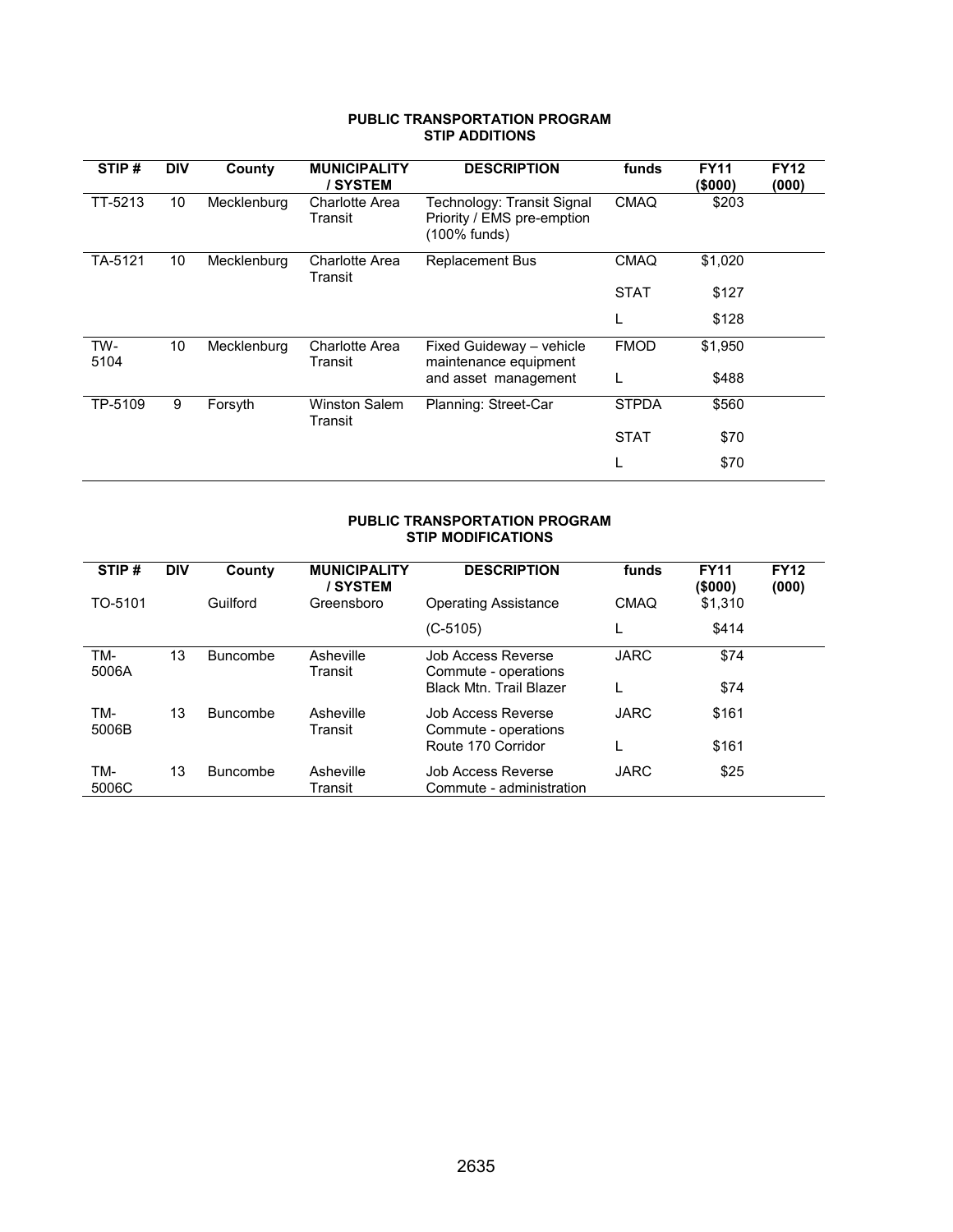### **Approval – Rail Program**

A motion was made by Board Member Wall, which was seconded by Board Member

Burns, to approve the following:

| <b>Town/County</b> |                                                                                                                                                                                                                                                                                                                                                                         | <b>Estimated Cost</b> |
|--------------------|-------------------------------------------------------------------------------------------------------------------------------------------------------------------------------------------------------------------------------------------------------------------------------------------------------------------------------------------------------------------------|-----------------------|
| <b>Division</b>    | <b>Project Description</b>                                                                                                                                                                                                                                                                                                                                              |                       |
| 1. Statewide       | Approval is requested to enter into a preliminary engineering agreement<br>with Norfolk Southern Railway Corporation (NSR) for rail projects funded<br>by the American Recovery and Reinvestment Act. NSR shall be<br>responsible for track and signal engineering components, reviewing all<br>NCDOT preliminary engineering, and assisting in the development of cost | Up to \$2,200,000     |

estimates for the projects. The Department shall reimburse NSR up to

## **Approval – Specific State Funds for Construction Projects**

\$2.2 million toward the actual cost of the work.

A motion was made by Board Member Wall, which was seconded by Board Member

Burns, to approve the following:

| Town/<br>County<br><b>Division</b>       | <b>Project</b><br><b>Description</b>                                                                                                                                                                                                                                                   | <b>Estimated</b><br>Cost |
|------------------------------------------|----------------------------------------------------------------------------------------------------------------------------------------------------------------------------------------------------------------------------------------------------------------------------------------|--------------------------|
| <b>Divisionwide</b><br>Div. 7<br>EE-4907 | Project WBS 45007.4.1<br>Ecosystems Enhancement Program. \$10,673,089.00 has<br>previously been approved for project mitigation. Additional<br>funds are needed for SFY09 adjustment.                                                                                                  | \$4,530.00               |
| <b>Divisionwide</b><br>Div. 9<br>EE-4909 | Project WBS 45009.4.1<br>Ecosystems Enhancement Program. \$17,259,001.00 has<br>previously been approved for project mitigation. Additional<br>funds are needed for SFY09 adjustment.                                                                                                  | \$146,562.00             |
| Yadkin Co.<br>Div. 11<br>R-3415          | Project WBS 34541.2.1<br>NC 67 from SR 1355 (Messick Road) to just west of Howard<br>Avenue in Boonville. \$2,649,031.00 has previously been<br>approved for right of way and utilities. Funds need to be<br>decreased (\$1,274,380.65) as project is complete. WBS will be<br>closed. | $-$1,274,380.65$         |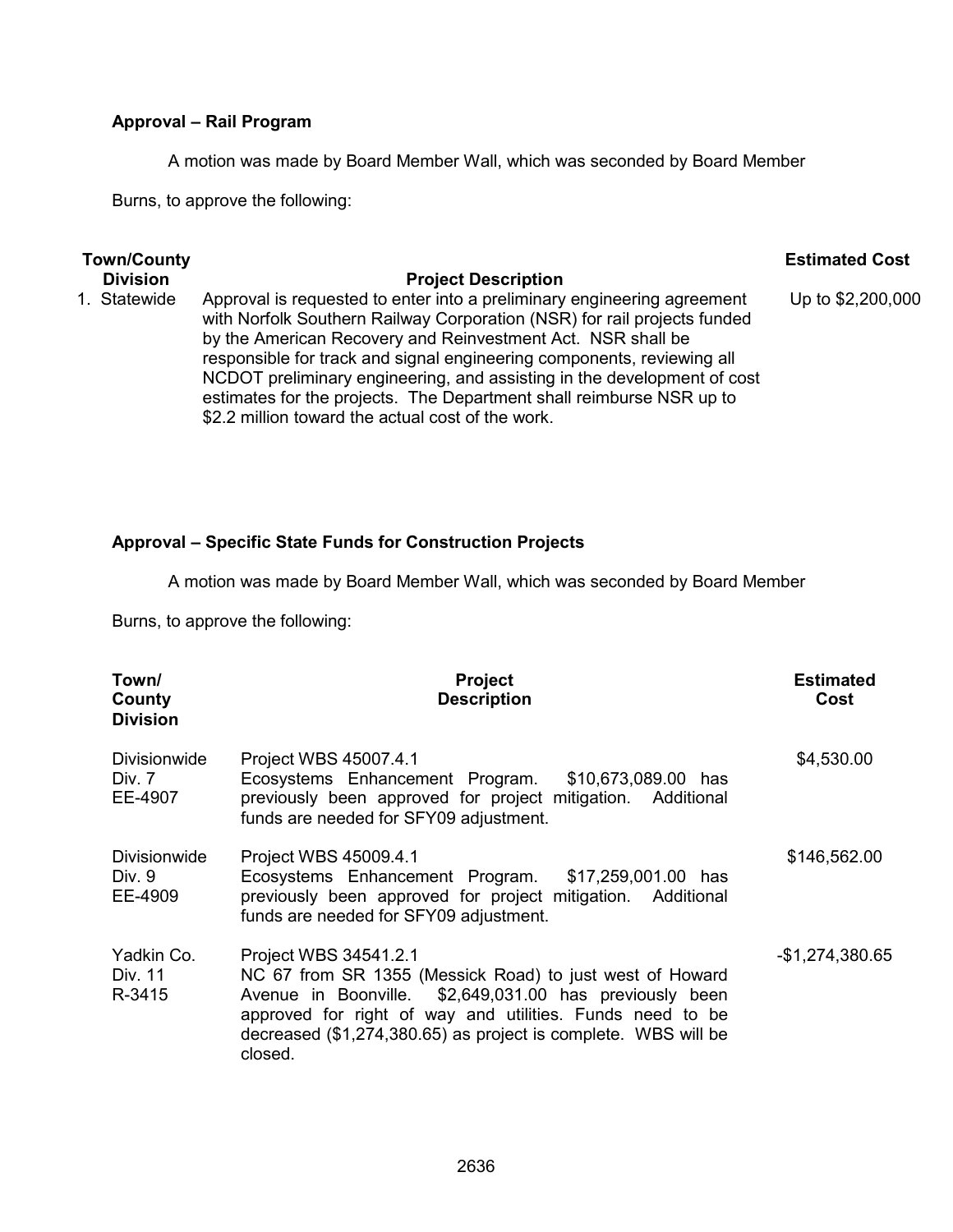| Cleveland Co.<br>Div. 12<br>B-1135      | Project WBS 35560.2.1<br>Replace Bridge 139 over Beaverdam Creek and approaches on<br>SR 1314 (Artee Road). Initial funds are requested for right of<br>way and utilities.                                                                                                                                      | \$10,000.00    |
|-----------------------------------------|-----------------------------------------------------------------------------------------------------------------------------------------------------------------------------------------------------------------------------------------------------------------------------------------------------------------|----------------|
| Cherokee Co.<br>Div. 14<br>R-3622AB     | Project WBS 38068.3.2<br>NC 294 from SR 1130 (Sunny Point Road) to 1309 (Sandy Gap<br>Road), 1.575 miles. Initial funds are needed for construction<br>based on the 12-Month Tentative Letting list published<br>December 15, 2011.                                                                             | \$6,300,000.00 |
| Cherokee Co.<br>Div. 14<br>R-3622WM     | Project WBS 38068.4.1<br>Wetland mitigation. NC 294 from US 64 - 74 at Ranger to<br>Tennessee state line. Initial funds are requested for wetland<br>mitigation.                                                                                                                                                | \$227,194.00   |
| Jackson Co.<br>Div. 14<br>B-4160        | Project WBS 33508.1.2<br>Replace Bridge 82 over Tuckasegee River on SR 1002.<br>\$100,000.00 has previously been approved for preliminary<br>engineering. Project funding has changed from Federal to<br>State. Initial State funds are requested to reimburse FHWA<br>and to complete Preliminary Engineering. | \$170,000.00   |
| Swain Co.<br>Div. 14<br>R-5118          | Project WBS 42550.3.1<br>SR 1323 (Slope Street) from SR 1321 (Bryson Walk) to<br>SR 1328 (Bryson Branch Road) in Bryson City, 0.670 mile.<br>Initial funds are needed for construction based on the<br>12-Month Tentative Letting list published December 15, 2010.                                             | \$1,500,000.00 |
| Transylvania Co.<br>Div. 14<br>R-0619EH | Project WBS 34351.3.22<br>NC 281 from Station 221+50 to Station 244+32 (end of<br>existing pavement), 0.436 miles. \$900,000.00 has previously<br>been approved for construction.<br>Funds need to be<br>decreased (\$164,881.82) as project is complete. WBS will be<br>closed.                                | -\$164,839.26  |

**ITEM J SUMMARY 9 PROJECTS \$6,919,066.09**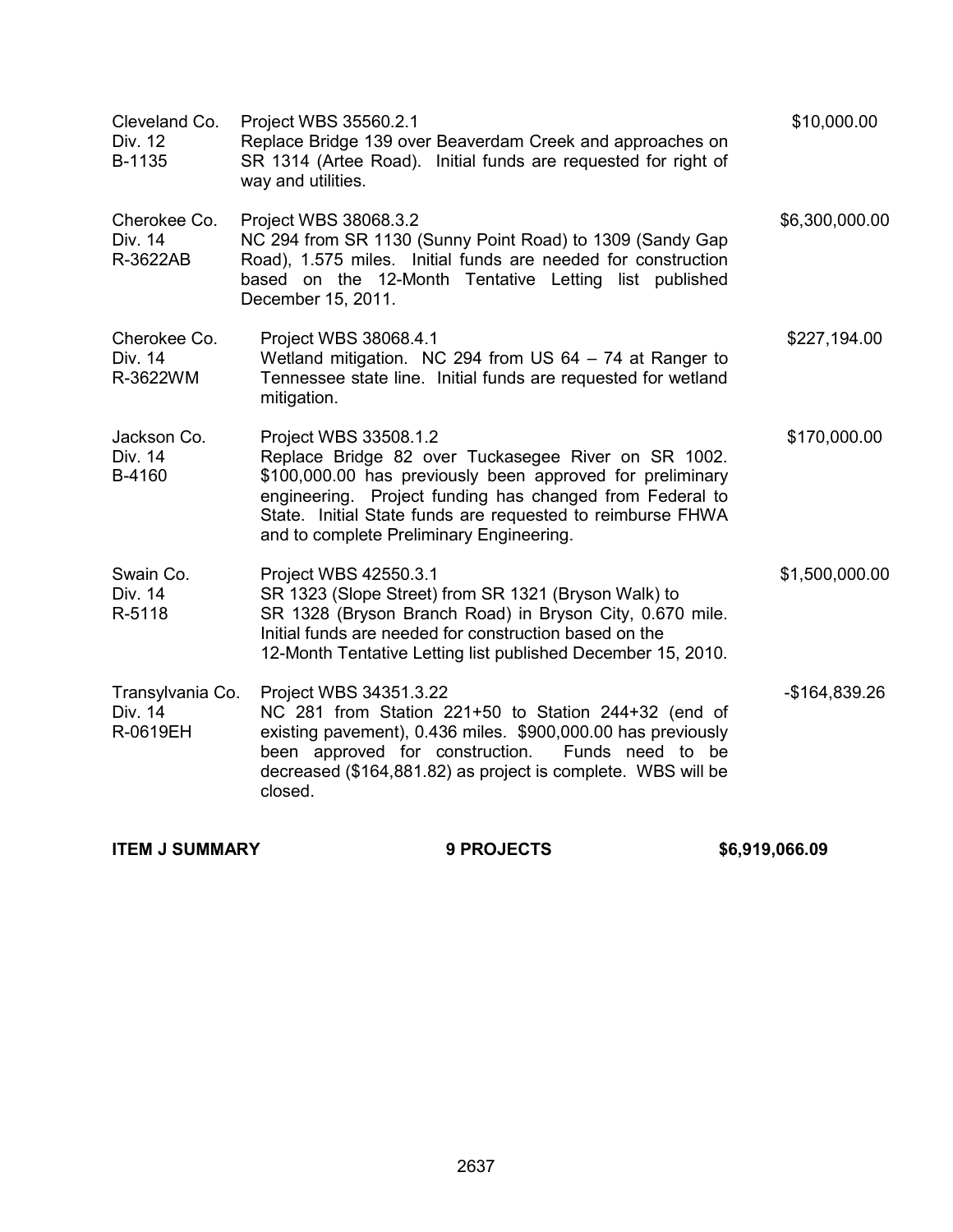## **Approval – Specific North Carolina Trust Funds – Intrastate System**

A motion was made by Board Member Wall, which was seconded by Board Member

Burns, to approve the following:

## **Trust Funds - Intrastate System**

| Town/<br>County<br><b>Division</b>             | Project<br><b>Description</b>                                                                                                                                                                                                                                                                                                                                                                                                                                     | <b>Estimated</b><br>Cost |
|------------------------------------------------|-------------------------------------------------------------------------------------------------------------------------------------------------------------------------------------------------------------------------------------------------------------------------------------------------------------------------------------------------------------------------------------------------------------------------------------------------------------------|--------------------------|
| Camden Co.<br>Div. 1<br>R-2414WM               | Project WBS 34430.4.3<br>Wetland mitigation on US 158 / NC 34 from east of the<br>Pasquotank River in Elizabeth City to east of NC 34 in Belcross.<br>Initial funds are requested for wetland mitigation.                                                                                                                                                                                                                                                         | \$677,436.00             |
| Camden -<br>Currituck Cos.<br>Div. 1<br>R-2574 | Project WBS 38802.1.1<br>US 158 from east of NC 34 at Belcross in Camden County to<br>NC 168 in Currituck County. Initial funds are requested for<br>preliminary engineering.                                                                                                                                                                                                                                                                                     | \$500,000.00             |
| Divisionwide<br>Div. 7<br>EE-4907              | Project WBS 45007.4.1<br>Ecosystems Enhancement Program.<br>\$10,673,089.00<br>has<br>previously been approved for project mitigation. Additional<br>funds are needed for SFY09 adjustment.                                                                                                                                                                                                                                                                       | \$40,529.00              |
| Guilford Co.<br>Div. 7<br>R-2413A              | Project WBS 34429.2.2<br>NC 68 / US 220 Connector from the existing four-lane section at<br>SR 2011 (Edgefield Road) north of I-40 to SR 2127 (Brook Bank<br>\$5,431,387.00 has previously been approved for<br>Road).<br>appraisals and acquisition of specific parcels. Additional funds<br>are needed for advanced acquisition of Specific Parcel 936 for<br>\$546,813.00, Specific Parcel 938 for \$107,502.80 and Specific<br>Parcel 945 for \$1,342,324.00. | \$1,996,639.80           |
| Chatham Co.<br>Div. 8<br>R-2417WM              | Project WBS 34431.4.3<br>Wetland Mitigation Sites for US 421 / NC 87 (Sanford Bypass)<br>Initial funds are requested for wetland<br>in Lee County.<br>mitigation.                                                                                                                                                                                                                                                                                                 | \$261,787.00             |
| Richmond Co.<br>Div. 8<br>R-2502WM             | Project WBS 34438.4.1<br>US 1 from south of SR 1001 (Marston Road) to north of<br>SR 1528 (Vincent Gibson Avenue) north of Hoffman.<br>Initial<br>funds are requested for wetland mitigation.                                                                                                                                                                                                                                                                     | \$617,456.00             |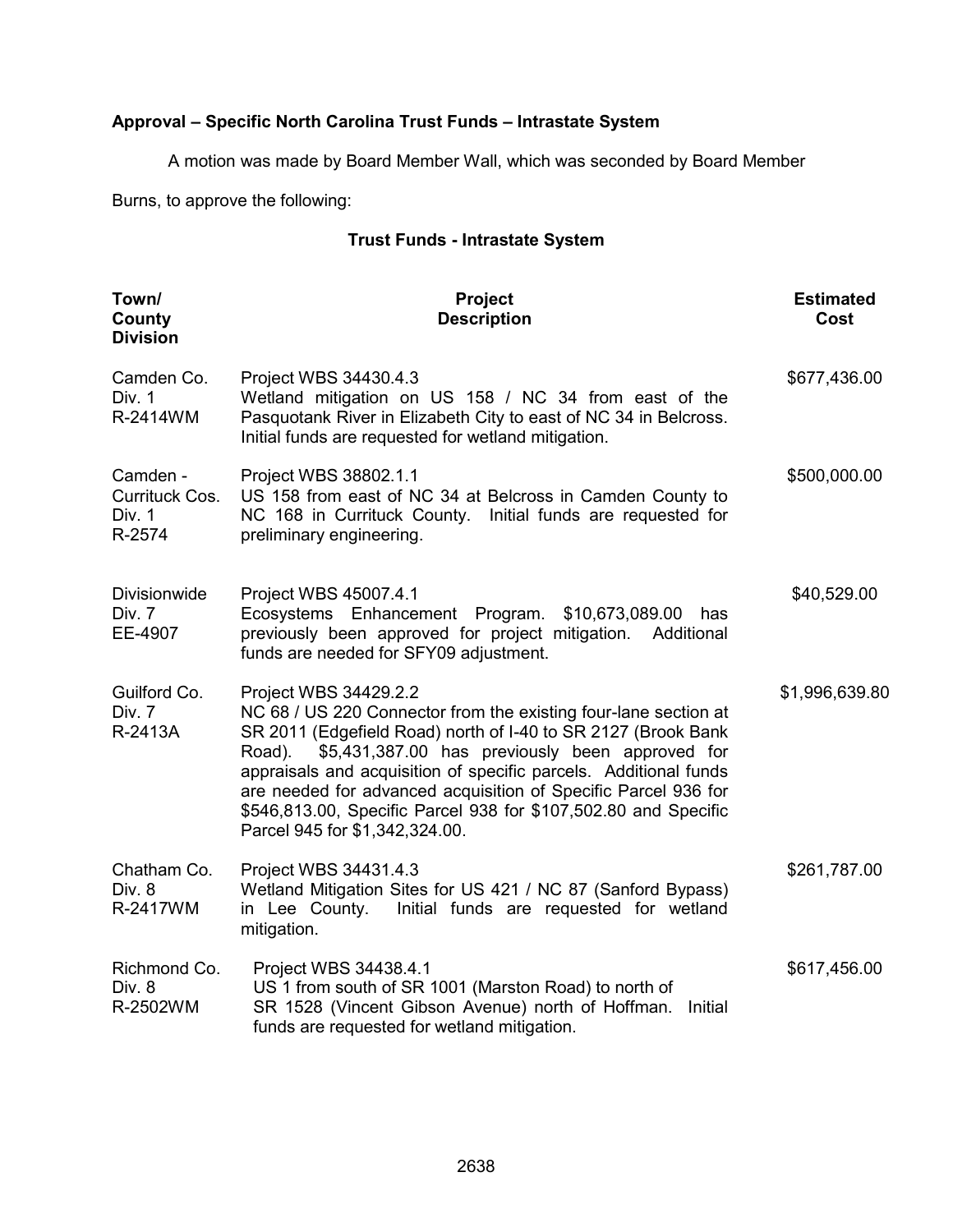| <b>Divisionwide</b><br>Div. 9<br>EE-4909        | Project WBS 45009.4.1<br>Ecosystems Enhancement Program. \$17,259,001.00 has<br>previously been approved for project mitigation. Funds need<br>to be decreased (\$109,613.00) for SFY09 adjustment. | $-$109,613.00$ |
|-------------------------------------------------|-----------------------------------------------------------------------------------------------------------------------------------------------------------------------------------------------------|----------------|
| Divisionwide<br>Div. 13<br>EE-4913              | Project WBS 45013.4.1<br>Ecosystems Enhancement Program. \$29,336,770.00 has<br>previously been approved for project mitigation. Additional<br>funds are needed for SFY09 adjustment.               | \$1,213,911.00 |
| Madison -<br>Yancey Cos.<br>Div. 13<br>R-2518WM | Project WBS 34445.3.3<br>Wetland mitigation on US 19. \$1,597,142.00 has previously<br>been approved. Additional funds are requested for wetland<br>mitigation for SFY09 adjustment.                | \$1,584,120.00 |
| Rutherford Co.<br>Div. 13<br>R-2233WM           | Project WBS 34400.4.1<br>US 221 from South Carolina state line to SR 1366 (Roper<br>Loop Road) west of Rutherfordton. Initial funds are requested<br>wetland mitigation.                            | \$1,974,560.00 |

## **TRUST FUND INTRASTATE SUMMARY 10 PROJECTS \$8,756,825.80**

## **Trust Funds - Urban Loops**

| Town/<br>County<br><b>Division</b>         | <b>Project</b><br><b>Description</b>                                                                                                                                                               | <b>Estimated</b><br>Cost |
|--------------------------------------------|----------------------------------------------------------------------------------------------------------------------------------------------------------------------------------------------------|--------------------------|
| <b>Divisionwide</b><br>Div. $5$<br>EE-4905 | Project WBS 45005.4.1<br>Ecosystems Enhancement Program. \$10,847,447.00 has<br>previously been approved for project mitigation. Additional<br>funds are needed for SFY09 adjustment.              | \$798,491.00             |
| Divisionwide<br>Div. 7<br>EE-4907          | Project WBS 45007.4.1<br>Ecosystems Enhancement Program. \$10,673,089.00 has<br>previously been approved for project mitigation. Funds need<br>to be decreased (\$1,565.00) for SFY09 adjustment.  | $-$1,565.00$             |
| <b>Divisionwide</b><br>Div. 9<br>EE-4909   | Project WBS 45009.4.1<br>Ecosystems Enhancement Program. \$17,259,001.00 has<br>previously been approved for project mitigation. Funds need<br>to be decreased (\$36,949.00) for SFY09 adjustment. | $-$ \$36,949.00          |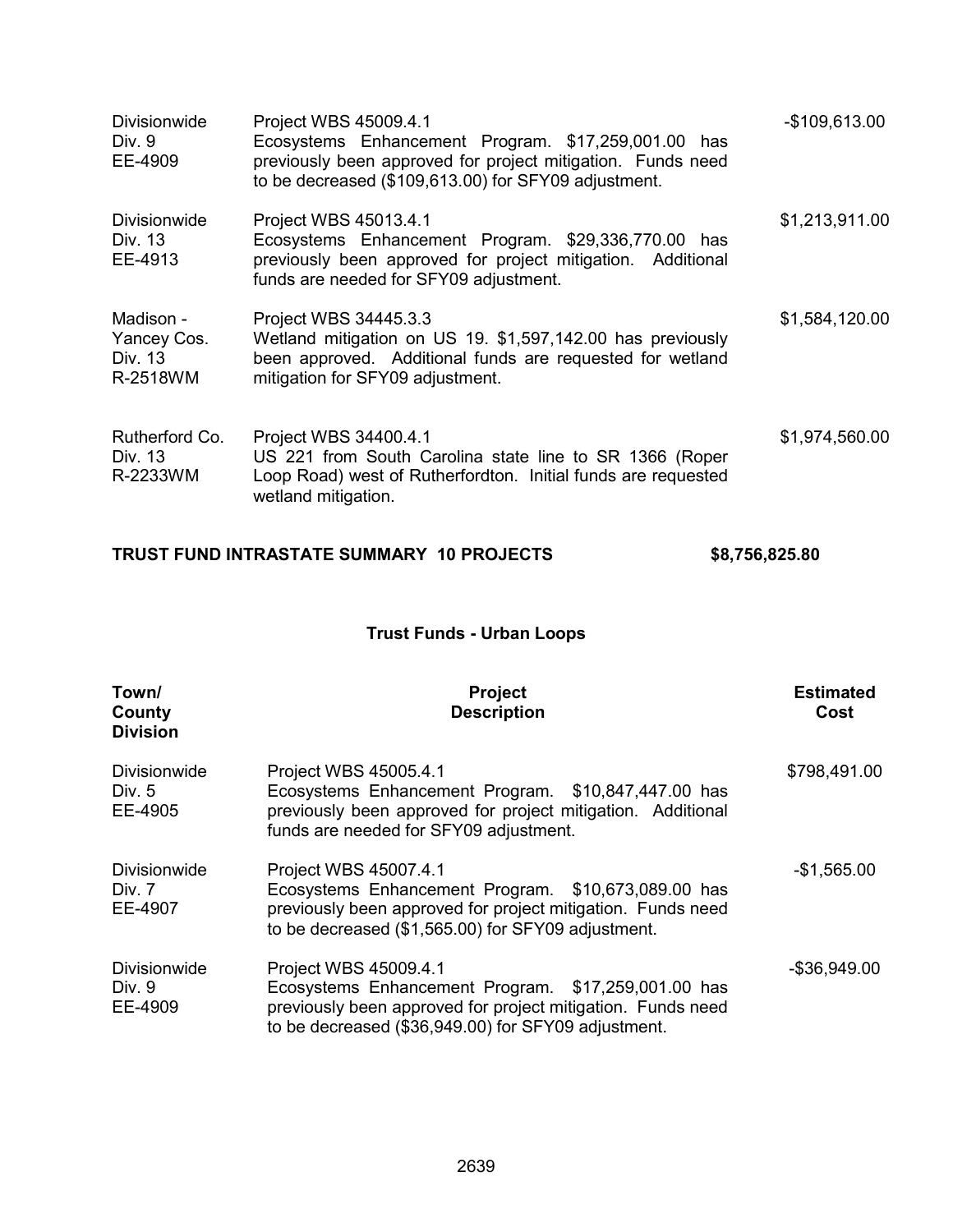| Winston-Salem/<br>Forsyth Co.<br>Div. 9<br>U-2579AB | Project WBS 34839.2.4                            | Winston-Salem Northern Beltway Eastern Section (Future<br>I-74) from I-40 to I-40 Business / US 421. \$20,332,181.00<br>has previously been approved for appraisal and advanced<br>acquisition of specific parcels. Additional funds are<br>requested for advanced acquisition of Specific Parcel 881. |                                  | \$205,432.00 |
|-----------------------------------------------------|--------------------------------------------------|--------------------------------------------------------------------------------------------------------------------------------------------------------------------------------------------------------------------------------------------------------------------------------------------------------|----------------------------------|--------------|
| Winston-Salem/<br>Forsyth Co.<br>Div. 9<br>U-2579D  | Project WBS 34839.2.7                            | Winston-Salem Northern Beltway (Eastern Section) from US<br>311 to SR 2211 (Baux Mountain Road). \$1,402,607.00 has<br>previously been approved for appraisal and acquisition of<br>specific parcels. Additional funds are requested for<br>advanced acquisition of Specific Parcel 984.               |                                  | \$327,526.00 |
| <b>TRUST FUND URBAN LOOP</b>                        |                                                  | <b>5 PROJECTS</b>                                                                                                                                                                                                                                                                                      | \$1,292,935.00                   |              |
| <b>TRUST FUND URBAN LOOP</b>                        | <b>TRUST FUND INTRASTATE SUMMARY 10 PROJECTS</b> | <b>5 PROJECTS</b>                                                                                                                                                                                                                                                                                      | \$8,756,825.80<br>\$1,292,935.00 |              |
| <b>SUMMARY OF TRUST FUNDS</b>                       |                                                  | <b>15 PROJECTS</b>                                                                                                                                                                                                                                                                                     | \$10,049,760.80                  |              |

## **Approval – Specific Spot Safety Improvement Projects**

The Board concurred with the staff recommendations and delegated authority to the

Secretary to award the following:

| Town/<br>County<br><b>Division</b>        | <b>Project</b><br><b>Description</b>                                                                                                                                                                                                                                                                                                  | <b>Estimated</b><br>Cost |
|-------------------------------------------|---------------------------------------------------------------------------------------------------------------------------------------------------------------------------------------------------------------------------------------------------------------------------------------------------------------------------------------|--------------------------|
| Robeson Co.<br>Div. 6<br><b>SS-4906AK</b> | Project WBS 42697.3.1<br>SR 1945 (Meadow Road) between SR 1953 (Pleasant Meadow<br>Road) and SR 2013 (Joan Street). \$175,000.00 in construction<br>funds have previously been approved for wedging and paved<br>shoulders construction. Additional funds are needed due to an<br>increase in construction costs.<br>File 06-09-205-1 | \$75,000.00              |

| <b>ITEM L SUMMARY</b> | <b>1 PROJECT</b> | \$75,000.00 |
|-----------------------|------------------|-------------|
|                       |                  |             |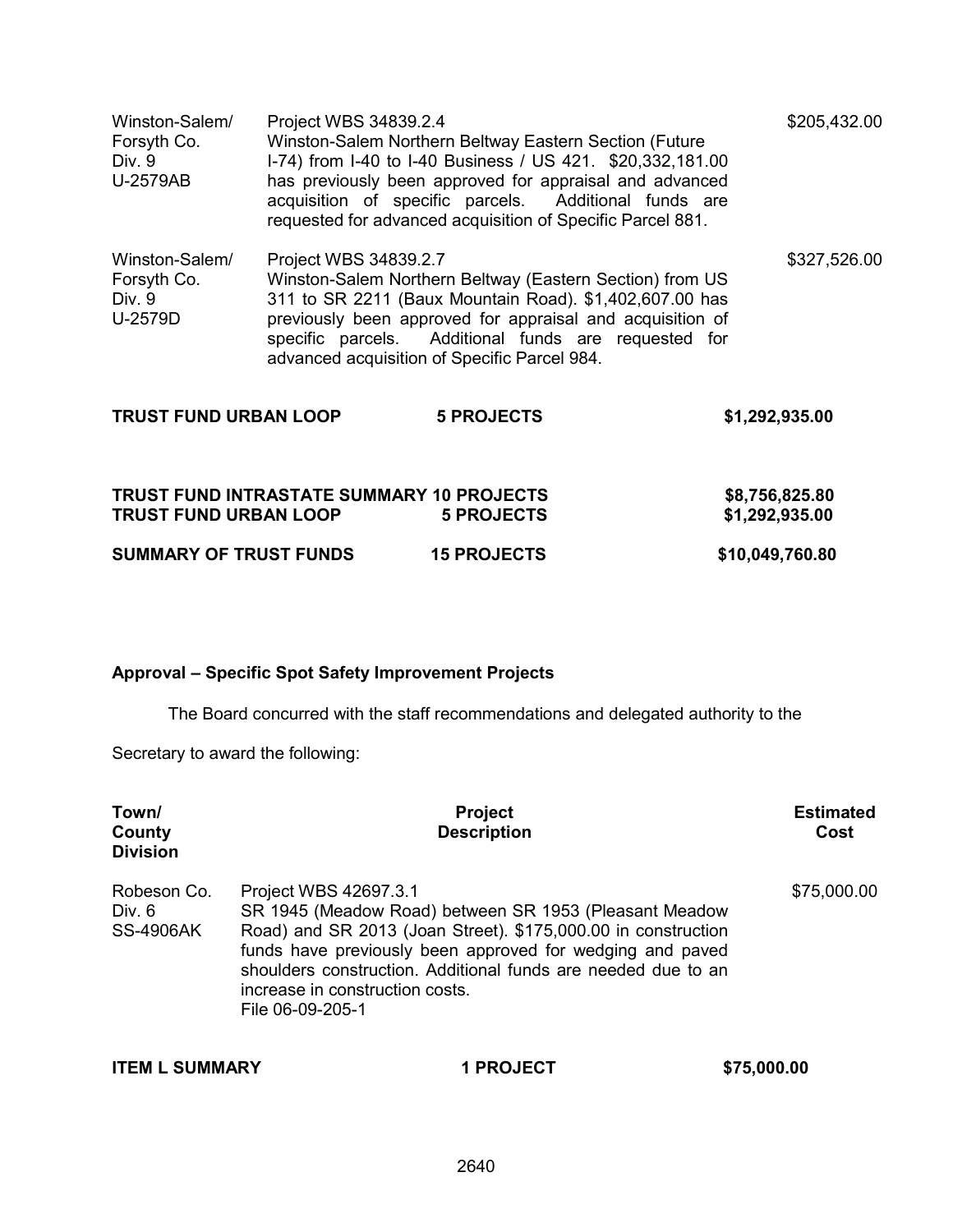## **Approval – Funds for Specific Federal-Aid Projects**

A motion was made by Board Member Wall, which was seconded by Board Member

Burns, to approve the following:

## **Division 1**

## **Surface Transportation**

| Town/<br>County                                      | Project<br><b>Description</b>                                                                                                                                                                                                                                                                                                                                                                                                                                                                                                                            | <b>Estimated</b><br>Cost                                        |
|------------------------------------------------------|----------------------------------------------------------------------------------------------------------------------------------------------------------------------------------------------------------------------------------------------------------------------------------------------------------------------------------------------------------------------------------------------------------------------------------------------------------------------------------------------------------------------------------------------------------|-----------------------------------------------------------------|
| Kill Devil Hills/<br>Dare Co.<br>R-5014              | WBS 41162.1.1, STP-1217(6)<br>SR 1217 (Collington Road) from US 158 (Croatan Highway) to<br>dead end. Funds are needed for preliminary engineering.                                                                                                                                                                                                                                                                                                                                                                                                      | \$200,000.00<br>Cost<br>\$160,000.00 Fed.<br>\$40,000.00 State  |
|                                                      | <b>Bridge</b>                                                                                                                                                                                                                                                                                                                                                                                                                                                                                                                                            |                                                                 |
| Bertie/<br>Chowan/<br>Martin Cos.<br><b>BD-5101E</b> | WBS 45347.2.6, BRZ-1500(8)<br>Low-Impact Bridge Replacement; Design-Build Project.<br>Bridge #46 over Roquist Creek on SR 1500; Bridge #66 over<br>a branch of Roquist Creek on SR 1500; Bridge #74 over a creek<br>on SR 1518; Bridge #83 over a branch of White Oak Swamp on<br>SR 1349 and Bridge #145 over a branch of White Oak Swamp<br>on SR 1343 in Bertie County; Bridge #19 over a canal on<br>SR 1316 in Chowan County; and Bridge #156 over Ready<br>Branch on SR 1117 in Martin County. Funds are needed for<br>right of way and utilities. | \$195,000.00<br>Cost<br>\$156,000.00 Fed.<br>\$39,000.00 State  |
|                                                      | <b>Rail Program</b>                                                                                                                                                                                                                                                                                                                                                                                                                                                                                                                                      |                                                                 |
| Divisionwide<br>Z-5301                               | WBS 55301.3.1, RR-FY11(1)<br>Railway-Highway Grade Crossing Safety Projects on State<br>System Streets. Funds are needed for construction for FFY11.                                                                                                                                                                                                                                                                                                                                                                                                     | \$5,000.00<br>Cost<br>\$4,500.00<br>Fed.<br>\$500.00 State      |
|                                                      | <b>Division 2</b>                                                                                                                                                                                                                                                                                                                                                                                                                                                                                                                                        |                                                                 |
|                                                      | <b>Bridge</b>                                                                                                                                                                                                                                                                                                                                                                                                                                                                                                                                            |                                                                 |
| Beaufort Co.<br><b>B-4700AG</b>                      | WBS 36727.3.32, BRNHS-000S(370)<br>Bridge Preservation Program. Pile repair of Bridge #28<br>over Bath Creek on NC 92. \$1,000,000.00 has previously been<br>approved for construction. Funds need to be decreased<br>(\$95,453.00) to reflect the low bid received on<br>November 16, 2010.                                                                                                                                                                                                                                                             | -\$95,453.00<br>Cost<br>-\$76,362.00 Fed.<br>-\$19,091.00 State |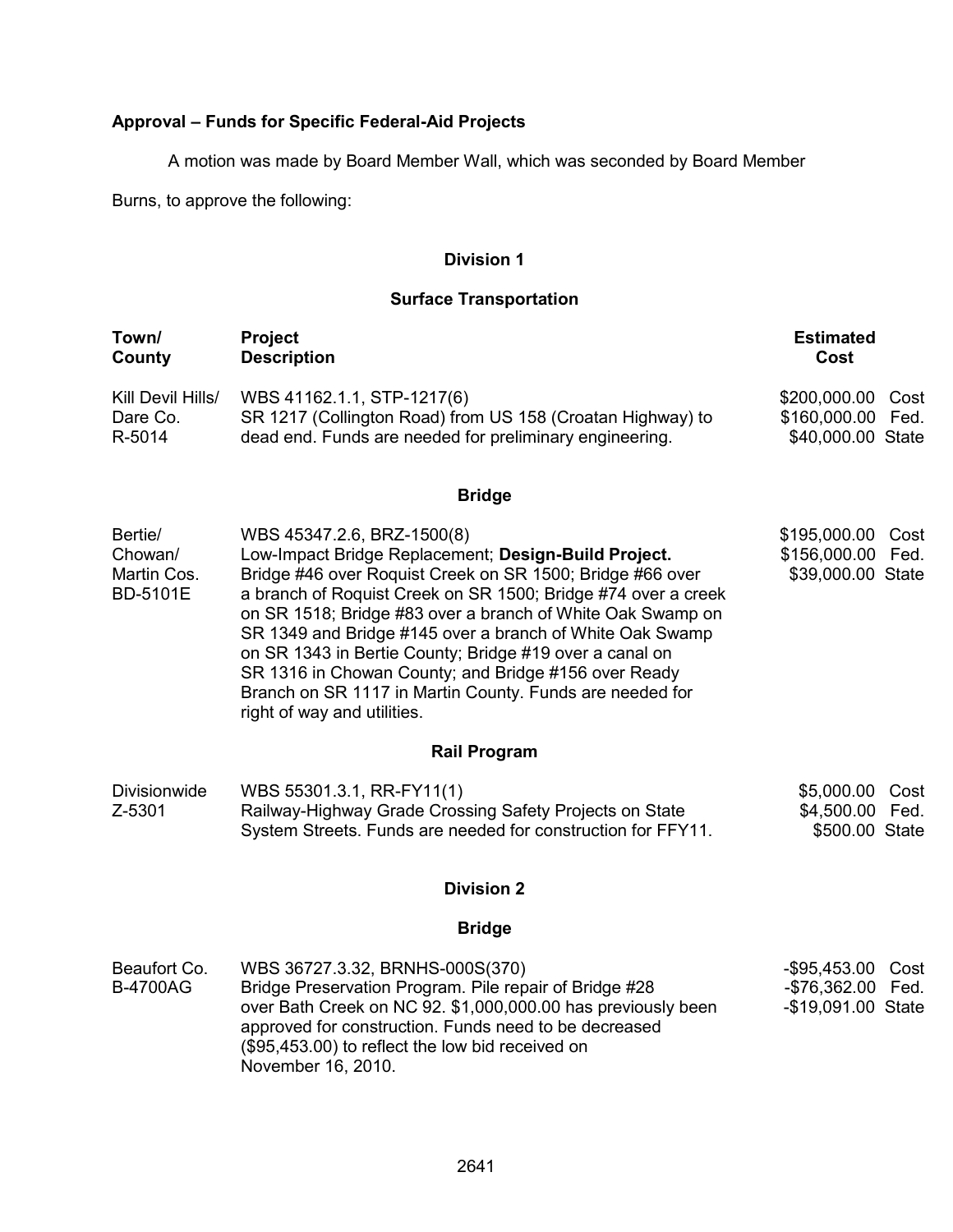## **Rail Program**

| Divisionwide | WBS 55302.3.1, RR-FY11(2)                                    | \$376,000.00 Cost |  |
|--------------|--------------------------------------------------------------|-------------------|--|
| Z-5302       | Railway-Highway Grade Crossing Safety Projects on State      | \$338,400.00 Fed. |  |
|              | System Streets. Funds are needed for construction for FFY11. | \$37,600.00 State |  |

## **Division 3**

## **Safety**

| Wilmington/<br>New Hanover<br>Co.<br>W-5104 | WBS 41868.3.1, STPNHS-0132(6)<br>NC 132 (College Road) from US 117 (Shipyard Boulevard) to<br>US 421 (Carolina Beach Road), 4.220 miles. \$4,700,000.00 has<br>previously been approved for construction. Funds need to be<br>decreased (\$2,675,035.00) to reflect the low bid received on<br>November 16, 2010. | $-$2,675,035.00$<br>$-$2,407,532.00$<br>-\$267,503.00 State | Cost<br>Fed. |
|---------------------------------------------|-------------------------------------------------------------------------------------------------------------------------------------------------------------------------------------------------------------------------------------------------------------------------------------------------------------------|-------------------------------------------------------------|--------------|
| Onslow Co.<br>W-5147A                       | WBS 45362.3.1, STPNHS-0017(107)<br>Intersection of NC 53 (Western Boulevard) and SR 1403<br>(Country Club Road) in Jacksonville. Funds are needed for<br>construction based on the estimate from the 12-Month Tentative<br>Letting List.                                                                          | \$362,000.00 Cost<br>\$325,800.00<br>\$36,200.00 State      | Fed.         |
| Pender Co.<br>W-5135                        | WBS 45259.3.1, STP-1520(12)<br>SR 1520 (Old Maple Hill Road) from SR 1523 (Shaw Highway)<br>to NC 50. Funds are needed for construction for safety<br>improvements.                                                                                                                                               | \$827,000.00 Cost<br>\$744,300.00<br>\$82,700.00 State      | Fed.         |
|                                             | <b>Rail Program</b>                                                                                                                                                                                                                                                                                               |                                                             |              |
| <b>Divisionwide</b><br>Z-5303               | WBS 55303.3.1, RR-FY11(3)<br>Railway-Highway Grade Crossing Safety Projects on State<br>System Streets. Funds are needed for construction for FFY11.                                                                                                                                                              | \$193,000.00<br>\$173,700.00<br>\$19,300.00 State           | Cost<br>Fed. |
|                                             | <b>High Priority</b>                                                                                                                                                                                                                                                                                              |                                                             |              |
| Jacksonville/<br>Onslow Co.<br>U-5319       | WBS 45433.1.1, HPPSTP-1308(13)<br>Intersection of SR 1308 (Gum Branch Road) and SR 1470<br>(Western Boulevard). Funds are needed for preliminary<br>engineering utilizing SAFETEA-LU Section 1702 High Priority<br>Federal Funds designated for this project.                                                     | \$12,000.00 Cost<br>\$9,600.00 Fed.<br>\$2,400.00 State     |              |
|                                             | <b>Division 4</b>                                                                                                                                                                                                                                                                                                 |                                                             |              |
|                                             | <b>Rail Program</b>                                                                                                                                                                                                                                                                                               |                                                             |              |
| <b>Divisionwide</b><br>Z-5304               | WBS 55304.3.1, RR-FY11(4)<br>Railway-Highway Grade Crossing Safety Projects on State                                                                                                                                                                                                                              | \$386,000.00<br>\$347,400.00                                | Cost<br>Fed. |

System Streets. Funds are needed for construction for FFY11.

\$38,600.00 State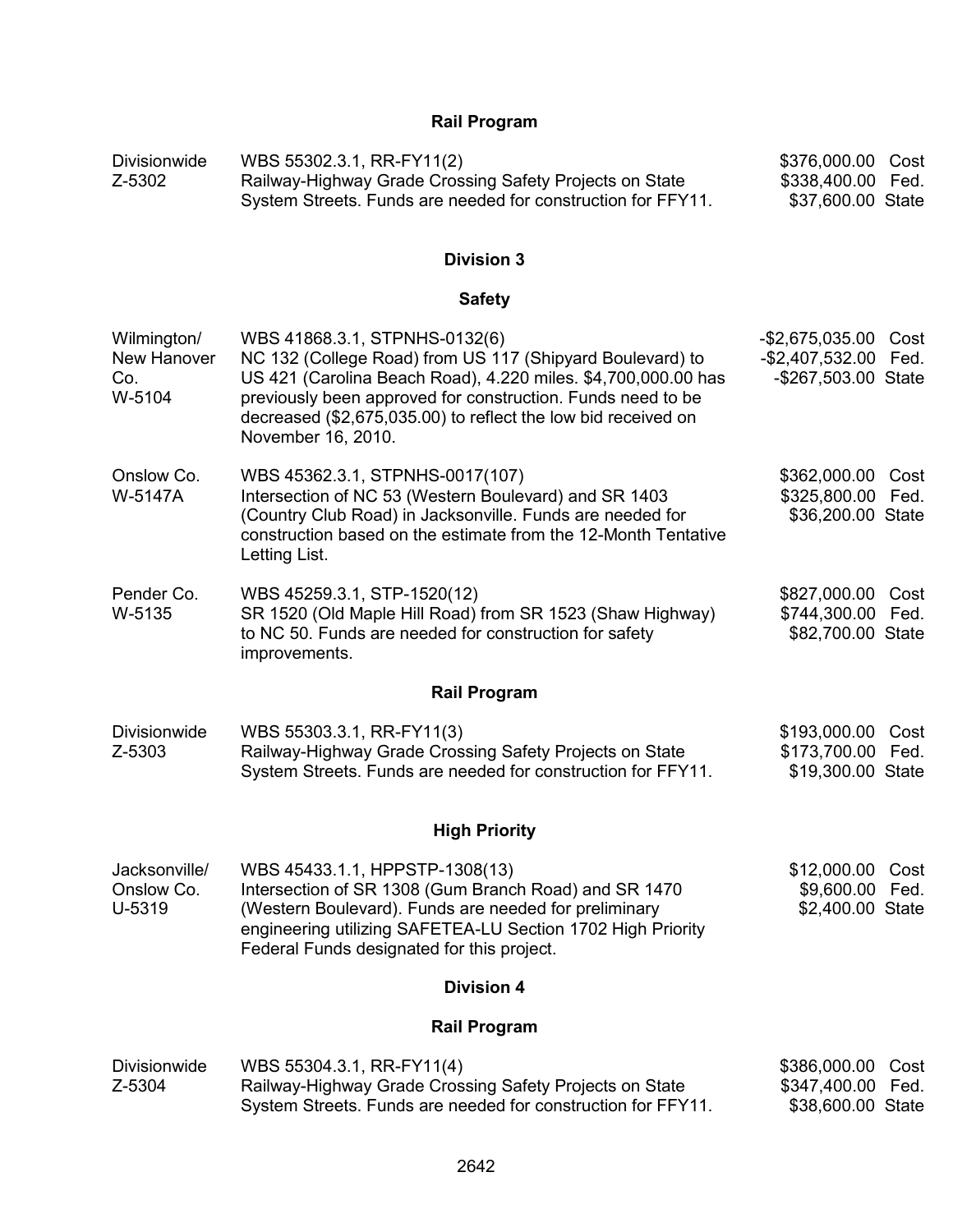## **Project Mitigation**

| Smithfield/<br>Johnston Co.<br>U-3334WM           | WBS 34929.4.1, HPP-1923(9)<br>SR 1923 (Booker Dairy Road Extension) from US 70 to Buffalo<br>Road. Funds are needed to cover charges for mitigation<br>expenses provided by the EEP Program utilizing SAFETEA-LU<br>Section 1702 High Priority Federal Funds designated for this<br>project. | \$83,910.00 Cost<br>\$67,128.00 Fed.<br>\$16,782.00 State         |
|---------------------------------------------------|----------------------------------------------------------------------------------------------------------------------------------------------------------------------------------------------------------------------------------------------------------------------------------------------|-------------------------------------------------------------------|
|                                                   | <b>Division 5</b>                                                                                                                                                                                                                                                                            |                                                                   |
|                                                   | <b>Congestion Mitigation</b>                                                                                                                                                                                                                                                                 |                                                                   |
| Roxboro/<br>Person Co.<br>C-4943                  | WBS 44043.2.1, CMS-0522(4)<br>Turn lane on Ridge Road at the intersection of Ridge Road and<br>Chub Lake Street. Funds are needed for right of way and<br>utilities.                                                                                                                         | \$6,500.00 Cost<br>\$5,200.00 Fed.<br>\$1,300.00 Local            |
| Holly Springs/<br>Wake Co.<br>$C-4925$            | WBS 44025.3.1, CMS-0510(2)<br>NC 55 (Main Street). Funds are needed for construction for a<br>sidewalk along NC 55 (Main Street).                                                                                                                                                            | \$400,000.00<br>Cost<br>\$320,000.00<br>Fed.<br>\$80,000.00 Local |
|                                                   | <b>Enhancement</b>                                                                                                                                                                                                                                                                           |                                                                   |
| Morrisville/<br>Wake Co.<br>EL-5100FD             | WBS 41821.1.24, STPDA-0517(9)<br>NC 54 Multi-use Paths at NC 540. Funds are needed for<br>preliminary engineering.                                                                                                                                                                           | \$12,500.00 Cost<br>\$10,000.00 Fed.<br>\$2,500.00 Local          |
| Fuquay<br>Varina/<br>Wake Co.<br>EL-5100HB        | WBS 41821.1.15, STPDA-0507(4)<br>East Broad Street Sidewalk Project. Funds are needed for<br>preliminary engineering.                                                                                                                                                                        | \$20,000.00 Cost<br>\$16,000.00 Fed.<br>\$4,000.00 Local          |
| Fuquay<br>Varina/<br>Wake Co.<br><b>EL-5100HC</b> | WBS 41821.1.16, STPDA-0507(5)<br>South Main Street Sidewalk Project. Funds are needed for<br>preliminary engineering.                                                                                                                                                                        | \$15,000.00 Cost<br>\$12,000.00 Fed.<br>\$3,000.00 Local          |
| Garner/<br>Wake Co.<br>EL-5100MA                  | WBS 41821.1.27, STPDA-0508(4)<br>Don Miller Drive Sidewalk Project. Funds are needed for<br>preliminary engineering.                                                                                                                                                                         | \$25,000.00 Cost<br>\$20,000.00<br>Fed.<br>\$5,000.00 Local       |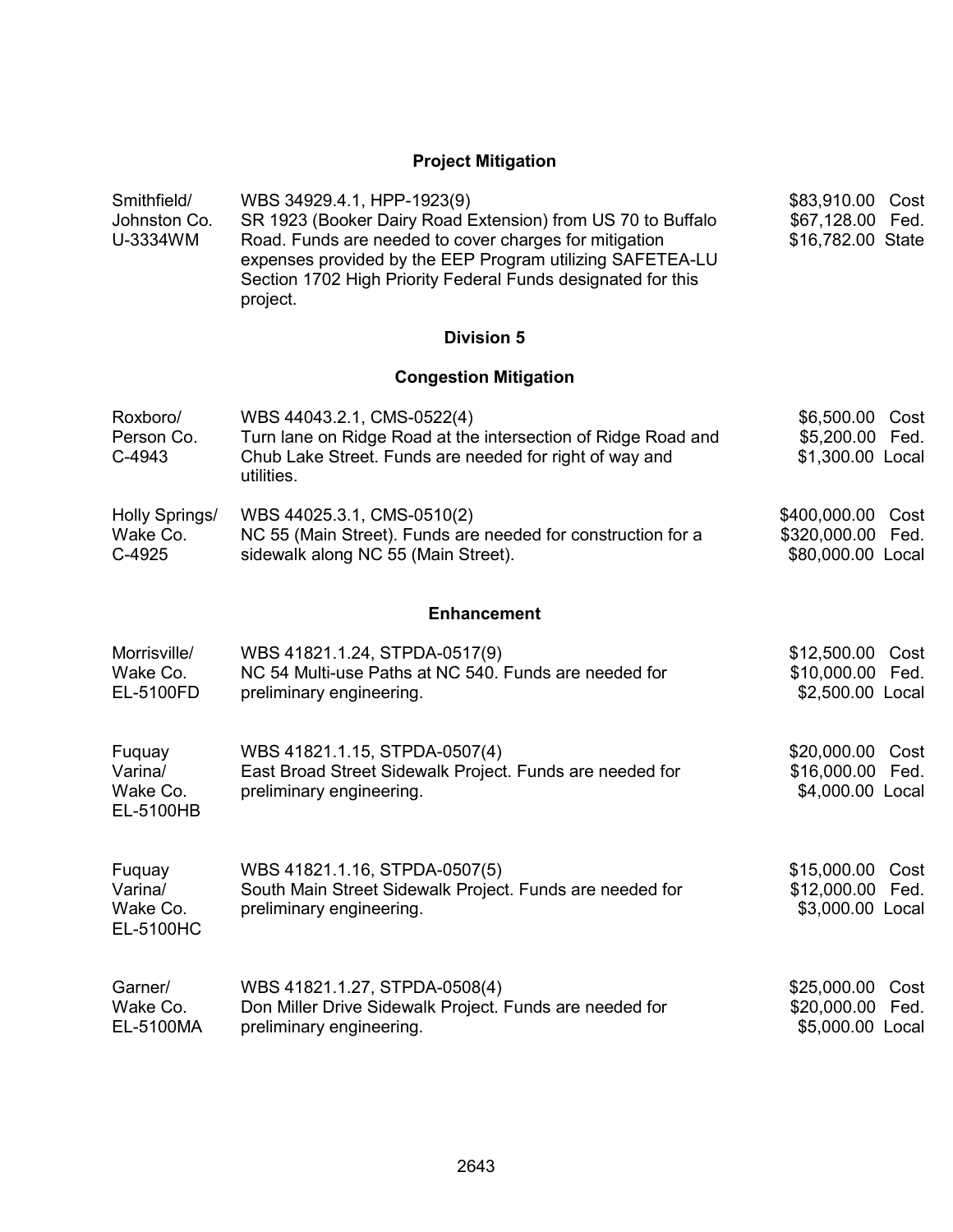## **Urban**

| Fuquay<br>Varina/<br>Wake Co.<br>U-5118EF | WBS 42379.1.18, STPDA-0507(7)<br>Intersection of SR 2768 (Judd Parkway) and SR 3736<br>(Old Honeycutt Road). Funds are needed for preliminary<br>engineering.                                                                        | \$5,000.00 Cost<br>\$4,000.00<br>Fed.<br>\$1,000.00 State              |
|-------------------------------------------|--------------------------------------------------------------------------------------------------------------------------------------------------------------------------------------------------------------------------------------|------------------------------------------------------------------------|
| Fuquay<br>Varina/<br>Wake Co.<br>U-5118GA | WBS 42379.1.15, STPDA-0507(6)<br>Intersection of SR 1040 (Stewart Street) and North Judd<br>Parkway Northeast. Funds are needed for preliminary<br>engineering.                                                                      | \$10,000.00<br>Cost<br>\$8,000.00<br>Fed.<br>\$2,000.00 Local          |
| Knightdale/<br>Wake Co.<br>U-5118HA       | WBS 42379.1.16, STPDA-0512(10)<br>Intersection of Knightdale Boulevard and Widewaters Parkway.<br>Funds are needed for preliminary engineering.                                                                                      | \$25,000.00<br>Cost<br>\$20,000.00<br>Fed.<br>\$5,000.00 Local         |
| Cary/<br>Wake Co.<br>U-5315               | WBS 45429.1.1, STPDA-0503(19)<br>Morrisville Parkway Extension from NC 540 (Triangle<br>Expressway) to SR 1617 (Carpenter-Upchurch Road). Funds<br>are needed for preliminary engineering for planning and<br>environmental studies. | \$250,000.00 Cost<br>\$200,000.00<br>Fed.<br>\$50,000.00 Local         |
| Fuquay<br>Varina/<br>Wake Co.<br>U-5317   | WBS 45430.1.1, STPDA-0507(3)<br>North Judd Parkway Northwest from NC 55 to NC 42. Funds are<br>needed for preliminary engineering for planning and<br>environmental studies.                                                         | \$1,500,000.00<br>Cost<br>\$1,200,000.00<br>Fed.<br>\$300,000.00 Local |
|                                           | <b>Safety</b>                                                                                                                                                                                                                        |                                                                        |
| Franklin Co.<br>W-5112                    | WBS 41876.3.1, STP-0096(12)<br>NC 96 from US 1 to the Granville County Line, 4.840 miles.<br>Funds are needed for construction based on the estimate<br>from the 12-Month Tentative Letting List published<br>December 15, 2010.     | \$1,875,000.00<br>Cost<br>\$1,687,500.00<br>Fed.<br>\$187,500.00 State |
|                                           | <b>Rail Program</b>                                                                                                                                                                                                                  |                                                                        |
| Divisionwide<br>Z-5305                    | WBS 55305.3.1, RR-FY11(5)<br>Railway-Highway Grade Crossing Safety Projects on State<br>System Streets. Funds are needed for construction for FFY11.                                                                                 | \$950,000.00<br>Cost<br>\$855,000.00 Fed.<br>\$95,000.00 State         |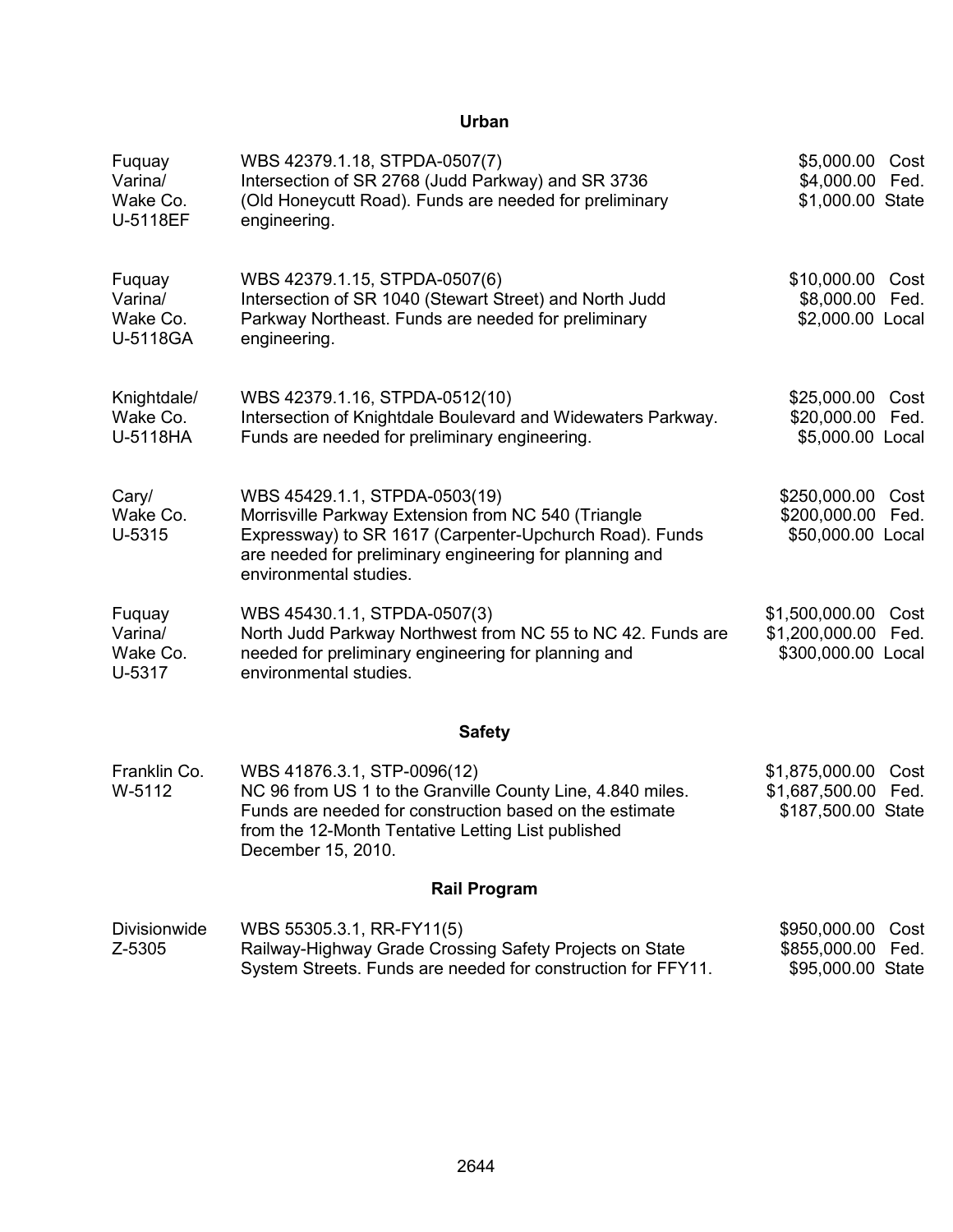## **Project Mitigation**

| Divisionwide<br>EE-4905             | WBS 45005.4.1, EEP-000S(475)<br>Ecosystems Enhancement Program. \$10,847,447.00 has<br>previously been approved for project mitigation. Funds need to<br>be decreased (\$798,491.00) for SFY09 adjustment.                                                                      | -\$798,491.00 Cost<br>-\$524,039.00 Fed.<br>-\$274,452.00 State |
|-------------------------------------|---------------------------------------------------------------------------------------------------------------------------------------------------------------------------------------------------------------------------------------------------------------------------------|-----------------------------------------------------------------|
|                                     | <b>Division 6</b>                                                                                                                                                                                                                                                               |                                                                 |
|                                     | <b>Enhancement</b>                                                                                                                                                                                                                                                              |                                                                 |
| Angier/<br>Harnett Co.<br>EL-5100LA | WBS 41821.1.26, STPDA-0602(10)<br>Sidewalk Connectivity Project; Sidewalk on Poplar Street from<br>Depot Street to McIver Street and Dora Street from Raleigh<br>Street to Broad Street. Funds are needed for preliminary<br>engineering.                                       | \$9,000.00 Cost<br>\$7,200.00 Fed.<br>\$1,800.00 Local          |
|                                     | <b>Division 7</b>                                                                                                                                                                                                                                                               |                                                                 |
|                                     | <b>Congestion Mitigation</b>                                                                                                                                                                                                                                                    |                                                                 |
| Guilford Co.<br>R-2612A             | WBS 34483.3.1, CMNHS-0421(51)<br>US 421 at SR 3389 (Woody Mill Road) south of Greensboro,<br>0.992 mile. \$18,000,000.00 has previously been approved for<br>construction. Funds need to be decreased (\$4,601,973.00) to<br>reflect the low bid received on November 16, 2010. | -\$4,601,973.00 Cost<br>-\$4,601,973.00 Fed.                    |
|                                     | <b>Rail Program</b>                                                                                                                                                                                                                                                             |                                                                 |
| Divisionwide<br>Z-5307              | WBS 55307.3.1, RR-FY11(7)<br>Railway-Highway Grade Crossing Safety Projects on State<br>System Streets. Funds are needed for construction for FFY11.                                                                                                                            | \$376,000.00 Cost<br>\$338,400.00 Fed.<br>\$37,600.00 State     |
|                                     | <b>Project Mitigation</b>                                                                                                                                                                                                                                                       |                                                                 |
| Divisionwide<br>EE-4907             | WBS 45007.4.1, EEP-000S(477)<br>Ecosystems Enhancement Program. \$10,673,089.00 has<br>previously been approved for project mitigation. Funds need to<br>be decreased (\$43,493.00) for SFY09 adjustment.                                                                       | -\$43,493.00 Cost<br>-\$39,144.00 Fed.<br>-\$4,349.00 State     |
|                                     | <b>Division 8</b>                                                                                                                                                                                                                                                               |                                                                 |
|                                     | <b>Bridge</b>                                                                                                                                                                                                                                                                   |                                                                 |
| Chatham Co.<br>B-4064               | WBS 33428.2.1, BRZ-1520(5)<br>Replace Bridge #95 over Brooks Creek on SR 1520. Funds are<br>needed for right of way and utilities.                                                                                                                                              | \$10,000.00 Cost<br>\$8,000.00 Fed.<br>\$2,000.00 State         |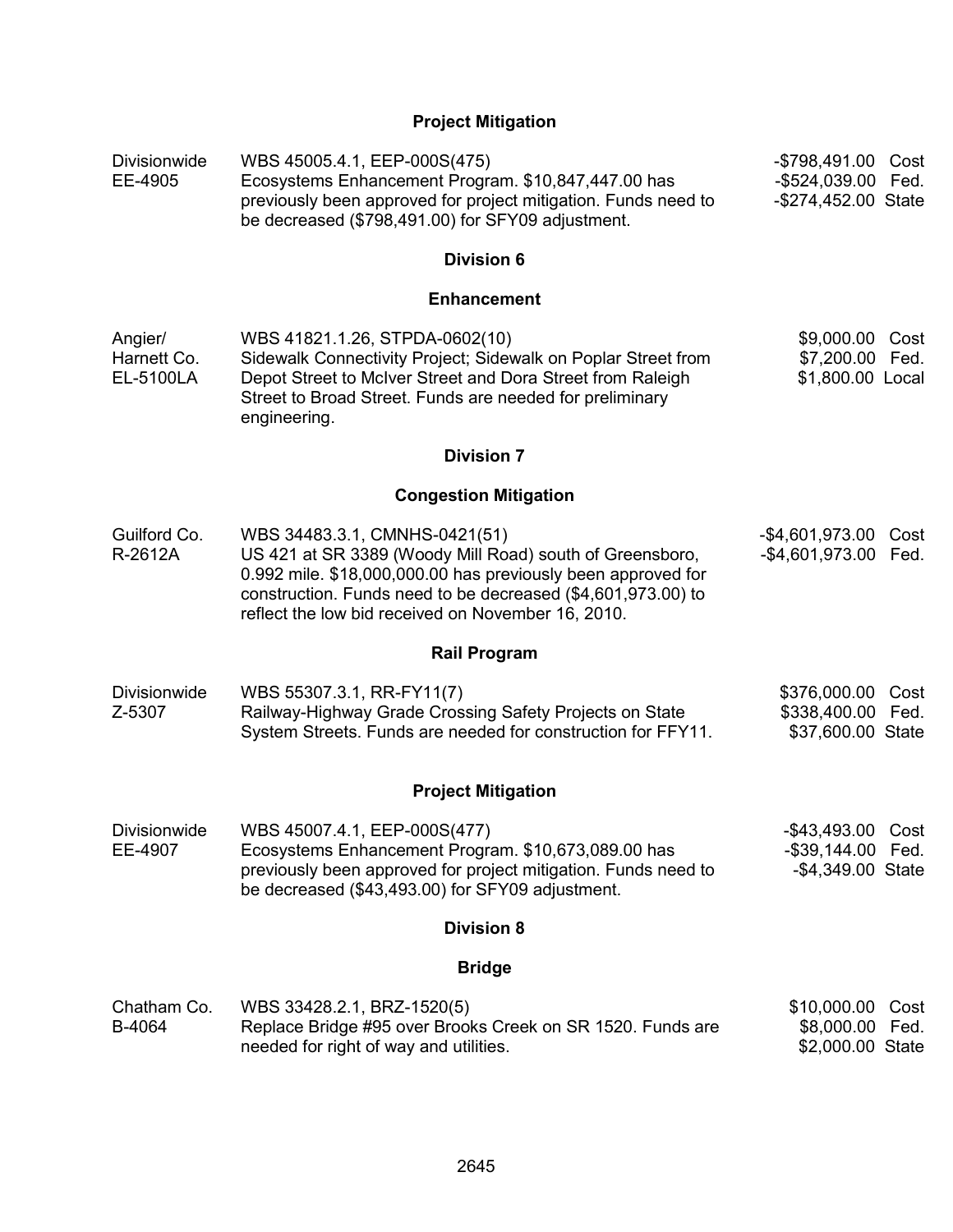## **Rail Program**

| <b>Divisionwide</b><br>Z-5308                | WBS 55308.3.1, RR-FY11(8)<br>Railway-Highway Grade Crossing Safety Projects on State<br>System Streets. Funds are needed for construction for FFY11.                                                                                                                                                                 | \$970,000.00 Cost<br>\$873,000.00 Fed.<br>\$97,000.00 State    |              |
|----------------------------------------------|----------------------------------------------------------------------------------------------------------------------------------------------------------------------------------------------------------------------------------------------------------------------------------------------------------------------|----------------------------------------------------------------|--------------|
|                                              | <b>Project Mitigation</b>                                                                                                                                                                                                                                                                                            |                                                                |              |
| Scotland Co.<br>B-4641WM                     | WBS 33809.4.1, BRSTP-0074(121)<br>Replace Bridge #75 over Big Shoe Heel Creek on US 74<br>Business. Funds are needed to cover charges for mitigation<br>expenses provided by the EEP Program.                                                                                                                        | \$35,853.00 Cost<br>\$28,682.00 Fed.<br>\$7,171.00 State       |              |
| Scotland Co.<br>B-4642WM                     | WBS 33810.4.1, BRSTP-1433(6)<br>Replace Bridge #28 over Juniper Creek on SR 1433. Funds are<br>needed to cover charges for mitigation expenses provided by<br>the EEP Program.                                                                                                                                       | \$41,589.00<br>\$33,271.00<br>\$8,318.00 State                 | Cost<br>Fed. |
|                                              | <b>Division 9</b>                                                                                                                                                                                                                                                                                                    |                                                                |              |
|                                              | <b>Interstate Maintenance</b>                                                                                                                                                                                                                                                                                        |                                                                |              |
| Rowan/<br>Davidson Cos.<br><b>I-2304AC</b>   | WBS 34156.3.GV2, NHFIMF-085-3(197)81<br>I-85 from north of SR 2120 (Long Ferry Road, Exit 81) in<br>Rowan County to north of NC 150 in Davidson, 3.300 miles.<br>\$243,985,000.00 has previously been approved for<br>construction. Funds need to be decreased (\$68,242,703.00) to<br>reflect the low bid received. | -\$68,242,703.00<br>-\$48,698,604.00<br>-\$19,544,099.00 State | Cost<br>Fed. |
| Rowan/<br>Davidson Cos.<br><b>I-2304AC</b>   | WBS 34156.3.ST2, STM-085-3(197)81<br>I-85 from north of SR 2120 (Long Ferry Road, Exit 81) in<br>Rowan County to north of NC 150 in Davidson, 3.300 miles.<br>Funds are needed for construction obligating Economic<br>Stimulus Tiger Grant Funds designated for this project.                                       | \$10,000,000.00<br>\$10,000,000.00                             | Cost<br>Fed. |
|                                              | <b>Congestion Mitigation</b>                                                                                                                                                                                                                                                                                         |                                                                |              |
| Winston-<br>Salem/<br>Forsyth Co.<br>C-5142B | WBS 45145.3.2, CMS-0918(67)<br>Interim Traffic Signal System Upgrade, Phase II. Funds are<br>needed for construction.                                                                                                                                                                                                | \$2,437,500.00<br>\$2,437,500.00                               | Cost<br>Fed. |
| Salisbury/<br>Rowan Co.<br>C-4911            | WBS 44011.3.1, CMS-0914(12)<br>Catawba College Center for the Environment. \$543,986.00 has<br>previously been approved for construction. Additional funds are<br>needed to implement the expansion of the Air Quality Outreach<br>Program, FY11.                                                                    | \$305,993.00<br>\$305,993.00                                   | Cost<br>Fed. |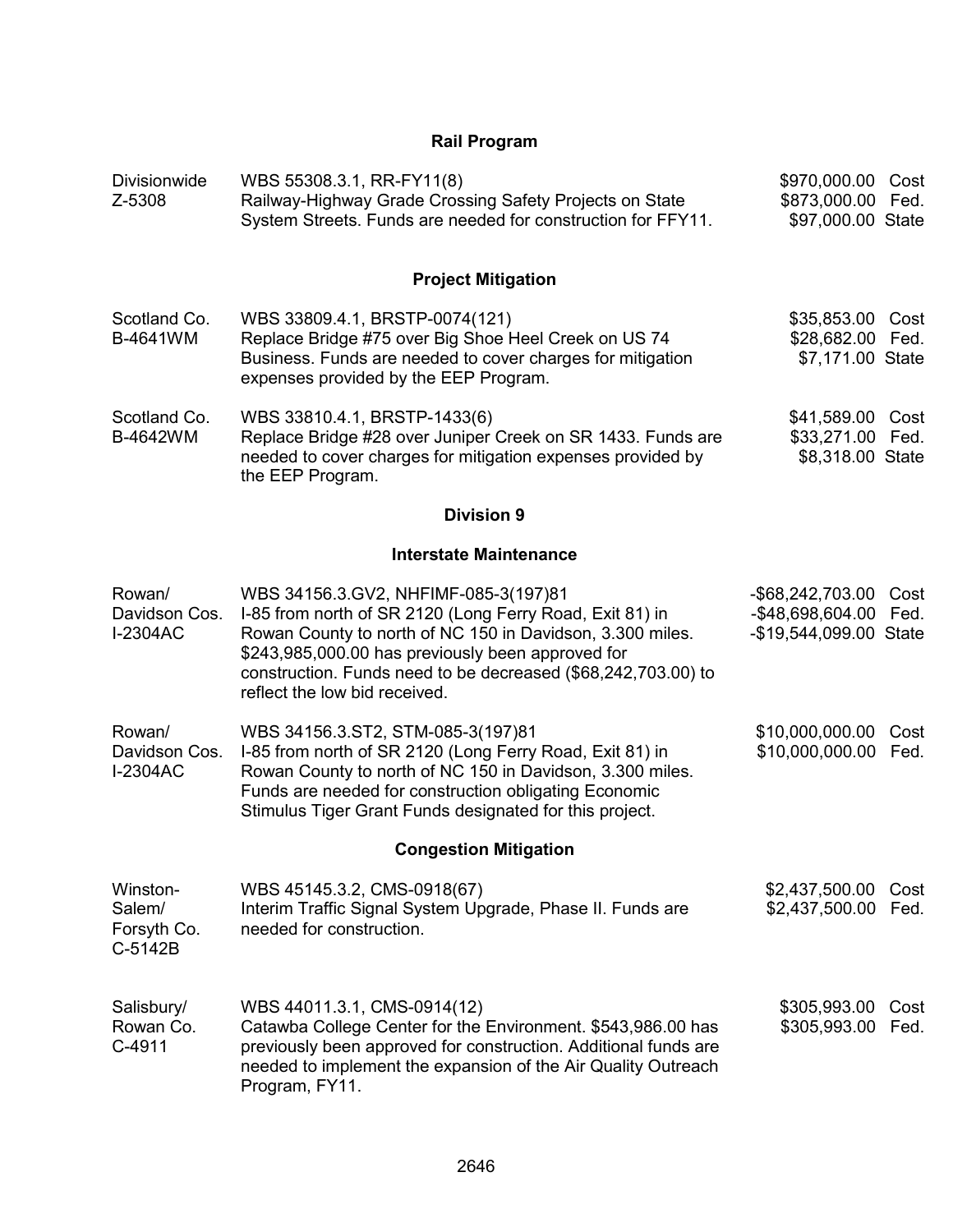## **Safety**

| Davidson Co.<br>W-5115                        | WBS 41878.2.1, STP-0150(23)<br>NC 150 at SR 1533 (Leonard Barrier Road) and NC 50 at<br>SR 1515 (Mount Olivet Church Road). Funds are needed for<br>right of way and utilities.                                                                                                                                                                                                                                    | \$720,000.00<br>Cost<br>\$648,000.00<br>Fed.<br>\$72,000.00 State      |
|-----------------------------------------------|--------------------------------------------------------------------------------------------------------------------------------------------------------------------------------------------------------------------------------------------------------------------------------------------------------------------------------------------------------------------------------------------------------------------|------------------------------------------------------------------------|
|                                               | <b>Rail Program</b>                                                                                                                                                                                                                                                                                                                                                                                                |                                                                        |
| Divisionwide<br>Z-5309                        | WBS 55309.3.1, RR-FY11(9)<br>Railway-Highway Grade Crossing Safety Projects on State<br>System Streets. Funds are needed for construction for FFY11.                                                                                                                                                                                                                                                               | \$198,000.00<br>Cost<br>\$178,200.00<br>Fed.<br>\$19,800.00 State      |
|                                               | <b>High Priority</b>                                                                                                                                                                                                                                                                                                                                                                                               |                                                                        |
| Winston-<br>Salem/<br>Forsyth Co.<br>U-2579G* | WBS 34839.2.15, HPPNHF-0918(46);HPP-0918(80);<br>HPP-0918(87)<br>Northern Beltway Eastern Section (Future I-74). Replace Bridge<br>#366 over US 421 on SR 2667 (Hastings Hill Road). Funds are<br>needed for right of way and utilities obligating the balance of<br>SAFETEA-LU Section 1702 and Section 112 Surface<br>Transportation Projects, 2006, High Priority Federal Funds<br>designated for this project. | \$3,324,423.00<br>Cost<br>\$2,758,538.00<br>Fed.<br>\$565,885.00 State |
|                                               | <b>Division 10</b>                                                                                                                                                                                                                                                                                                                                                                                                 |                                                                        |
|                                               | <b>Congestion Mitigation</b>                                                                                                                                                                                                                                                                                                                                                                                       |                                                                        |
| Cornelius/<br>Mecklenburg<br>Co.<br>C-4956A   | WBS 44056.1.1, CMS-1005(11)<br>Intersection of SR 5544 (West Catawba) and SR 2147<br>(Westmoreland Avenues). Funds are needed for preliminary<br>engineering.                                                                                                                                                                                                                                                      | \$20,000.00<br>Cost<br>\$16,000.00<br>Fed.<br>\$4,000.00 State         |

## **Bridge**

| Cabarrus Co.<br>B-4050 | WBS 33416.2.1, BRSTP-1778(1)<br>Replace Bridge #30 over Irish Buffalo Creek on SR 1778. Funds<br>are needed for right of way and utilities. | \$80,000.00<br>\$64,000.00 Fed.<br>\$16,000.00 State | Cost |
|------------------------|---------------------------------------------------------------------------------------------------------------------------------------------|------------------------------------------------------|------|
| Mecklenburg            | WBS 33547.2.1, BRSTP-2120(2)                                                                                                                | \$40,000.00                                          | Cost |
| Co.                    | Replace Bridge #100 over Gar Creek on SR 2120. Funds are                                                                                    | \$32,000.00 Fed.                                     |      |
| B-4200                 | needed for right of way and utilities.                                                                                                      | \$8,000.00 State                                     |      |
| Mecklenburg            | WBS 33548.3.1, BRSTP-3168(1)                                                                                                                | \$40,000.00                                          | Cost |
| Co.                    | Replace Bridge #38 over Greasy Creek on SR 3168. Funds are                                                                                  | \$32,000.00 Fed.                                     |      |
| B-4201                 | needed for right of way and utilities.                                                                                                      | \$8,000.00 State                                     |      |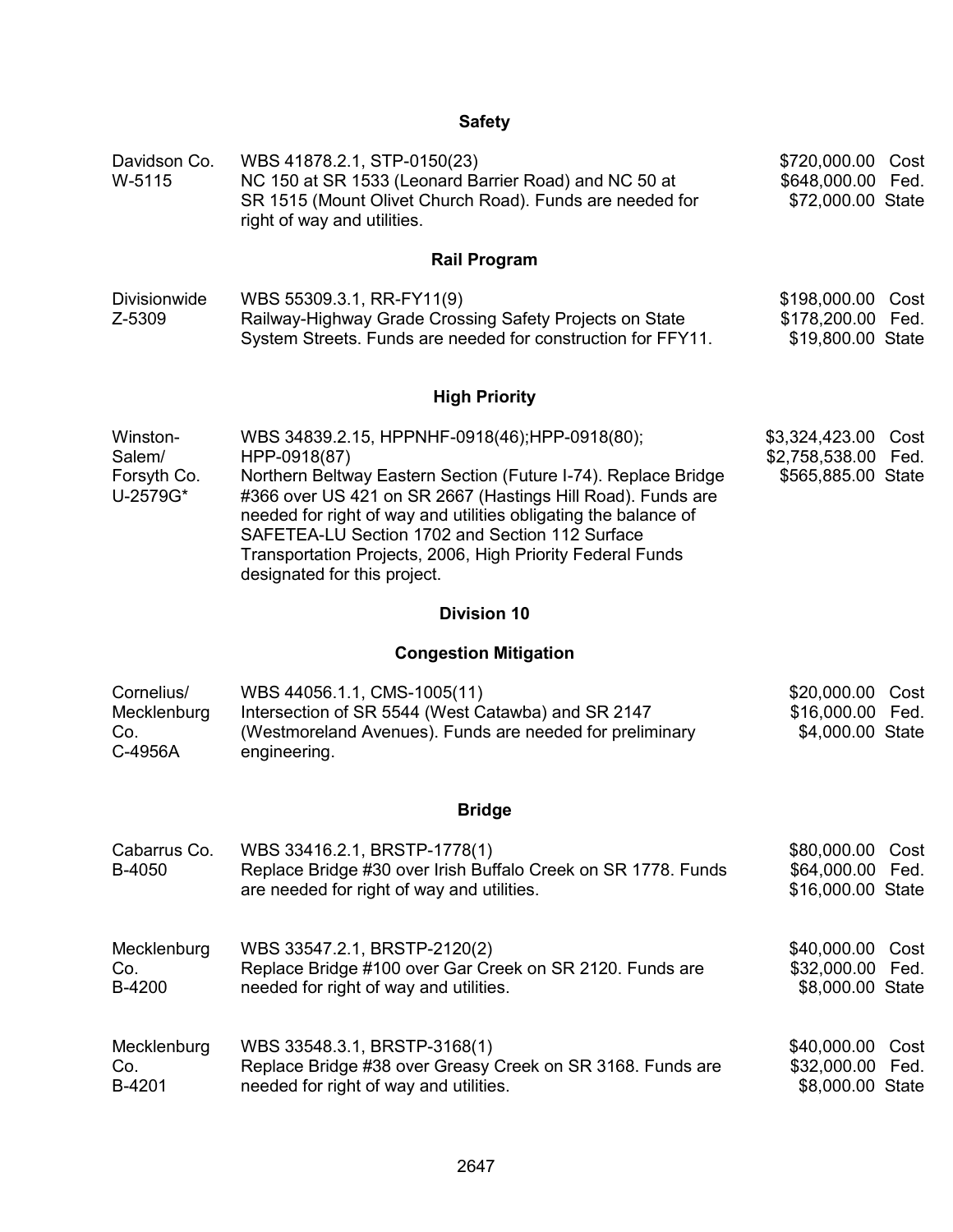| Union Co. | WBS 33817.2.1, BRZ-1508(5)                                | \$10,000.00 Cost |
|-----------|-----------------------------------------------------------|------------------|
| B-4651    | Replace Bridge #251 over South Fork Crooked Creek on      | \$8,000.00 Fed.  |
|           | SR 1508. Funds are needed for right of way and utilities. | \$2,000.00 State |

## **Safety**

| Huntersville/    | WBS 40924.3.38, SRS-1007(18)                                                                                                                                    | \$55,100.00 Cost |  |
|------------------|-----------------------------------------------------------------------------------------------------------------------------------------------------------------|------------------|--|
| Mecklenburg      | Safe Routes to School. Funds are needed for construction to                                                                                                     | \$55,100.00 Fed. |  |
| Co.<br>SR-5001AM | install signal at Beatties Ford Road and Bud Henderson Road to<br>include a pedestrian signal across the south leg of Beatties Ford<br>Road and mark crosswalk. |                  |  |

## **Rail Program**

| <b>Divisionwide</b> | WBS 55310.3.1, RR-FY11(10)                                   | \$960,000.00 Cost |  |
|---------------------|--------------------------------------------------------------|-------------------|--|
| Z-5310              | Railway-Highway Grade Crossing Safety Projects on State      | \$864,000.00 Fed. |  |
|                     | System Streets. Funds are needed for construction for FFY11. | \$96,000.00 State |  |

## **Division 11**

## **Bridge**

| Wilkes Co.<br><b>BD-5111A</b> | WBS 45357.2.1, BRZ-2425(1)<br>Replace Bridge #345 over an unnamed tributary to Hunting<br>Creek on SR 2425. Funds are needed for right of way and<br>utilities. | \$15,000.00 Cost<br>\$12,000.00 Fed.<br>\$3,000.00 State |  |
|-------------------------------|-----------------------------------------------------------------------------------------------------------------------------------------------------------------|----------------------------------------------------------|--|
| Wilkes Co.<br><b>BD-5111B</b> | WBS 45357.2.2, BRZ-2425(2)<br>Replace Bridge #737 over Cales Creek on SR 2425. Funds are<br>needed for right of way and utilities.                              | \$15,000.00 Cost<br>\$12,000.00 Fed.<br>\$3,000.00 State |  |
| Wilkes Co.<br><b>BD-5111C</b> | WBS 45357.2.3, BRZ-2423(1)<br>Replace Bridge #21 over Hunting Creek on SR 2423. Funds are<br>needed for right of way and utilities.                             | \$15,000.00 Cost<br>\$12,000.00 Fed.<br>\$3,000.00 State |  |

## **Division 12**

### **Interstate Maintenance**

| Catawba Co.   | WBS 38686.1.1, IMS-040-2(155)131                          | \$50,000.00 Cost |  |
|---------------|-----------------------------------------------------------|------------------|--|
| <b>1-0906</b> | 1-40 from SR 1484 (4th Avenue) in Conover to SR 1717      | \$45,000.00 Fed. |  |
|               | (Exit 138). Funds are needed for preliminary engineering. | \$5,000.00 State |  |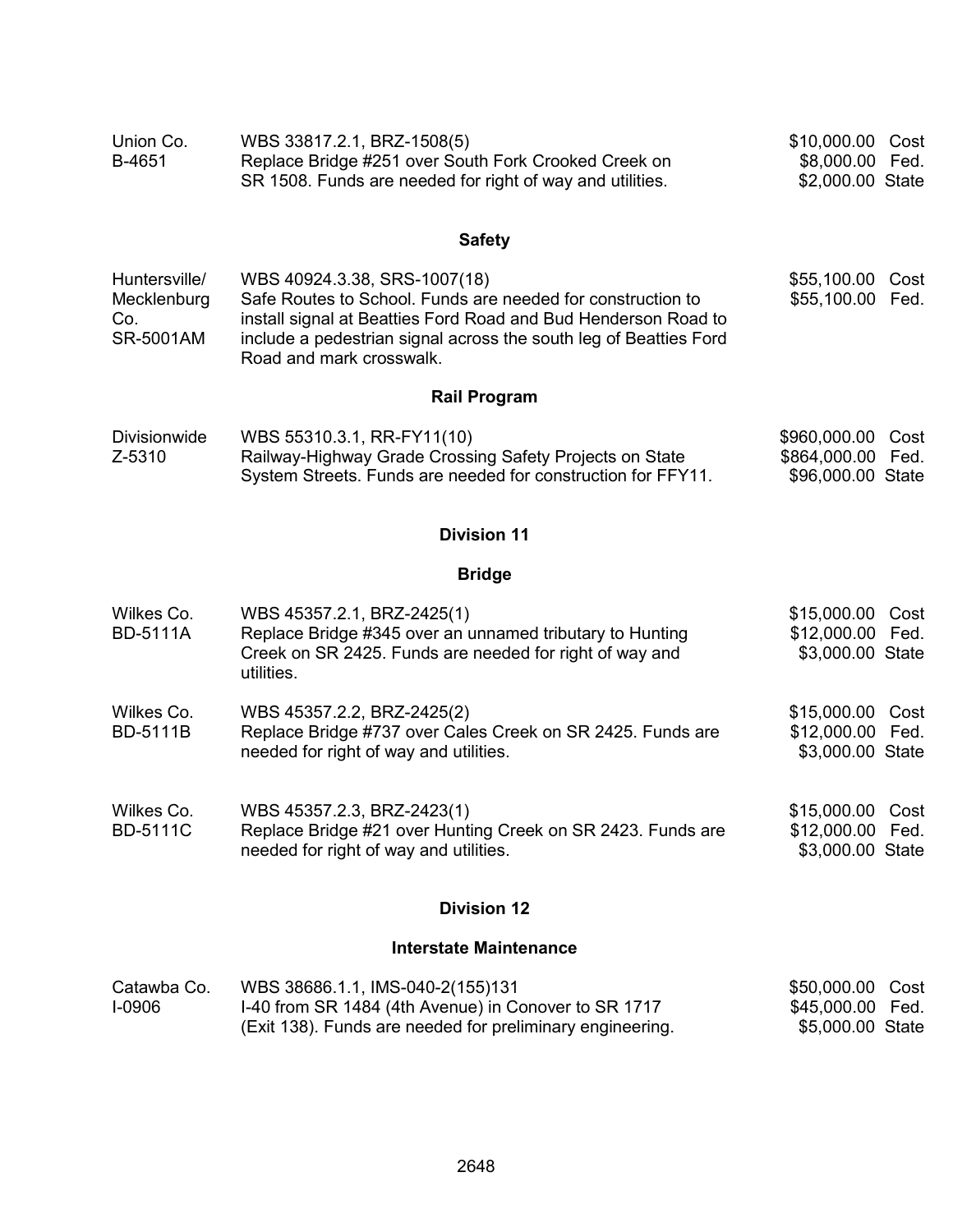## **Congestion Mitigation**

| Gastonia/<br>Gaston Co.<br>C-4934       | WBS 44034.1.1, CMS-0279(5)<br>NC 279 (New Hope Road) from Burtonwood Drive to SR 2466<br>(Garrison Boulevard). Funds are needed for preliminary<br>engineering.                                                                      | \$584,417.00 Cost<br>\$438,313.00 Fed.<br>\$146,104.00 Local        |  |  |  |
|-----------------------------------------|--------------------------------------------------------------------------------------------------------------------------------------------------------------------------------------------------------------------------------------|---------------------------------------------------------------------|--|--|--|
| Mooresville/<br>Iredell Co.<br>$C-5153$ | WBS 45311.3.1, CMS-1226(14)<br>Magnolia Avenue-Fieldstone Road Neighborhood Sidewalk<br>Network. Funds are needed for construction.                                                                                                  | \$798,991.00<br>Cost<br>\$798,991.00<br>Fed.                        |  |  |  |
|                                         | <b>Bridge</b>                                                                                                                                                                                                                        |                                                                     |  |  |  |
| Catawba Co.<br>B-4061                   | WBS 33425.2.1, BRZ-1727(1)<br>Replace Bridge #90 over Hagan Creek on SR 1727. Funds are<br>needed for right of way and utilities.                                                                                                    | \$50,000.00<br>Cost<br>\$40,000.00 Fed.<br>\$10,000.00 State        |  |  |  |
| Cleveland Co.<br>B-4075                 | WBS 33437.2.1, BRZ-1184(2)<br>Replace Bridge #129 over Grog Creek on SR 1184. Funds are<br>needed for right of way and utilities.                                                                                                    | \$10,000.00 Cost<br>\$8,000.00 Fed.<br>\$2,000.00 State             |  |  |  |
| Iredell Co.<br>B-4553                   | WBS 33766.2.1, BRSTP-2308(2)<br>Replace Bridge #312 over Fourth Creek on SR 2308. Funds are<br>needed for right of way and utilities.                                                                                                | \$70,000.00<br>Cost<br>\$56,000.00<br>Fed.<br>\$14,000.00 State     |  |  |  |
| Lincoln Co.<br>B-4176                   | WBS 33523.3.1, BRSTP-1008(12)<br>Replace Bridge #118 over Clark Creek on SR 1008, 0.130 mile.<br>Funds are needed for construction based on the estimate<br>from the 12-Month Tentative Letting List published<br>December 15, 2010. | \$3,500,000.00<br>Cost<br>\$2,800,000.00 Fed.<br>\$700,000.00 State |  |  |  |
|                                         | <b>Rail Program</b>                                                                                                                                                                                                                  |                                                                     |  |  |  |
| Divisionwide<br>Z-5312                  | WBS 55312.3.1, RR-FY11(12)<br>Railway-Highway Grade Crossing Safety Projects on State<br>System Streets. Funds are needed for construction for FFY11.                                                                                | \$574,000.00<br>Cost<br>\$516,600.00<br>Fed.<br>\$57,400.00 State   |  |  |  |
| <b>Division 13</b>                      |                                                                                                                                                                                                                                      |                                                                     |  |  |  |
|                                         | <b>Bridge</b>                                                                                                                                                                                                                        |                                                                     |  |  |  |
| Burke Co.<br>BK-5124                    | WBS 42575.2.1, BRSTP-1924(3)<br>Replace Bridge #307 over an unnamed tributary to Henry Fork<br>Creek on SR 1924. Funds are needed for right of way and<br>utilities.                                                                 | \$10,000.00<br>Cost<br>\$8,000.00<br>Fed.<br>\$2,000.00 State       |  |  |  |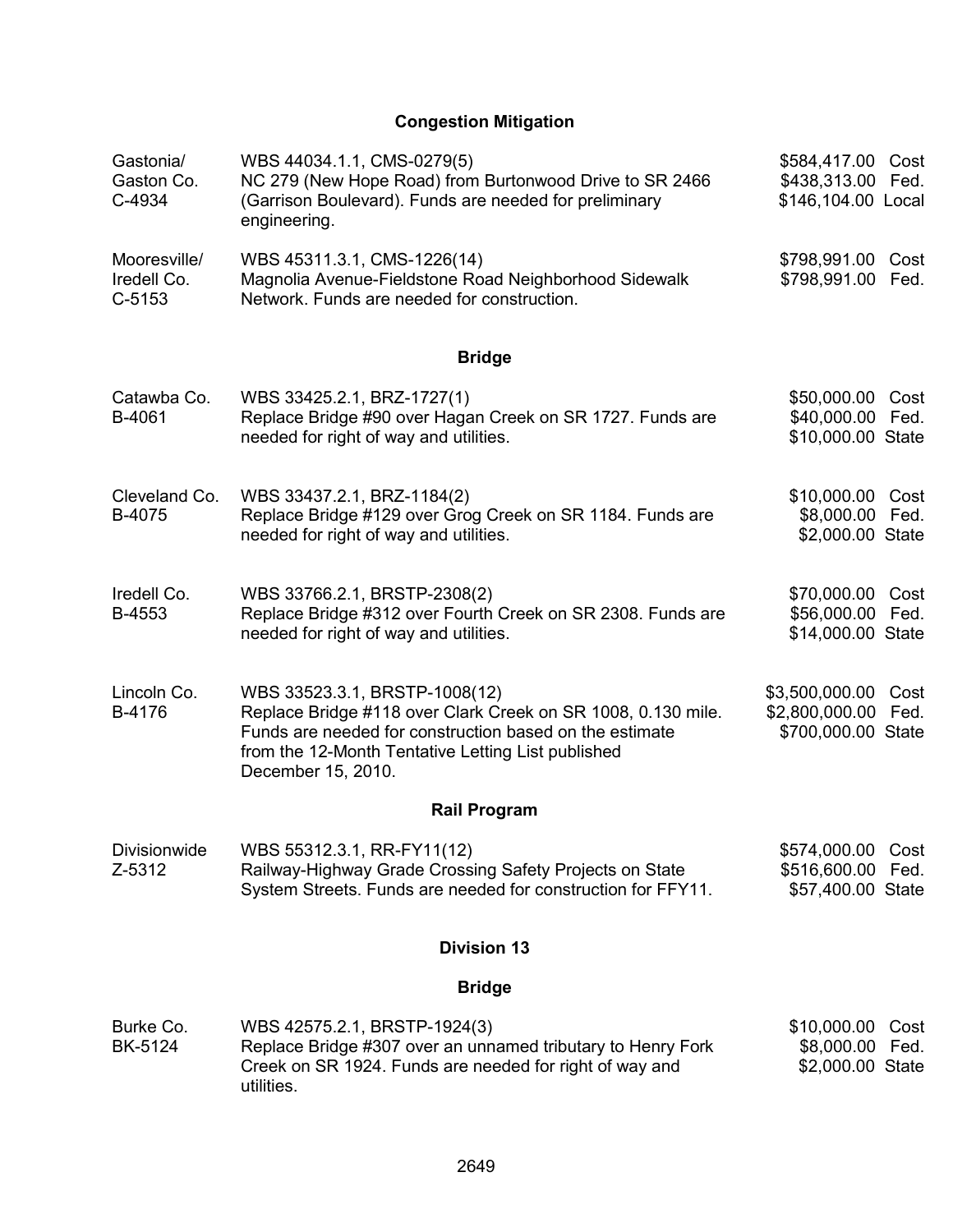| Yancey Co.<br>B-4851           | WBS 38621.2.1, BRZ-1308(6)<br>Replace Bridge #31 over Brush Creek on SR 1308. Funds are<br>needed for right of way and utilities.                                                                             | \$50,000.00 Cost<br>\$40,000.00<br>Fed.<br>\$10,000.00 State         |  |  |  |
|--------------------------------|---------------------------------------------------------------------------------------------------------------------------------------------------------------------------------------------------------------|----------------------------------------------------------------------|--|--|--|
|                                | <b>Rail Program</b>                                                                                                                                                                                           |                                                                      |  |  |  |
| <b>Divisionwide</b><br>Z-5313  | WBS 55313.3.1, RR-FY11(13)<br>Railway-Highway Grade Crossing Safety Projects on State<br>System Streets. Funds are needed for construction for FFY11.                                                         | \$188,000.00<br>Cost<br>\$169,200.00<br>Fed.<br>\$18,800.00 State    |  |  |  |
|                                | <b>Project Mitigation</b>                                                                                                                                                                                     |                                                                      |  |  |  |
| <b>Divisionwide</b><br>EE-4913 | WBS 45013.4.1, EEP-000S(483)<br>Ecosystems Enhancement Program. \$29,336,770.00 has<br>previously been approved for project mitigation. Funds need to<br>be decreased (\$685,267.00) for SFY09 adjustment.    | -\$685,267.00 Cost<br>-\$661,383.00 Fed.<br>-\$23,884.00 State       |  |  |  |
|                                | <b>Division 14</b>                                                                                                                                                                                            |                                                                      |  |  |  |
|                                | <b>Bridge</b>                                                                                                                                                                                                 |                                                                      |  |  |  |
| Swain Co.<br>B-4287            | WBS 33626.2.2, BRZ-1100(12)<br>Rehabilitate Bridge #99 and Bridge #100 over the Nantahala<br>River on SR 1100. Funds are needed for construction.                                                             | \$195,000.00 Cost<br>\$156,000.00 Fed.<br>\$39,000.00 State          |  |  |  |
| Transylvania<br>Co.<br>B-4288  | WBS 33627.2.1, BRZ-1107(9)<br>Replace Bridge #85 over East Fork French Broad River on<br>SR 1107. Funds are needed for right of way and utilities.                                                            | \$65,000.00<br>Cost<br>\$52,000.00 Fed.<br>\$13,000.00 State         |  |  |  |
| <b>Safety</b>                  |                                                                                                                                                                                                               |                                                                      |  |  |  |
| Henderson<br>Co.<br>W-5214A    | WBS 45344.3.1, STPNHS-0025(27)<br>US 25 north of the NC/SC State Line northward to SR 1858<br>(Old Zirconia Road), 5.578 miles. Funds need to be decreased<br>(\$592,467.00) to reflect the low bid received. | -\$592,467.00 Cost<br>$-$ \$533,220.00<br>Fed.<br>-\$59,247.00 State |  |  |  |
|                                | <b>Rail Program</b>                                                                                                                                                                                           |                                                                      |  |  |  |
| <b>Divisionwide</b><br>Z-5314  | WBS 55314.3.1, RR-FY11(14)<br>Railway-Highway Grade Crossing Safety Projects on State<br>System Streets. Funds are needed for construction for FFY11.                                                         | \$188,000.00<br>Cost<br>\$169,200.00 Fed.<br>\$18,800.00 State       |  |  |  |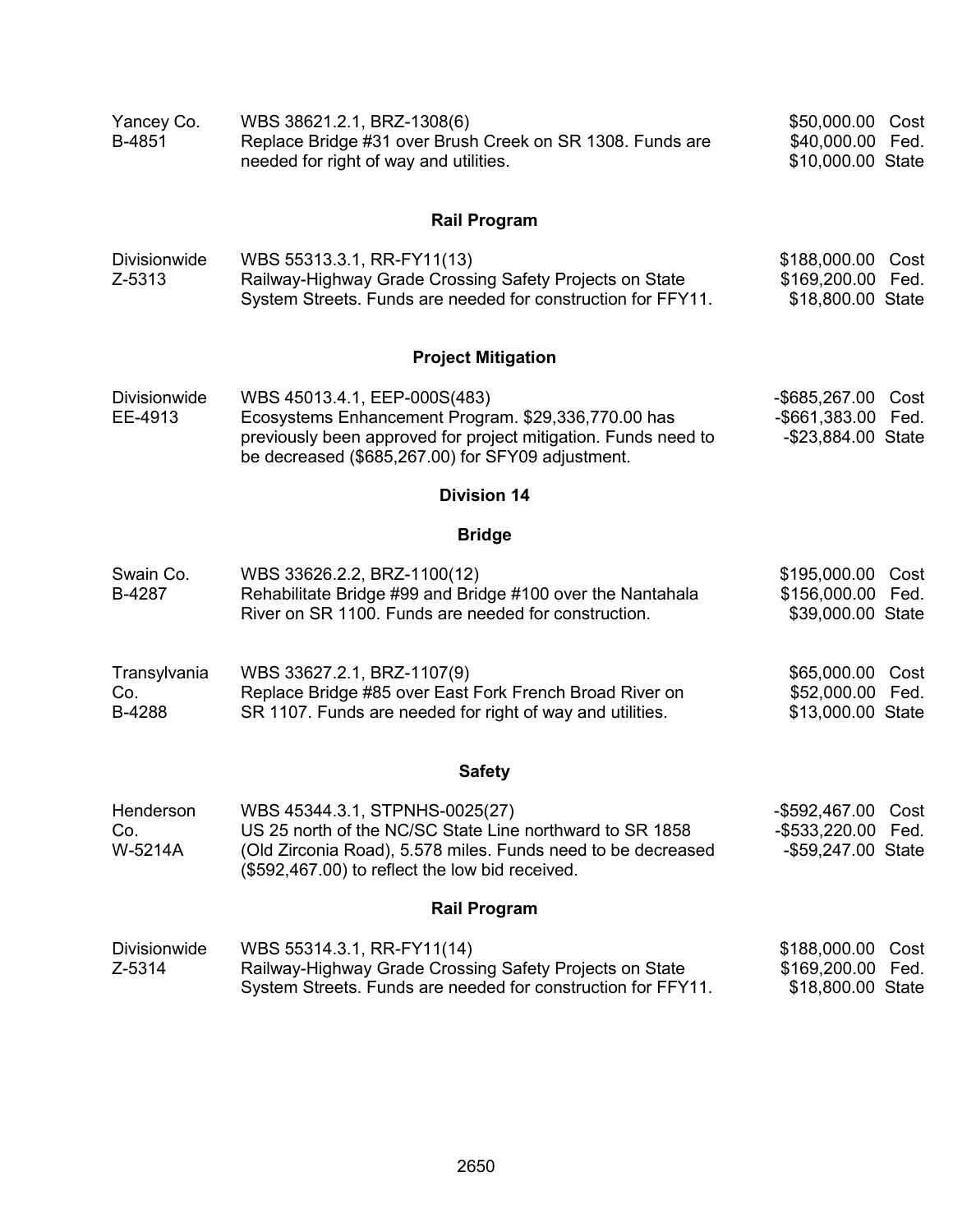#### **Statewide**

#### **Bridge**

| WBS 45438.1.1, BRNHS-000S(658)<br>Statewide<br>Bridge Preservation Program. Funds are needed for preliminary<br>BP-5300<br>engineering. |                                                                                                                                                                                                                                         | \$500,000.00<br>Cost<br>\$400,000.00 Fed.<br>\$100,000.00 State |
|-----------------------------------------------------------------------------------------------------------------------------------------|-----------------------------------------------------------------------------------------------------------------------------------------------------------------------------------------------------------------------------------------|-----------------------------------------------------------------|
|                                                                                                                                         | <b>Rail Program</b>                                                                                                                                                                                                                     |                                                                 |
| Statewide<br>Z-5000                                                                                                                     | WBS 42007.1.1, STP-000S(510)<br>Railway-Highway Grade Crossing Safety Projects on State<br>System Streets. \$1,743,000.00 has previously been approved<br>for preliminary engineering. Additional funds are needed for<br><b>FFY11.</b> | \$437,000.00 Cost<br>\$393,300.00 Fed.<br>\$43,700.00 State     |

**\* INDICATES INTRASTATE OR LOOP PROJECT** 

#### **ITEM M SUMMARY - 69 PROJECT(S) - (TOTAL FEDERAL AND STATE) -\$43,652,810.00**

#### **Approval – Revisions to the 2009-2015 STIP**

A motion was made by Board Member Wall, which was seconded by Board Member

Burns, to approve the following additions, modifications and deletions to the 2009-2015 State

Transportation Improvement Plan.

#### **STIP ADDITION**

#### **DIVISION 1**<br>1. R-5311 US 13-NC 11, NC 11-561 intersection near Ahoskie to US 13-158-NC 45 intersection near Winton, Hertford County. Widen to multi-lanes. Programmed for Planning and Environmental Study Only

2. B-5417 Southern Shores, Dare County. Replace Municipal Bridge No. 17 on South Dogwood Environmental Study OnlyTrail over Snow Goose Canal. Programmed for Planning and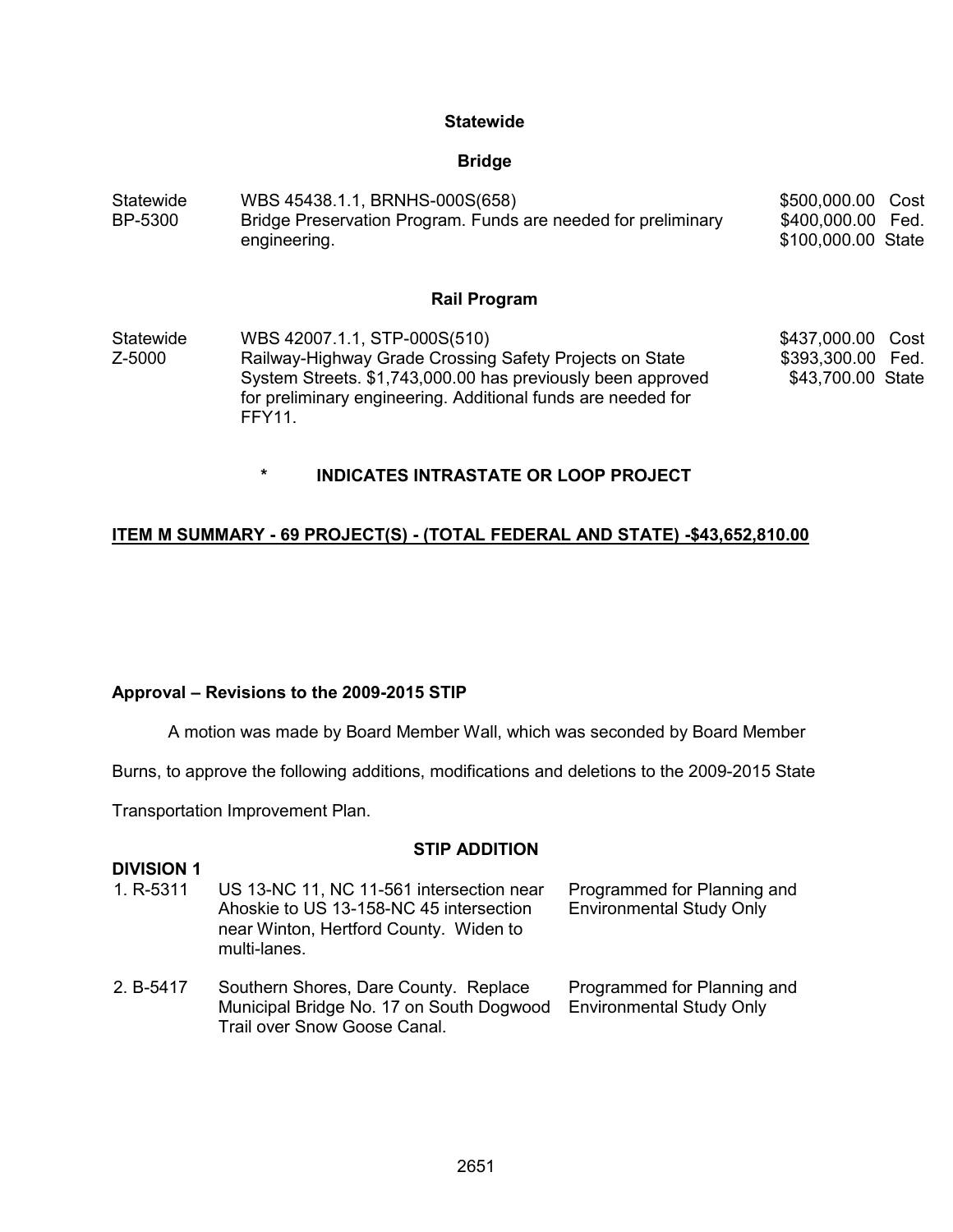## **STIP MODIFICATIONS**

| <b>DIVISION 1</b>                |                                                                                                                                                                                                                                                                                                                      |                                                                                                                                                                                                               |
|----------------------------------|----------------------------------------------------------------------------------------------------------------------------------------------------------------------------------------------------------------------------------------------------------------------------------------------------------------------|---------------------------------------------------------------------------------------------------------------------------------------------------------------------------------------------------------------|
| 1. R-2574                        | US 158, East of NC 34 at Belcross in<br>Camden County to NC 168 in Currituck<br>County, Camden and Currituck Counties.<br>Widen to multi-lanes.                                                                                                                                                                      | Programmed for Planning and<br><b>Environmental Study Only</b>                                                                                                                                                |
| <b>DIVISION 5</b><br>1. B-5218   | SR 1451, Franklin County. Replace Bridge<br>No. 61 over Sandy Creek. Delayed<br>construction, SFY 10 to SFY 11. State<br>Bridge Management Unit needs additional<br>time to complete design.                                                                                                                         | Construction SFY 11 - \$1,300,000 (S)                                                                                                                                                                         |
| <b>DIVISION 6</b><br>1.U-2810B   | Fayetteville, Hope Mills Bypass to south of<br>SR 1290 (King Charles Road), Cumberland<br>County. Widen roadway to multi-lanes, part<br>on new location. Delayed construction,<br>FFY 11 to FFY 12 due to right of way and<br>utility conflicts.                                                                     | Construction FFY 12 - \$14,400,000 (STP)                                                                                                                                                                      |
| <b>DIVISION 9</b><br>1. R-2300BA | NC 8, SR 2412 (Rothrock Road) to south<br>of SR 1115 (Wrenn Road) south of<br>Lexington, Davidson County. Widen<br>roadway. Project programmed to allow<br>preconstruction activities to begin.                                                                                                                      | Programmed for Planning and<br><b>Environmental Study Only</b>                                                                                                                                                |
| 2. W-5115                        | NC 150, SR 1533 (Leonard Barrier Road)<br>and SR 1515 (Mount Olivet Church<br>Road), Davidson County. Construct left<br>turn lane. Delayed, right of way, FFY 10<br>to FFY 11 and construction, FFY 11 to<br>FFY 12. Division had to reduce length of<br>project (scope change) due to<br>environmental constraints. | Right of way FFY 11 - \$720,000 (HES)<br>Construction FFY 12 - \$1,550,000 (HES)<br>Total Cost -------------- \$2,270,000 (HES)                                                                               |
| <b>DIVISION 10</b><br>1. C-4956A | Cornelius, SR 5544 (West Catawba<br>Avenue) and SR 2147 (Westmoreland<br>Avenue), Mecklenburg County. Intersection<br>improvements. Added right of way, FFY 11<br>not previously programmed and delayed<br>construction, FFY 10 to FFY 11. Division in<br>process of completing agreement with<br>town.              | Right of way FFY 11 - \$40,000 (CMAQ)<br>Right of way FFY 11 - \$ 10,000 (C)<br>Construction FFY 11 - \$140,000 (CMAQ)<br>Construction FFY 11 - \$ 60,000 (C)<br>Total Cost -------------- \$250,000 (CMAQ/C) |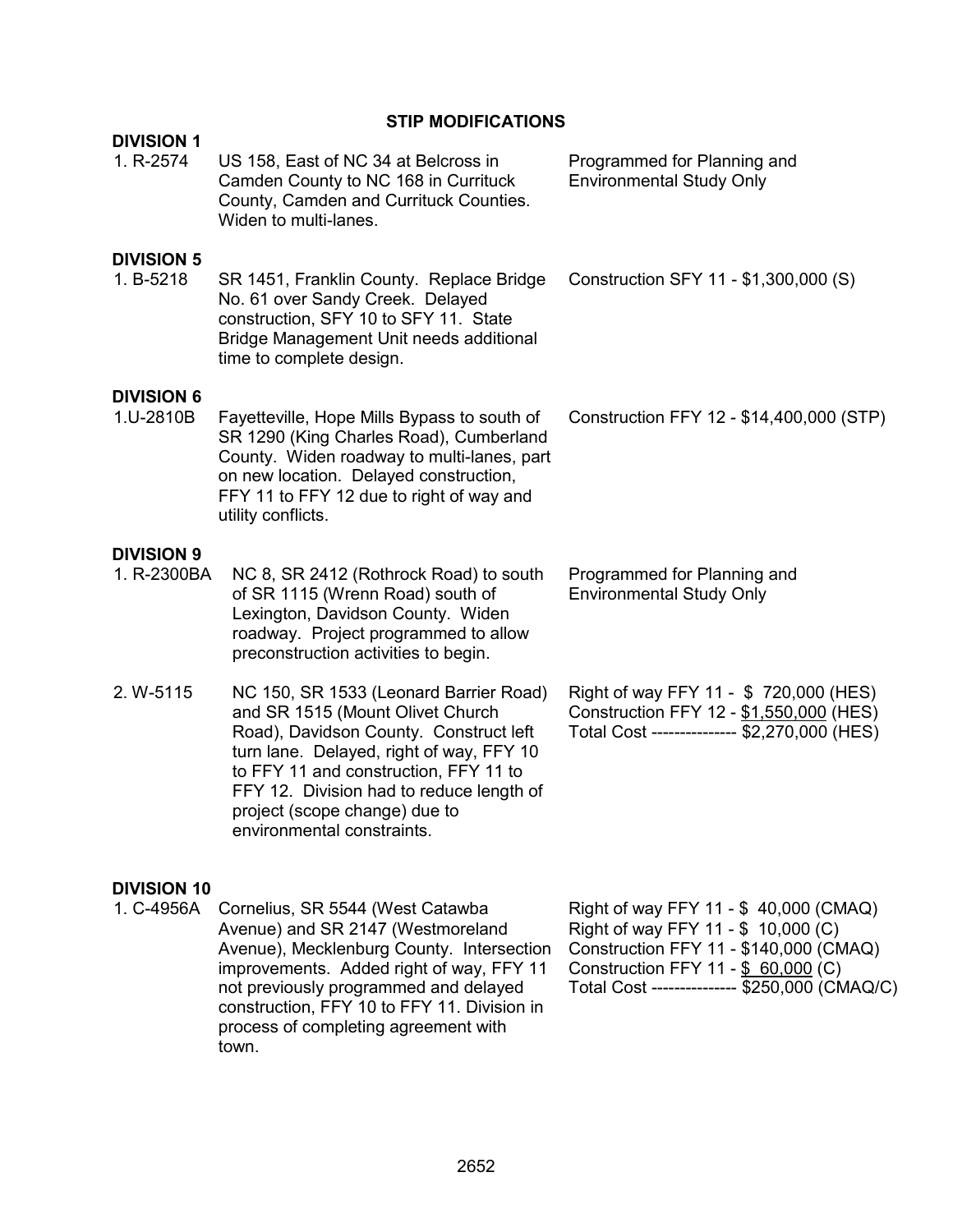# **DIVISION 11**

US 421, SR 1226 (Westgate Drive) to Yadkin River, Wilkes County. Construct operational improvements including Superstreet Design. Project programmed to allow preconstruction activities to begin. Programmed for Planning and Environmental Study Only

#### **STIP DELETIONS**

## **DIVISION 5**

East Roxboro Bypass, US 501-NC 57 south of US 158 to NC 49, Person County. Multilanes on new location.

#### **DIVISION 11**

| 1.B-5379 | SR 1310, Avery County.            |
|----------|-----------------------------------|
|          | Replace Bridge No. 99 over Creek. |

Deleted, structure does not qualify for Bridge Replacement Funding due to a length of 17 feet (must be a minimum of 20 feet). Structure will be replaced

Deleted, project removed from the Person County Comprehensive

Transportation Plan.

by Division Forces.

#### **Approval – Municipal and Special Agreements**

A motion was made by Board Member Wall, which was seconded by Board Member

Burns, to approve the following agreements:

SUMMARY: There are a total of 23 agreements for approval by the Board of Transportation.

Division 2

City of Washington Beaufort County R-2510 C 34440.3.6

This project consists of improvements along US 17 from south of SR 1001 (Cherry Run Road) to north of NC 171 in Beaufort County. The Department shall prepare the environmental and/or planning document, project plans and specifications, construct the project, and acquire any needed right of way. The Municipality shall relocate and adjust any municipally-owned utilities, except water and sewer lines, and any utilities under franchise.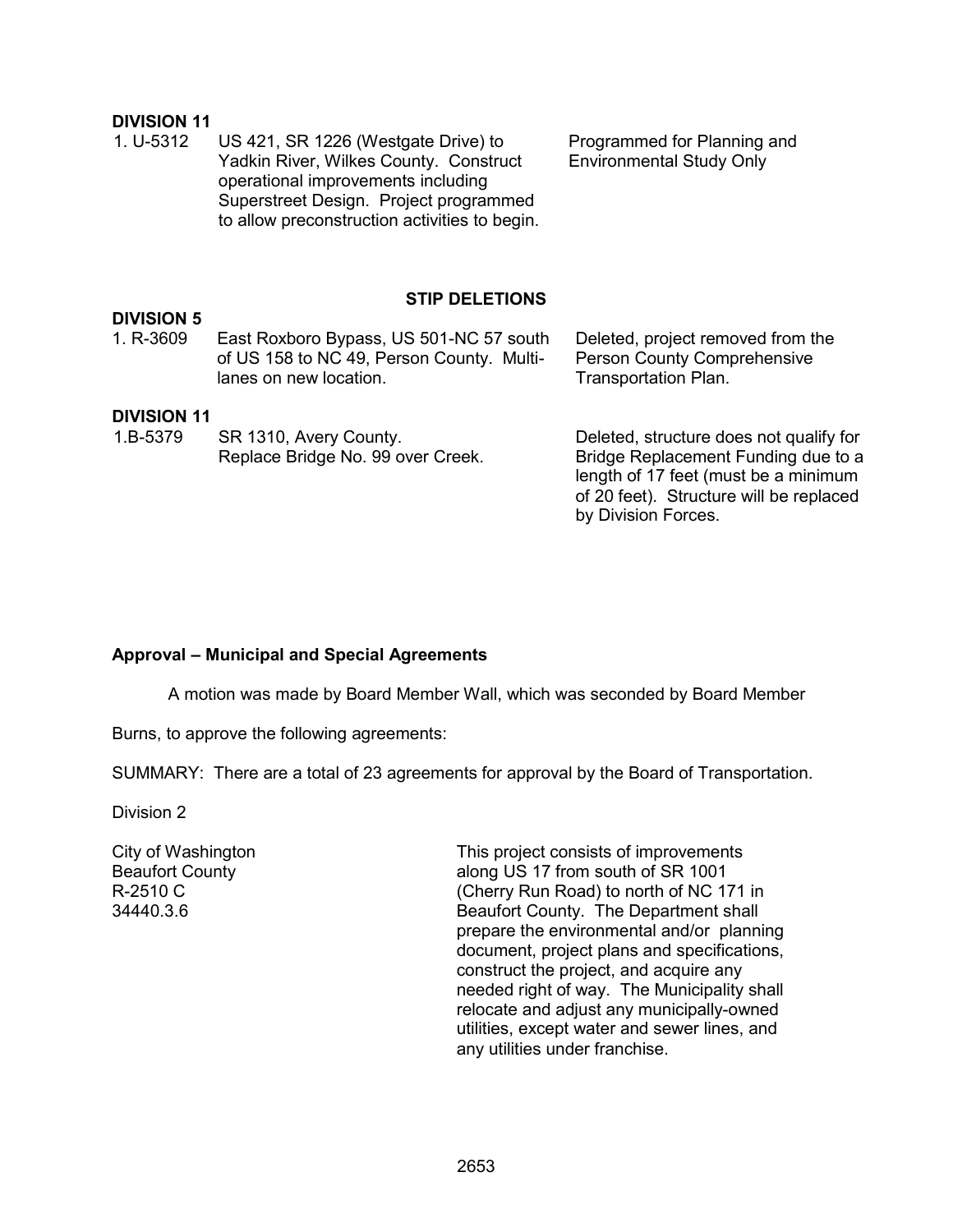City of Washington Beaufort County R-2510 C 34440.3.6

Highway 17 Transportation Association in North Carolina Craven County M-0437 46285.1

Norfolk Southern Railway Company (NSR) Carolina Coastal Railway (CLNA) Town of Grimesland Pitt County Y-4802J 40325.1.51

This project consists of improvements along US 17 from south of SR 1001 (Cherry Run Road) to north of NC 171 in Beaufort County. The Department shall be responsible for all phases of the project. At the request of the Municipality, the Department shall include provisions in the construction contract for the contractor to install municipally-owned water and sewer lines. The Municipality shall reimburse the Department the entire cost of said utility work. The estimated cost to the Municipality is \$135,900.

This project consists of the need to complete an economic impact assessment to determine the economic impact to eastern North Carolina the completion of US 17 to a four-lane facility. The Department shall reimburse the Association up to the maximum federal award amount of \$250,000. The Association is responsible for all costs that exceed the federal award of \$250,000.

This project consist*s* of the following safety improvements: (a) permanent closure and removal of the River Street at-grade crossing (Crossing No. 465 459T, MP NS 135.91) in Pitt County; (b) construction of a hammerhead turnaround north of the tracks outside NSR/CLNA right of way and within the Municipality's right of way of River Street; and (c) seed and mulch all disturbed areas*.* The Department will perform all work within the existing right of way for this project.NSR and/or CLNA agree to reimburse the Department \$4,000 toward the cost of barricading and signing the closed crossing*.* The estimated cost of the project is \$50,000.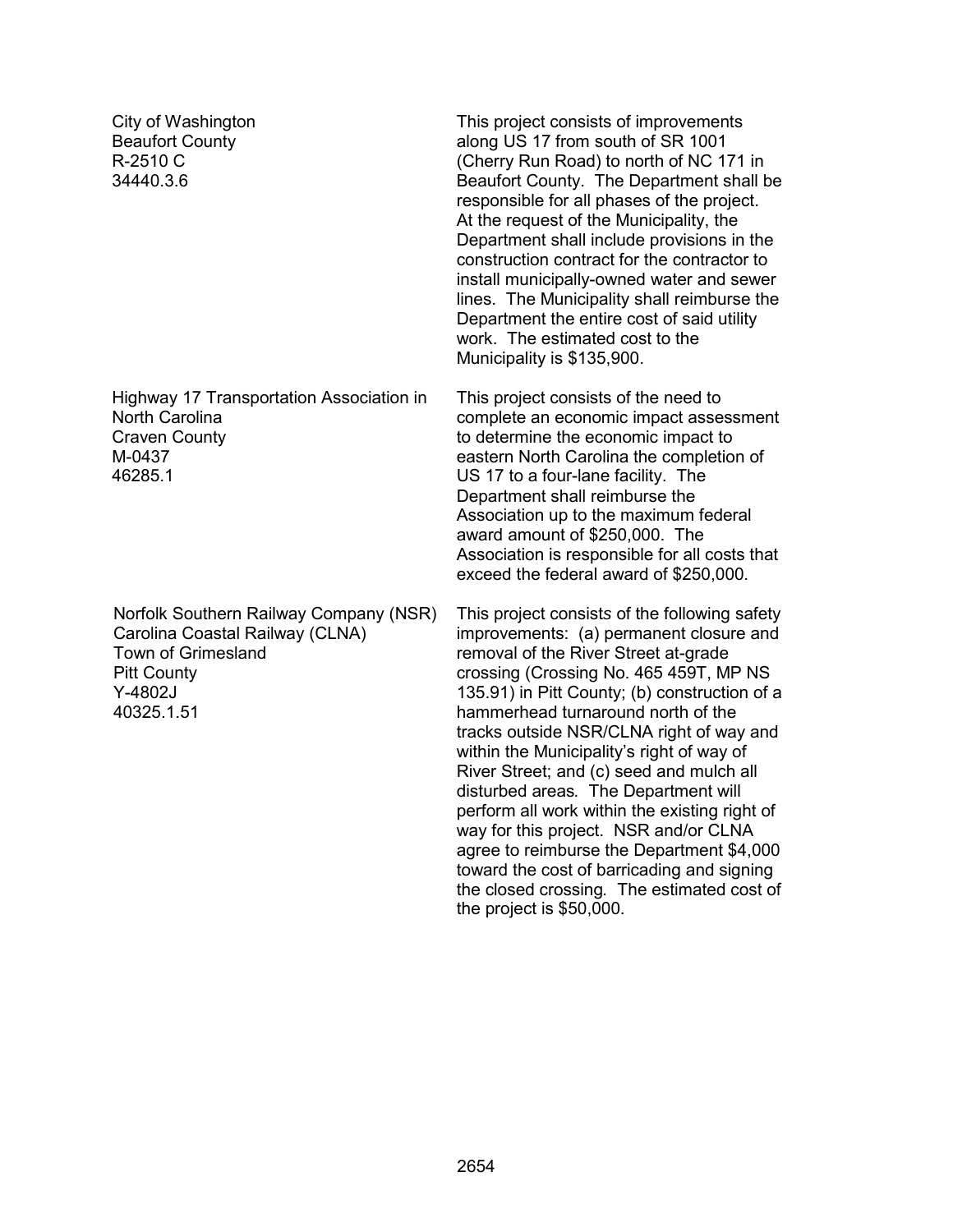City of Rocky Mount Nash County U-3621 B 34964.2.3

Division 5

Town of Fuquay-Varina Wake County U-5118 EF 42379.1.18 42379.3.18

Town of Knightdale Wake County EB-5002 B 41116.2.2 41116.3.2

This project consists of improvements to SR 1604 (Hunter Hill Road) from SR 1616 (Country Club Road) to NC 43/48 (Benvenue Road) in Rocky Mount. This Supplemental Agreement is to include sidewalks along Benvenue Road. The Municipality shall reimburse the Department for the additional work. The estimated cost to the Municipality is \$41,104.

This project consists of installing a new traffic signal at the intersection of SR 2768 (Judd Street) at SR 3736 (Old Honeycutt Road) in Fuquay-Varina. The Department shall allocate an amount not to exceed 80% (\$44,000) from the STP-DA funds allocation. The Municipality will be responsible for providing the 20% (\$11,000) matching funds for the STP-DA funds authorized and all costs that exceed the total estimated cost.

This project consists of constructing approximately 2.7 miles of Phase II - Mingo Creek Greenway in Knightdale. The Department shall allocate an amount not to exceed 80% (\$1,280,000) from the STP-DA funds allocation and \$750,000 from the Bicycle/ Pedestrian funds. The Municipality will be responsible for providing the 20% (\$320,000) matching funds for the STP-DA funds authorized and all costs that exceed the total estimated cost.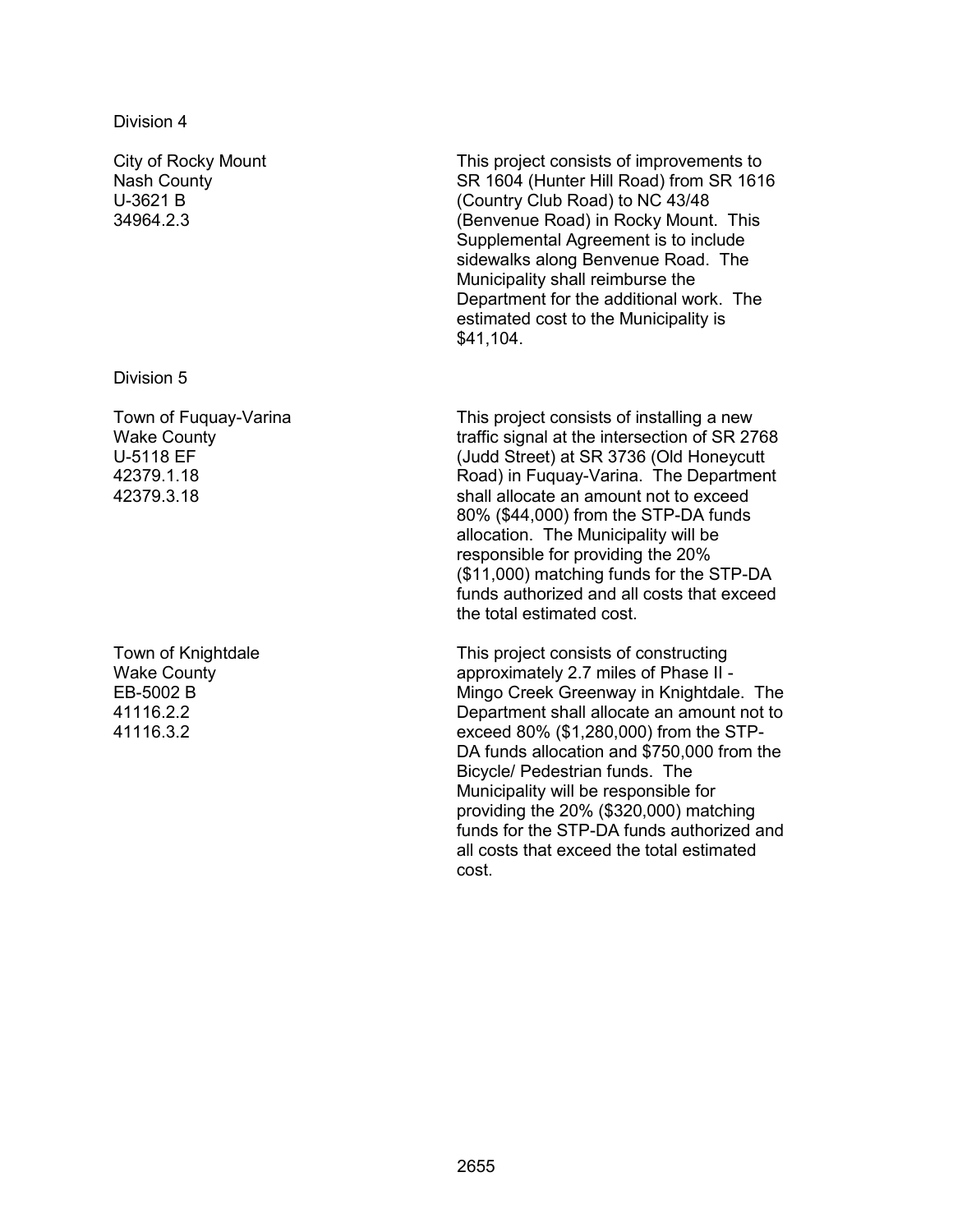City of Durham Durham County U-4726 HL 36268.3.22

Division 6

City of Fayetteville Cumberland County ER-2973 F 3706.3.17

Town of White Lake Bladen County ER-2971 F 3606.3.12

This project consists of constructing a sidewalk on Barbee Road between existing sidewalk at Pearsontown Elementary School and Orindo Drive, and constructing a sidewalk in former Fay Street right of way to connect the DATA (Durham Area Transit Authority) Administrative offices with Geer Street. The Municipality is responsible for all phases of the project. The Department shall allocate an amount not to exceed 80% (\$31,520) from the STP-DA funds allocation. The Municipality will be responsible for providing the 20% (\$7,880) matching funds for the STP-DA funds authorized and all costs that exceed the total estimated cost. This Agreement supersedes the Agreement approved by the Board of Transportation on July 1, 2010.

This project consists of the renovation of landscape plantings along I-95 at Exit 49 in Fayetteville. The Department shall develop the landscape design, prepare plans and site and install the plantings. The Municipality shall assume maintenance of the plantings at the end of a two-year establishment period.

This project consists of widening, curb and gutter, and sidewalk along White Lake Drive (SR 1515) from Williams Street to Sycamore Lane. The Municipality shall design and prepare the plans and specifications, acquire any necessary right of way and/or construction easements, relocate and adjust utilities, administer the construction contract and construct the project. The Department shall participate in the actual construction costs of the project in an amount not to exceed \$160,000.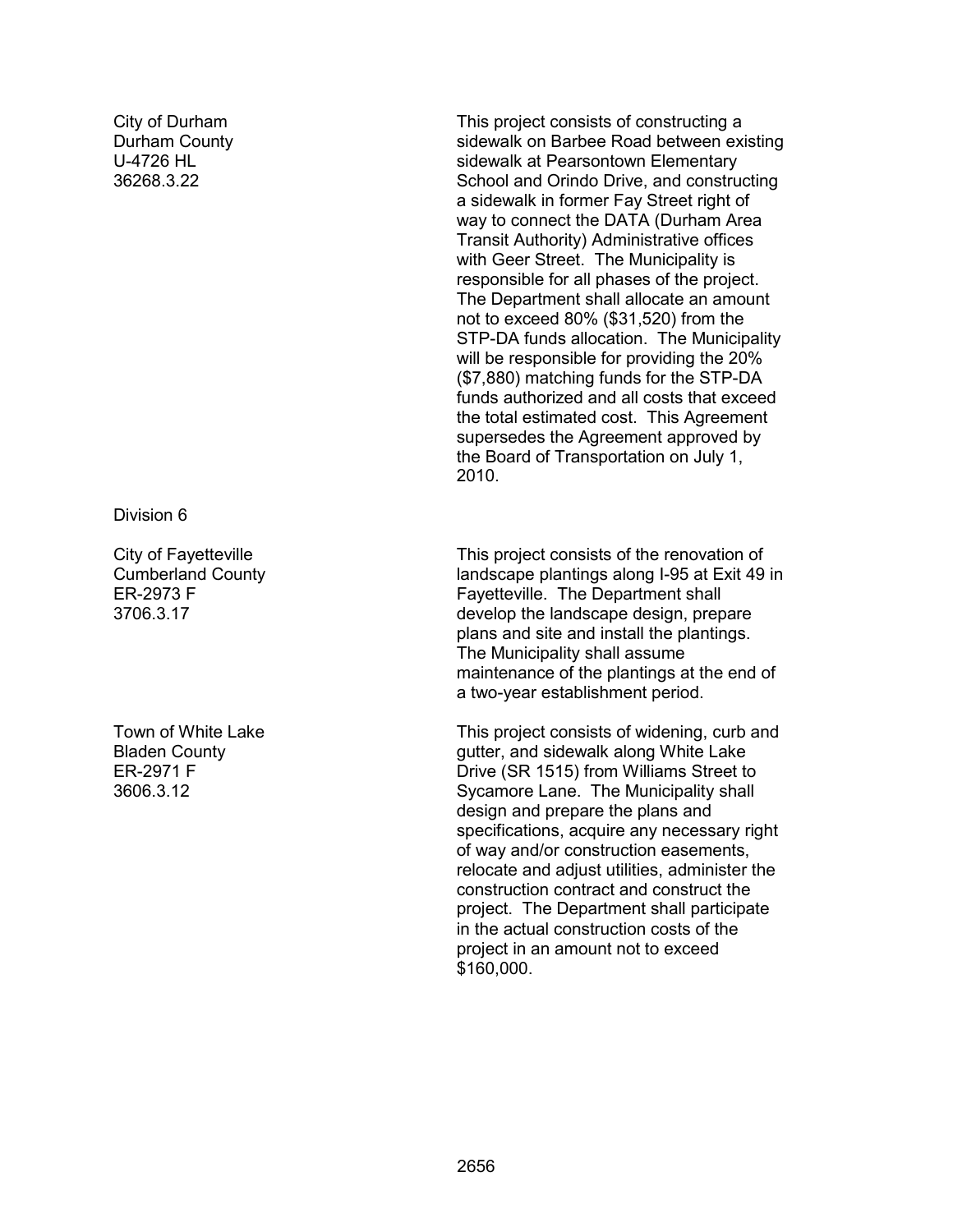City of Whiteville Columbus County ER-2971 F 3606.3.13

Town of Red Springs Robeson County ER-2971 F 3606.3.14

City of Dunn Harnett County ER-2971 F 3606.3.15

This project consists of modifying the existing curb and gutter to reduce lane width around the traffic circle and construct sidewalk with handicap ramps at the intersection of US 701 Business and US 74/76 Business in Whiteville. The Department shall prepare the environmental and/or planning document, project plans, specifications, administer and/or award the construction contract. The Municipality shall acquire any needed right of way, relocate and adjust all utilities in conflict with the project and assume maintenance of sidewalk.

This project consists of widening, curb and gutter, and sidewalk construction on the north side of NC 211 (East 4th St.) from Saratoga Street to 0.4 miles eastward. The Department shall be responsible for project plans, specifications, administer and/or award the construction contract. The Municipality shall acquire any needed right of way and participate in construction cost in an amount of \$9,900 and any cost which exceeds \$49,500.

This project consists of the construction of sidewalk with crosswalk improvements including pedestrian signals on US 301 (N. Clinton Ave.) from US 421 north to Granville Street. The Municipality shall design and prepare the plans and specifications, acquire any necessary right of way and/or construction easements, relocate and adjust utilities, administer the construction contract and construct the project. The Department shall participate in the actual construction costs of the project in an amount not to exceed \$140,000.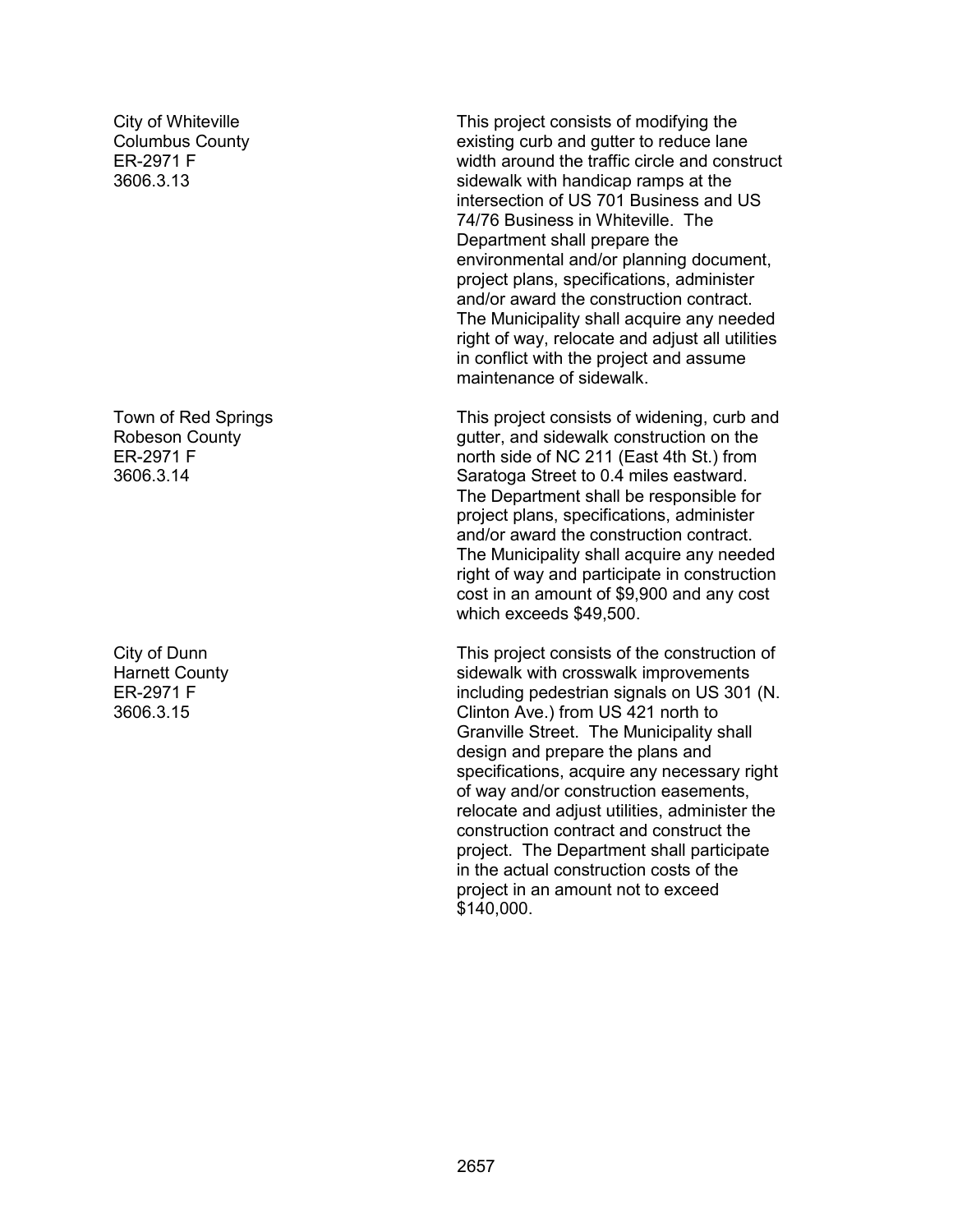Harnett County R-5185 45222.3.1

Division 7

Town of Carrboro Orange County U-4726 DE 36268.1.26 36268.3.26

This project consists of improvements along US 401 from NC 210 to north of SR 1436 (Matthews Road) in Harnett County. At the request of the County, additional work identified in the agreement is to be included within the scope of the project. The Department is responsible for planning, design, right of way, construction and contract administration. The County is responsible for relocating and adjusting any County-owned utilities and reimburse the Department for the actual cost of work. The estimated cost to the County is \$481,370.

This project consists of the design, environmental, construction, and construction engineering of approximately 2100 linear feet of a multi-use path from Bolin Creek just north of Homestead Road to the vicinity of Chapel Hill HS, including a crossing of Bolin Creek, approximately 200 feet south of Homestead Road. The Municipality is responsible for all phases of the project. The Department shall allocate an amount not to exceed 80% (\$590,000) from the STP-DA funds allocation. The Municipality will be responsible for providing the 20% (\$147,500) matching funds for the STP-DA funds authorized and all costs that exceed the total estimated cost. This Agreement cancels the Supplemental Agreement EL-4994 approved by the Board on January 6, 2011.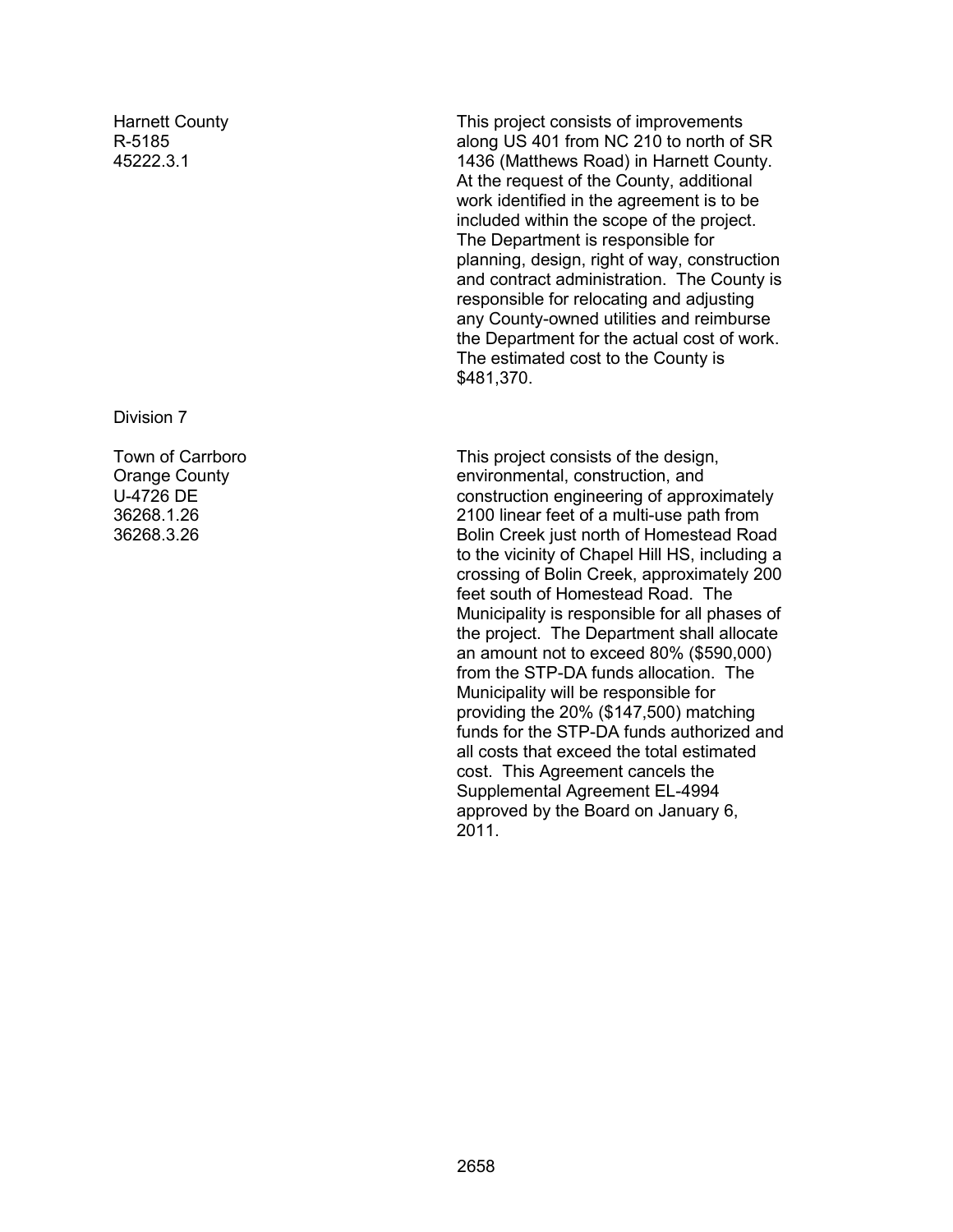#### Division 8

Village of Pinehurst Moore County R-2812 34504.3.1

Division 9

City of Winston-Salem Forsyth County C-5224 45437.1.1 45437.2.1 45437.3.1

Town of East Spencer Rowan County ER-2971 I 3609.3.13

This project consists of improvements along NC 211 from NC 73 West End to the traffic circle in Pinehurst. The Department shall prepare the environmental and/or planning document, project plans and specifications, construct the project, and acquire any needed right of way. The Municipality shall relocate and adjust any municipally-owned utilities, except water and sewer lines. At the request of the Municipality, the Department shall include in its contract the construction of sidewalks from Stoneykirk/Abbington Drive to the traffic circle on the south side and from the east of Westgate Drive to the traffic circle on the north side. The Municipality shall reimburse the Department 30% of the actual cost of the work. The estimated cost to the Municipality is \$106,197.

This Agreement covers the design and construction for the modernization/ rehabilitation and expansion of the existing computerized traffic signal system in Winston-Salem. The Department shall complete all phases of the project. The Municipality shall reimburse the Department 39% of the 20% State match. The estimated cost to the Municipality is \$1,560,000.

This project consists of the construction of a 5-foot sidewalk along Andrews Street (SR 1915) from the T. Roy Burdette Bridge South to North Long Street. The Department shall be responsible for environmental documents, administer and/or award the construction contract. The Municipality shall be responsible for design, specifications, acquire any needed right of way and maintain sidewalks upon completion of the project.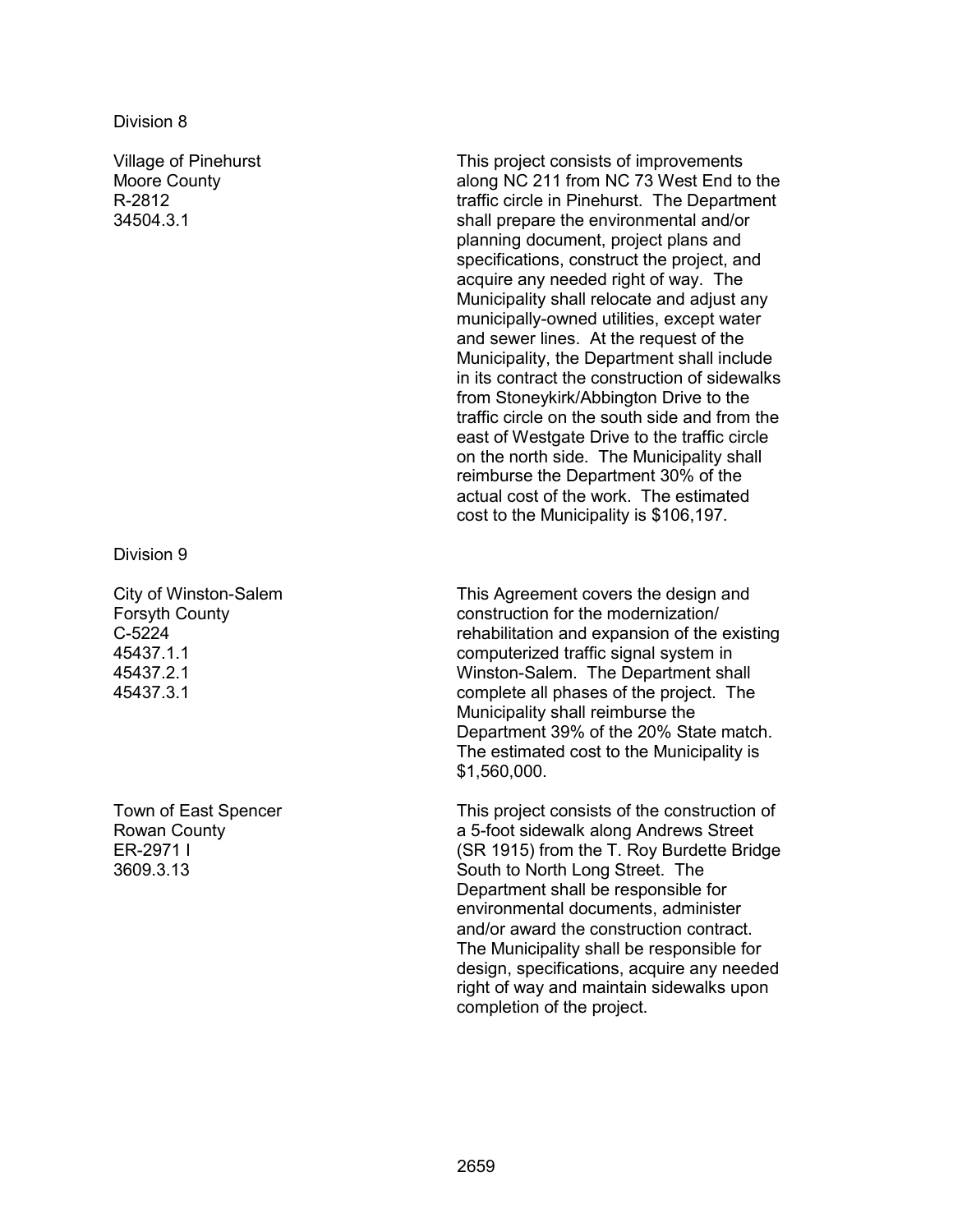City of Salisbury Rowan County Y-4809J

Division 10

City of Charlotte Mecklenburg County B-5242 42844.1.1 42844.2.1 42844.3.1

Stanly County Utilities Department (SCUD) Stanly County 37574

This project consist of the installation of crossing signals at the intersections of Davis Street, Pearl Street and Tower Drive and Norfolk Southern Railway tracks (Crossing Numbers 724 352G, 724 354V and 724 353N). The Department shall prepare the plans and oversee the installation of devices. The Railroad shall install the devices. The Municipality shall be responsible for all improvements and repair of the street approaches and the Department shall reimburse the Municipality 100% of the approved allowable costs. The Municipality shall be responsible for the specific percentages of the actual costs of the Project as detailed in the Municipal Agreement, 100% of the cost not reimbursed to the Department by FHWA, and assume responsibility for 50% of the operating railroad's cost of maintenance. The estimated cost of the project is \$600,000.

This project consists of the replacement of Bridge No. 376 on Barriner Drive over Irwin Creek in Charlotte. The Municipality shall prepare the project plans, acquire any needed right of way, relocate and adjust all utilities and construct the project. The Department shall reimburse the Municipality 80% of the total allowable project costs. The Municipality shall fund 20% of the project costs and be responsible for all costs not reimbursed by the Federal Highway Administration. The estimated total project cost is \$1,600,000.

This project consists of the relocation of a section of SR 1549 (Airport Road) and widening of NC 740 in Stanly County. At the request of SCUD, the Department shall include provisions in the construction contract for the contractor to adjust and relocate water lines. SCUD shall reimburse the Department the entire cost of said utility work. The estimated cost to SCUD is \$36,620.75.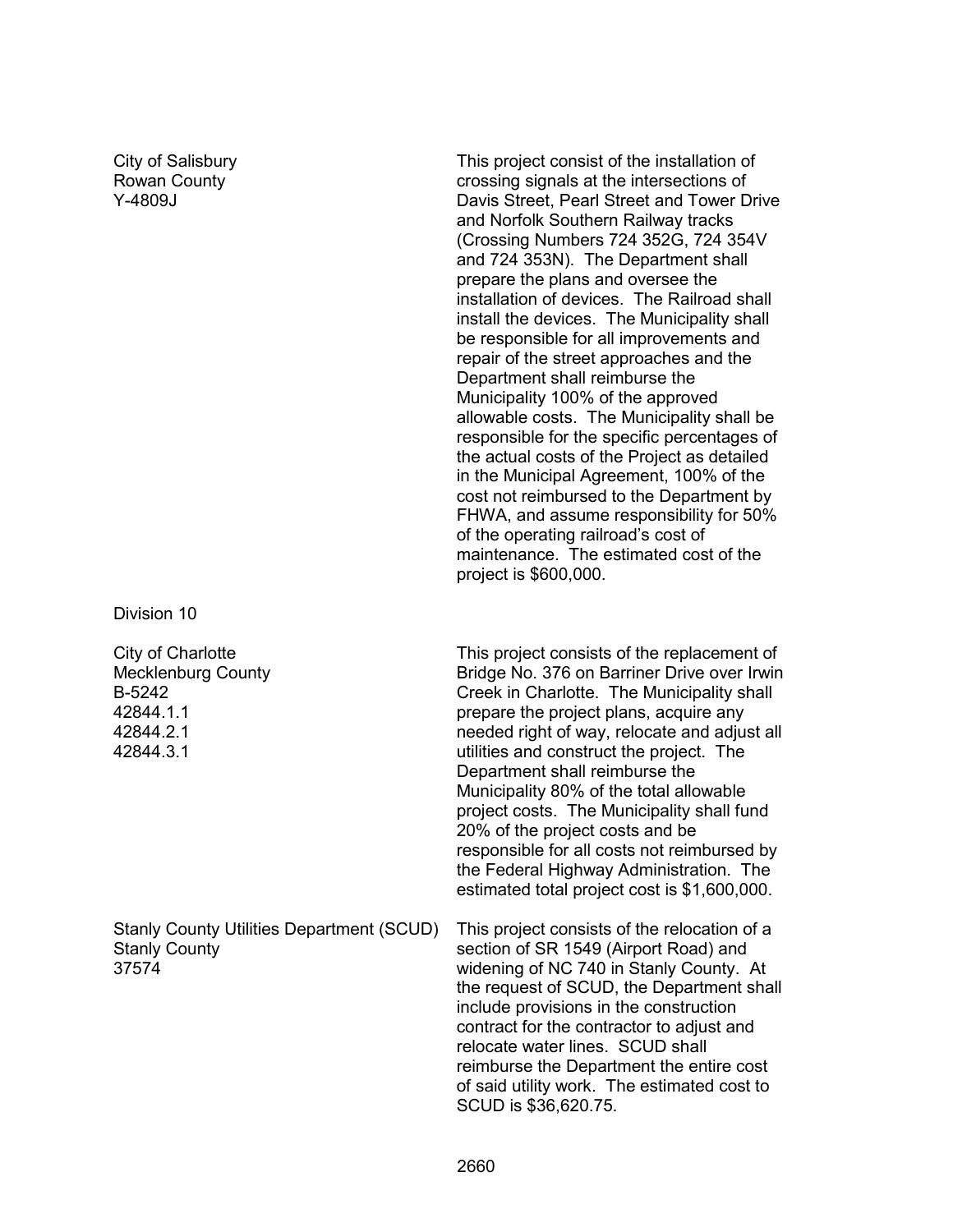Division 11

Town of Pilot Mountain Surry County ER-2973 K 3711.3.12

Division 14

Haywood County Schools Haywood County Z-4614B 43014.2.3

This project consists of the renovation of landscape design and plantings at the new roundabouts on NC 268 at US 52 in Pilot Mountain. The Department shall develop the landscape design, prepare plans and site and install the plantings. The Municipality shall assume maintenance of the plantings at the end of a one-year establishment period.

This project consists of the following safety improvements as mitigation for the closure of the Old Hickory Street highway-railway at grade crossing (Crossing No. 720 308F, MP T 27.97) to public vehicular traffic. The removal of the existing pedestrian wooden steps to the school activity field adjacent to the tracks and removal of the steps will occur after the completion of the new 10' ADA compliant pedestrian path to the school activity field from Old Hickory Street. The Department, Town of Waynesville and NSR executed a Crossing Closure Agreement on November 18, 2006 for the permanent conversion of the atgrade highway/rail crossing to a pedestrian path. The Department will perform all work within the existing rights of way for this project and at no expense to the School. The School agrees to grant the Department a temporary right of entry onto all property owned or controlled by the School for the purposes set forth in this Agreement. The total estimated cost for this project is \$175,000.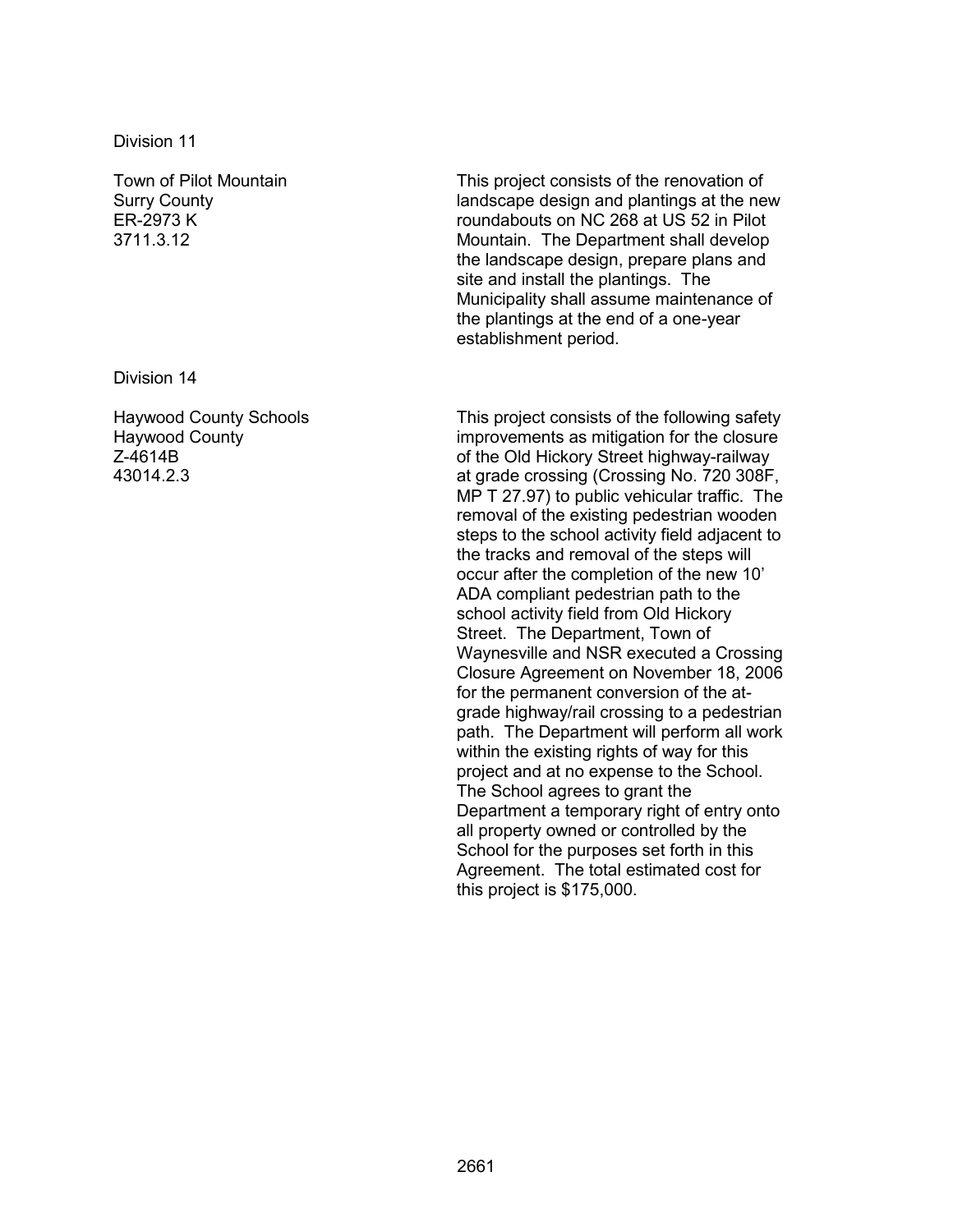SUMMARY: There are a total of 16 agreements for informational purposes only.

Division 1

County of Camden 42961

City of Elizabeth City Pasquotank County 43145

The Elizabethan Gardens, Inc. Dare County 42448

Division 2

City of Greenville Pitt County 2SP.20741.1

Town of Ayden Pitt County SR-5001 Z 40924.1.12 40924.3.25

This project consists of constructing an access road to the proposed Camden Eco Park in Camden County. The Municipality shall be responsible for all phases of the project. The Department shall participate in project costs in an amount not to exceed \$425,000. Costs which exceed this amount shall be borne by the County.

This project consists of the design, fabrication, and installation of wayfinding signs within the downtown/waterfront area of Elizabeth City. The Municipality shall be responsible for all phases of the project. The Department shall participate in actual project costs in an amount not to exceed \$10,000. Costs which exceed this amount shall be borne by the Municipality.

This project consists of upgrading pedestrian walkways at The Elizabethan Gardens. This Supplemental Agreement is to increase the funding amount from \$250,000 to \$600,000.

This project consists of milling and resurfacing the intersection of Arlington Blvd. and SR 1702 (Evans St.) in Greenville. The Department shall be responsible for all phases of the project. The Municipality shall reimburse the Department 45% of the actual cost, including administrative costs of the work performed by the Department. The estimated cost of the project is \$75,000.

This Supplemental Agreement is to amend the scope of work by deleting the Verna Street location from the construction of various sidewalks identified in the agreement.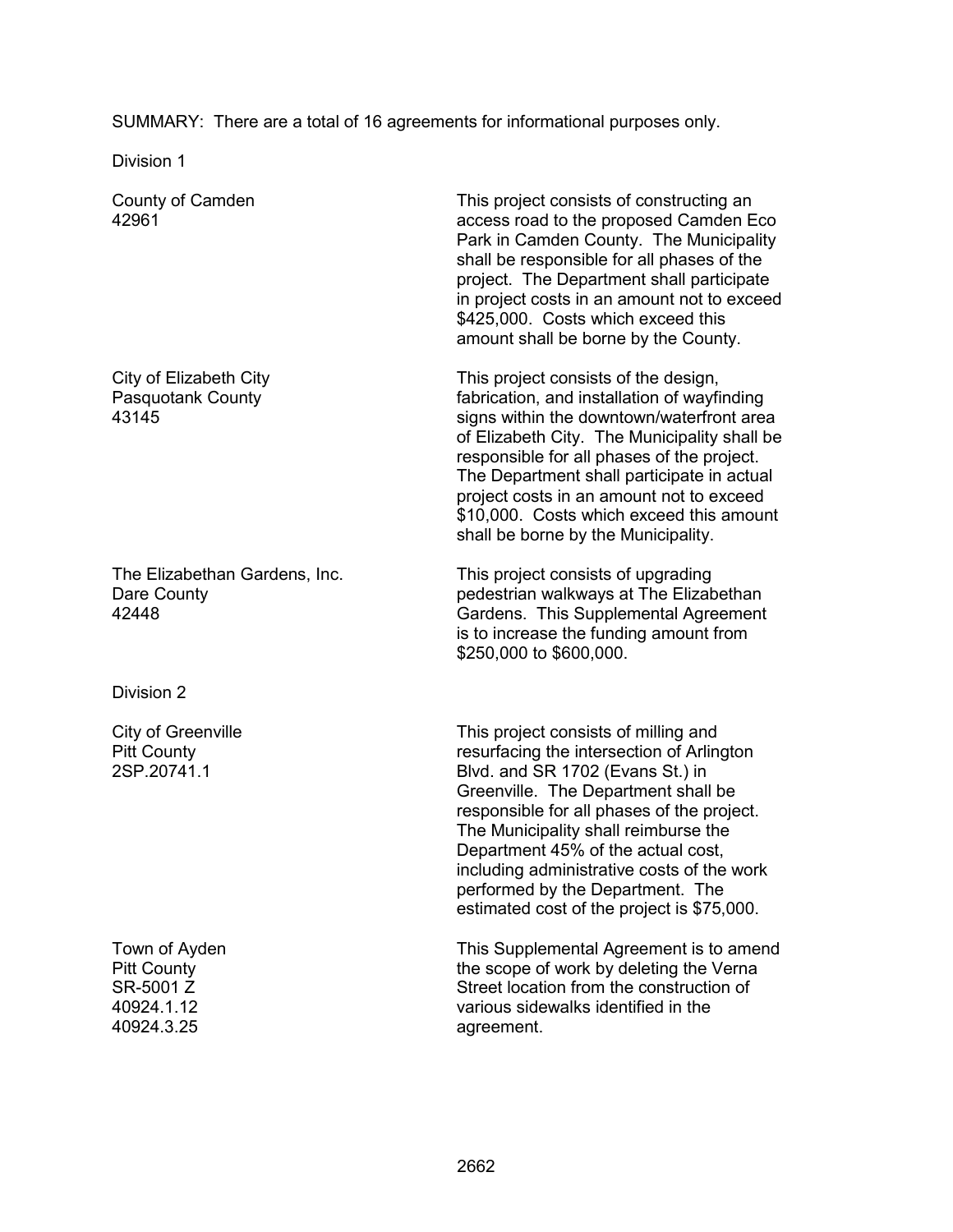| Division 3                                                                      |                                                                                                                                                                                                                                                                                                                                                                                                                                                                                                                                                                                                |
|---------------------------------------------------------------------------------|------------------------------------------------------------------------------------------------------------------------------------------------------------------------------------------------------------------------------------------------------------------------------------------------------------------------------------------------------------------------------------------------------------------------------------------------------------------------------------------------------------------------------------------------------------------------------------------------|
| University of North Carolina – Wilmington<br><b>Onslow County</b><br>36249.3041 | This project consists of installing<br>directional signs on US 17 and NC 24 for<br>directions to the UNC-W's extension<br>program facility in Jacksonville. The<br>Department shall be responsible for all<br>phases of the project. The Agency shall<br>reimburse the Department 100% of the<br>actual cost of the work performed by the<br>Department. The estimated cost to<br>Agency is \$1,200.                                                                                                                                                                                           |
| Division 4                                                                      |                                                                                                                                                                                                                                                                                                                                                                                                                                                                                                                                                                                                |
| County of Nash                                                                  | This project consists of the Department<br>granting permission for the County to<br>install "Welcome to Nash County" signs at<br>pre-approved designated locations<br>identified in the agreement. The County<br>shall be responsible for all phases of the<br>project and shall assume maintenance of<br>the signs.                                                                                                                                                                                                                                                                           |
| Division 5                                                                      |                                                                                                                                                                                                                                                                                                                                                                                                                                                                                                                                                                                                |
| Town of Cary<br><b>Wake County</b><br>5CR.20921.30                              | This project consists of replacing all water<br>valves and manholes and reinstalling the<br>Town's traffic camera loops on SR 1009<br>(Tryon Rd). The Department shall prepare<br>the environmental and/or planning<br>document, including any permits, plans,<br>utilities, administer and/or award the<br>construction contract. The Town shall<br>acquire any needed right of way and<br>reimburse the Department one hundred<br>percent (100%) of the actual cost,<br>including administrative costs of the work<br>performed by the Department. The<br>estimated cost to Town is \$4,500. |
| Division 6                                                                      |                                                                                                                                                                                                                                                                                                                                                                                                                                                                                                                                                                                                |
| Town of Hope Mills<br><b>Cumberland County</b><br>36249.2932                    | The Agreement covers the purchase of<br>road salt from the Department. This<br>Supplemental Agreement is to extend the<br>Agreement for up to five (5) years with<br>written mutual consent from both parties.                                                                                                                                                                                                                                                                                                                                                                                 |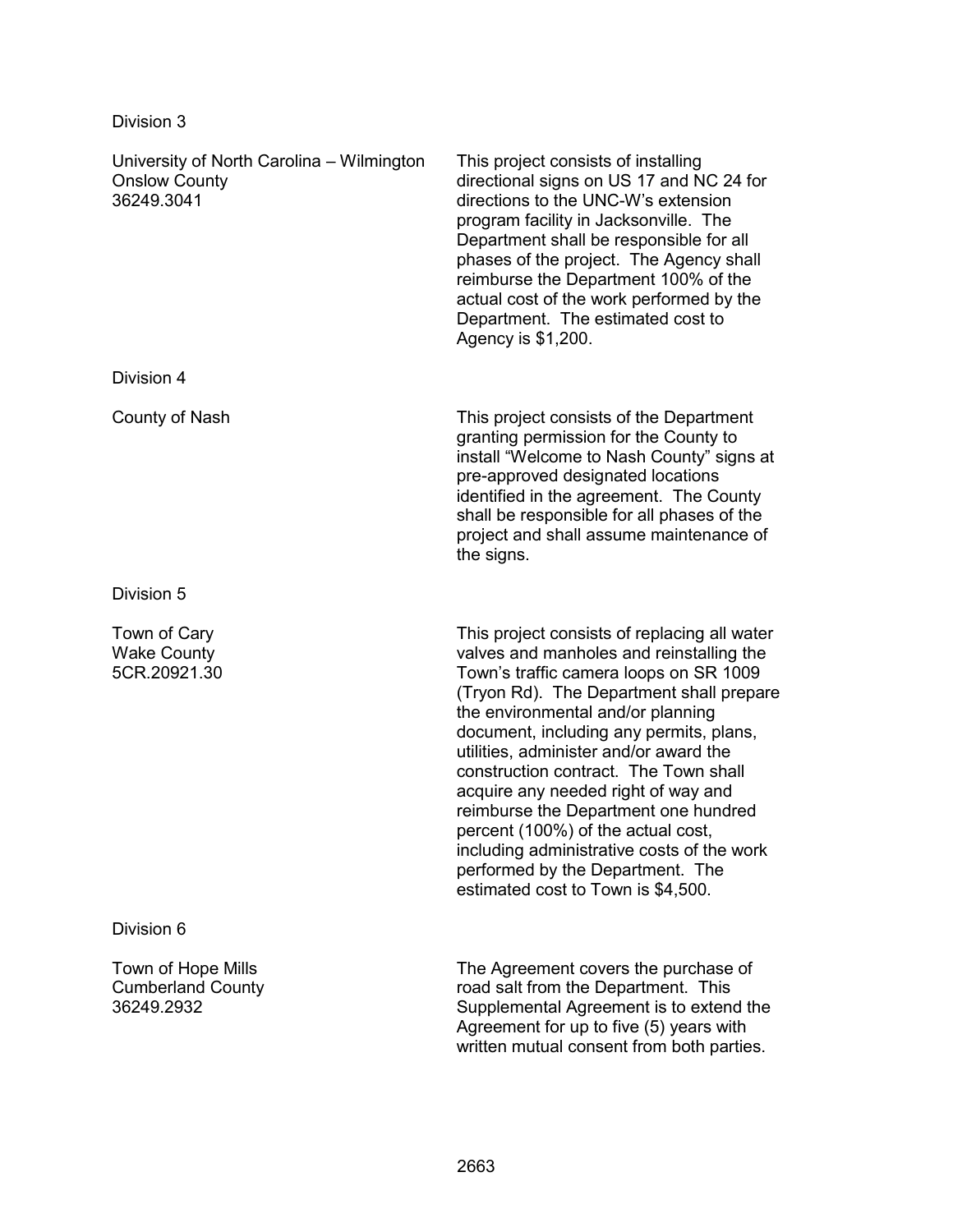City of Dunn Harnett County SR-5000 R 40922.1.17

Division 7

Orange United Methodist Church Orange County 36249.3038

City of Eden Rockingham County 42110

City of Greensboro Guilford County 40954

This project consists of federal funding for the education, encouragement and enforcement programs and activities serving Wayne Avenue Schools. This Supplemental Agreement is to extend the completion date to December 31, 2011 in lieu of June 10, 2011.

This project consists of the traffic signal upgrade and installation at the intersection of NC 86 (Martin Luther King, Jr. Boulevard) and SR 1777 (Homestead Road)/Orange United Methodist Church in Chapel Hill. The Developer shall be responsible for all phases of the project including 100% of the actual costs of said work. The estimated reimbursement to the Department for review and inspection is \$5,000.

This project consists of the installation of crosswalks, street trees and landscaping along NC 700 (Main Street/Fieldcrest Road) between NC 770/700 (Meadow Road) and Ridge Avenue and install crosswalks on SR 1604 in Eden. This Supplemental Agreement provides for the completion date of the project to be extended to November 19, 2011 in lieu of November 19, 2009.

This project consists of the widening for a left turn lane and the installation of a traffic signal at the intersection of SR 3505 (Pleasant Garden Road) and Industrial Avenue in Greensboro. This Supplemental Agreement provides for the completion date of the project to be extended to February 28, 2011 in lieu of December 31, 2010.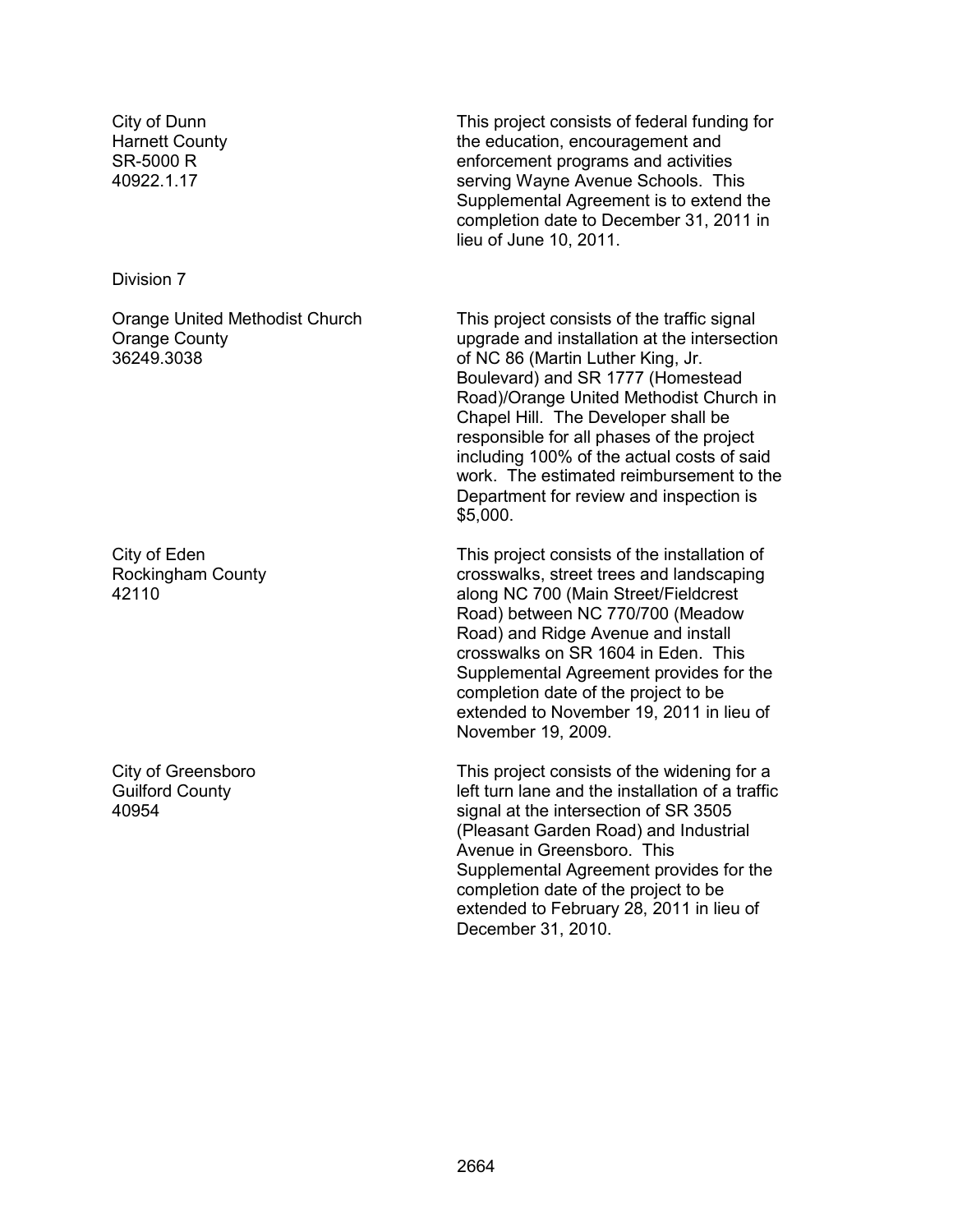City of Randleman Randolph County 36249.3039

Sheetz, Inc. Randolph County 36249.3040

Division 9

City of Winston-Salem Forsyth County 43149

This Agreement covers the purchase of approximately 20 tons of road salt from the Department. The Municipality shall reimburse the Department for said materials in one final payment. The estimated cost to the Municipality is \$92.22 a ton.

This project consists of signal modifications at the intersection of US 311 (S Main Street) and SR 3182 (Comanche Road)/Tarheel Drive (NS) in Archdale. The Developer shall be responsible for all phases of the project including 100% of the actual costs of said work. The estimated reimbursement to the Department for review and inspection is \$7,000.

This project consists of modifying signal # 09-0732 to include audible pedestrian signals and install thermoplastic crosswalks in Winston-Salem. The Municipality shall be responsible for all phases of the project. The Department shall participate in the actual Project costs up to a maximum amount of \$40,000.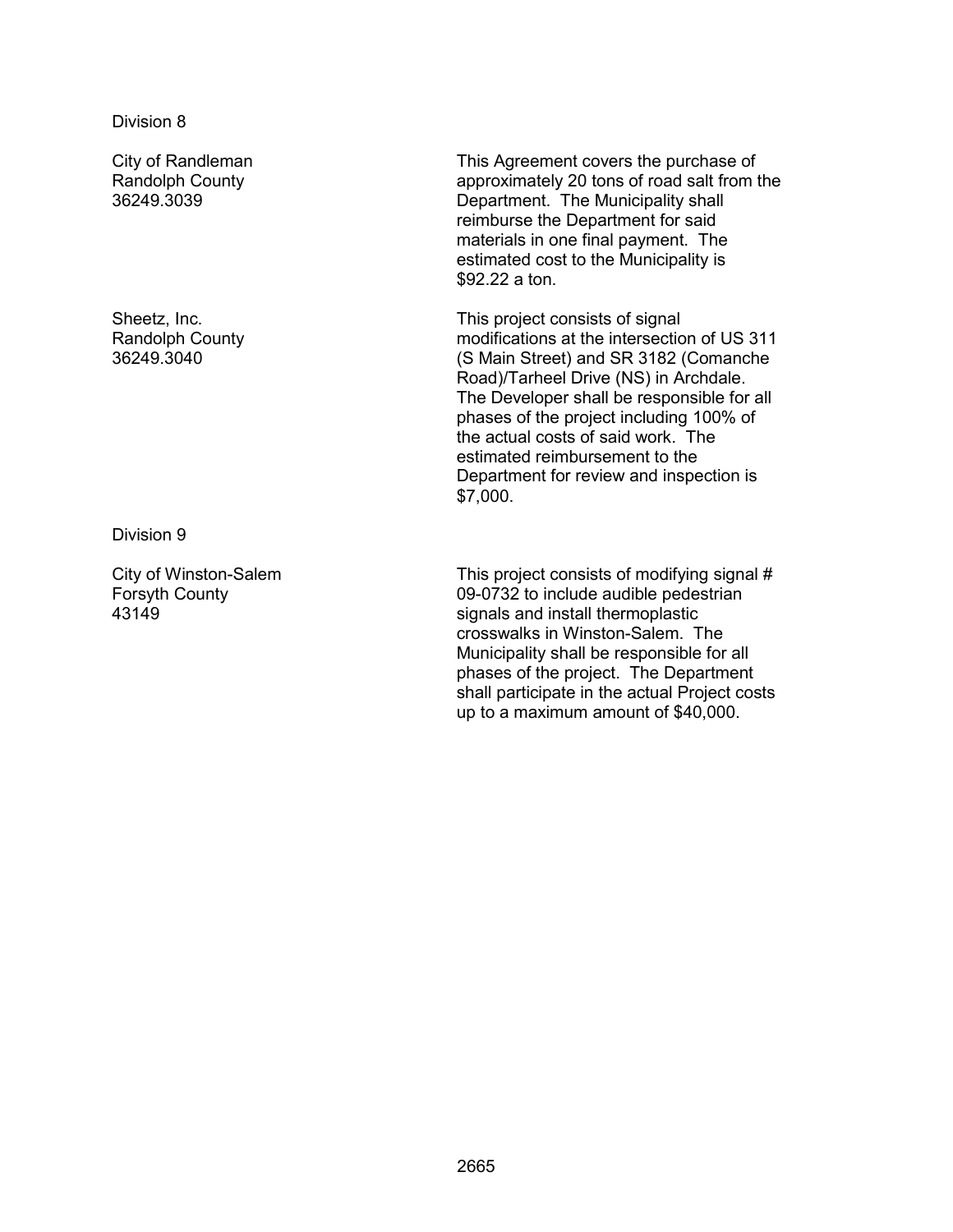## **Approval – State Highway System Changes**

A motion was made by Board Member Wall, which was seconded by Board Member

Burns, to approve the following additions and deletions to the State Highway System:

## **Additions to The State Highway System**

| <b>Division</b> | County     | <b>Municipality</b> | Road                       | <b>Termini</b>                                                            | Length |
|-----------------|------------|---------------------|----------------------------|---------------------------------------------------------------------------|--------|
|                 | Guilford   | Oak Ridge           | Cravenwood<br>Dr.          | To add Cravenwood Dr<br>located in Riverside at Oak<br>Ridge Subdivision. | 0.47   |
|                 | Rockingham | Eden                | <b>South Pierce</b><br>St. | To add South Pierce Street<br>from Kings Highway<br>Southward.            | 0.09   |

## **Deletions From The State Highway System**

| <b>Division</b> | County | <b>Municipality</b> | Road    | <b>Termini</b>                             | Length |
|-----------------|--------|---------------------|---------|--------------------------------------------|--------|
|                 | Craven | New Bern            | SR 1277 | To delete Tryon Palace Drive<br>(SR 1277). | 0.54   |
|                 |        |                     | SR 1308 | To delete George Street (SR<br>1308).      | 0.09   |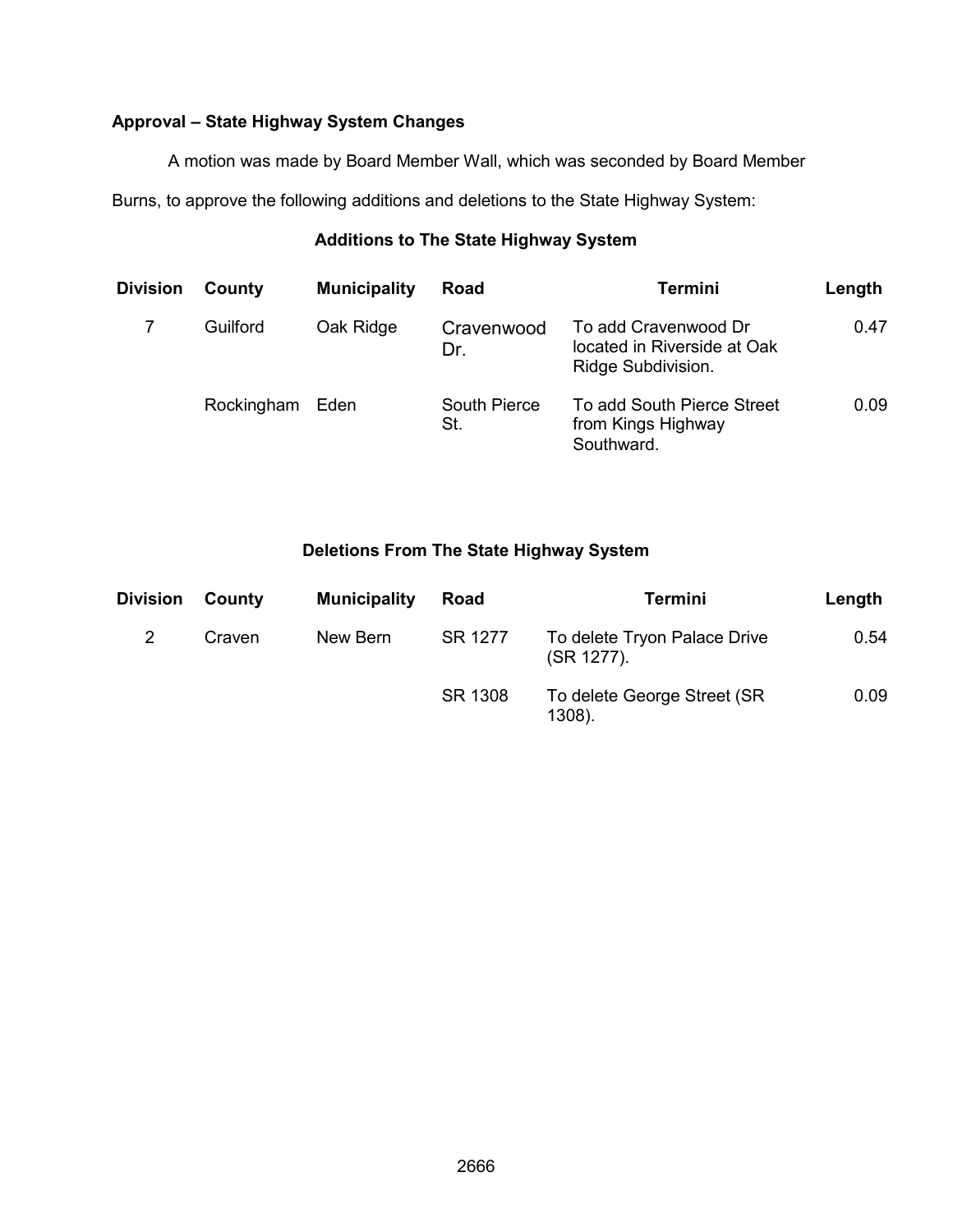#### **Approval - Preliminary Right of Way Plans**

 A motion was made by Board Member Wall, which was seconded by Board Member Burns, to approve the following:

The Preliminary Right of Way Plans for the below projects, including Secondary Roads and Industrial Access Roads, provide for the construction, design, drainage and control of access as shown on the respective plans.

Based upon the recommendations of the Manager of the Right of Way Branch, the Board

finds that such rights of way as shown on these preliminary plans and drawings, including

existing public dedicated right of way, are for a public use and are necessary for the

construction of said projects.

The rights of way for the location, construction, relocation, and control of access of

highways embraced in the below projects shall be as shown in detail on the preliminary right of

ways plans and drawings for said projects on file in the Right of Way Branch in the Department

of Transportation in Raleigh.

The Board finds such right of way acquisition to be necessary and hereby authorizes the

Right of Way Branch to acquire right of way on the below projects either by negotiation or by

condemnation through the Attorney General's Office.

#### **(Division 1)**

 **Currituck County; I.D. No. B-4494; Project No. 33730.2.1:**  Bridge No. 3 over Tulls Creek on SR 1232

**Hertford County; I.D. No. BD-5101 F; Project No. 45347.2.7:**  Low Impact Bridge Design Build (6 Bridges) Hertford County Bridge No. 05, 20 and 139. Northampton County Bridge No. 27, 46 and 48

#### **(Division 2)**

#### **Pitt County; I.D. No. B-4531; Project No. 33751.2.1:**

Bridges No. 35 and 36 over Little Contentnea Creek and Little Contentnea Creek Overflow on SR 1343/SR 1125

#### **(Division 3)**

#### **Onslow County; I.D. No. U-5132; Project No. 45155.2.1:**

Jacksonville – NC 24 (Lejeune Blvd.); Trumpet Interchange between SR 1308 (Bell Fork Road) and the US 17 Bypass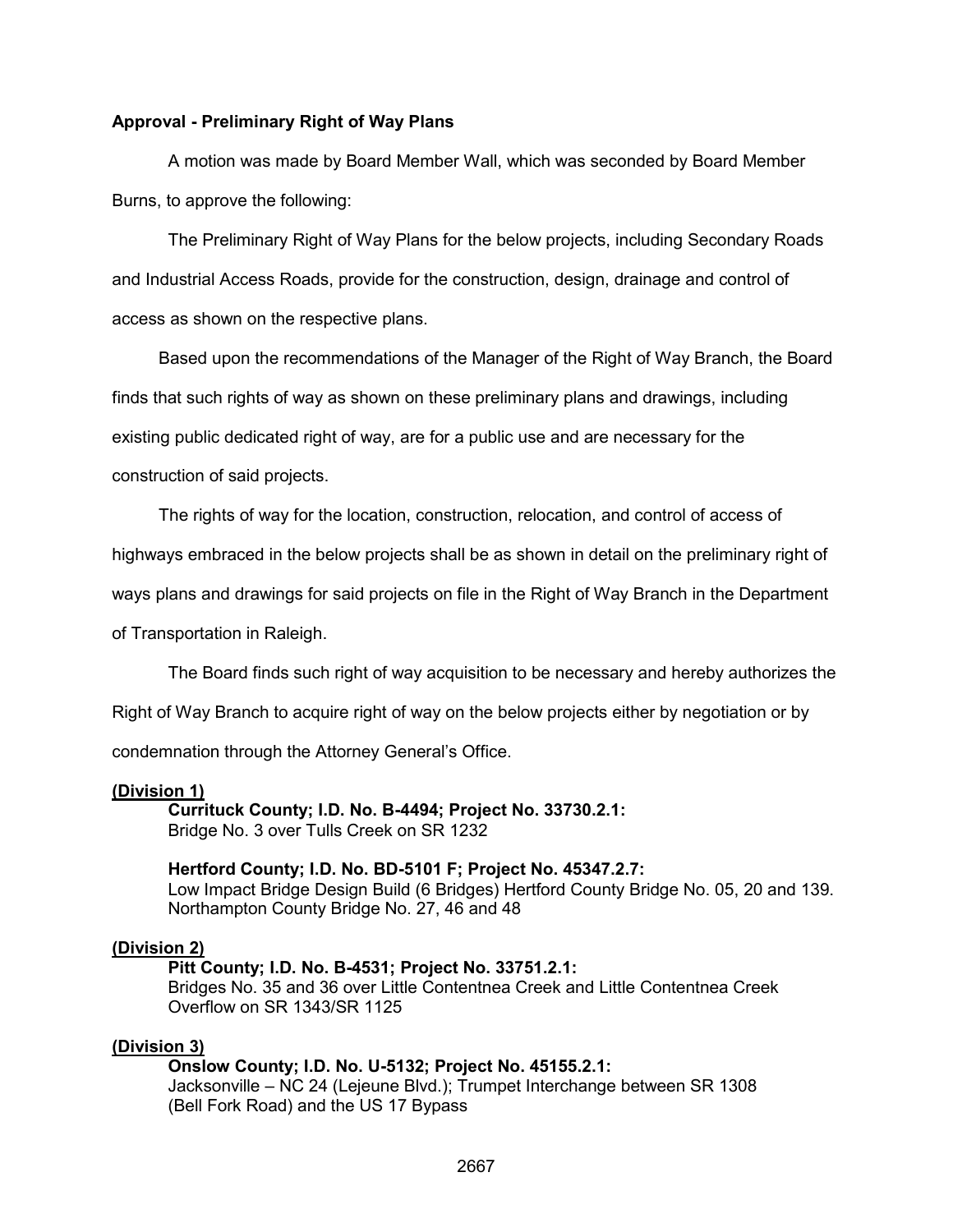#### **(Division 4)**

#### **Nash County; I.D. No. B-4588; Project No. 33788.2.1:**

Bridge No. 1 over Stoney Creek on SR 1670

#### **(Division 7)**

#### **Alamance County; I.D. No. BD-5107 E; Project No. 45353.2.6:**

Low Impact Bridge Design Build (7 Bridges) Alamance County Bridge No. 32, 66 and 134. Caswell County Bridge No. 47. Guilford County Bridge No. 231. Orange County Bridge No. 76.

#### **(Division 8)**

 **Chatham County; I.D. No. B-4064; Project No. 33428.2.1:**  Bridge No. 95 over Brooks Creek on SR 1520

#### **Approval - Final Right of Way Plans**

A motion was made by Board Member Wall, which was seconded by Board Member

Burns, to approve the following:

Right of way acquisition in accordance with the preliminary right of way plans on file in the Right of Way Branch has been determined to be necessary for public use and was authorized by the Board. Certain changes in the right of way have necessitated alteration of the preliminary right of way plans. Final plans have been prepared and provide for the construction, design, drainage and control of access for these projects. The Board finds that such rights of way and control of access as shown on the final plans are for a public use and are necessary for construction. The sections of roads which were shown on the preliminary plans as sections of roads to be abandoned are hereby abandoned and removed from the State Highway System for Maintenance upon the completion and acceptance of the project.

 The rights of way for the location, design and construction of highways embraced in the following projects shall be as shown in detail on the final plans for said projects as follows: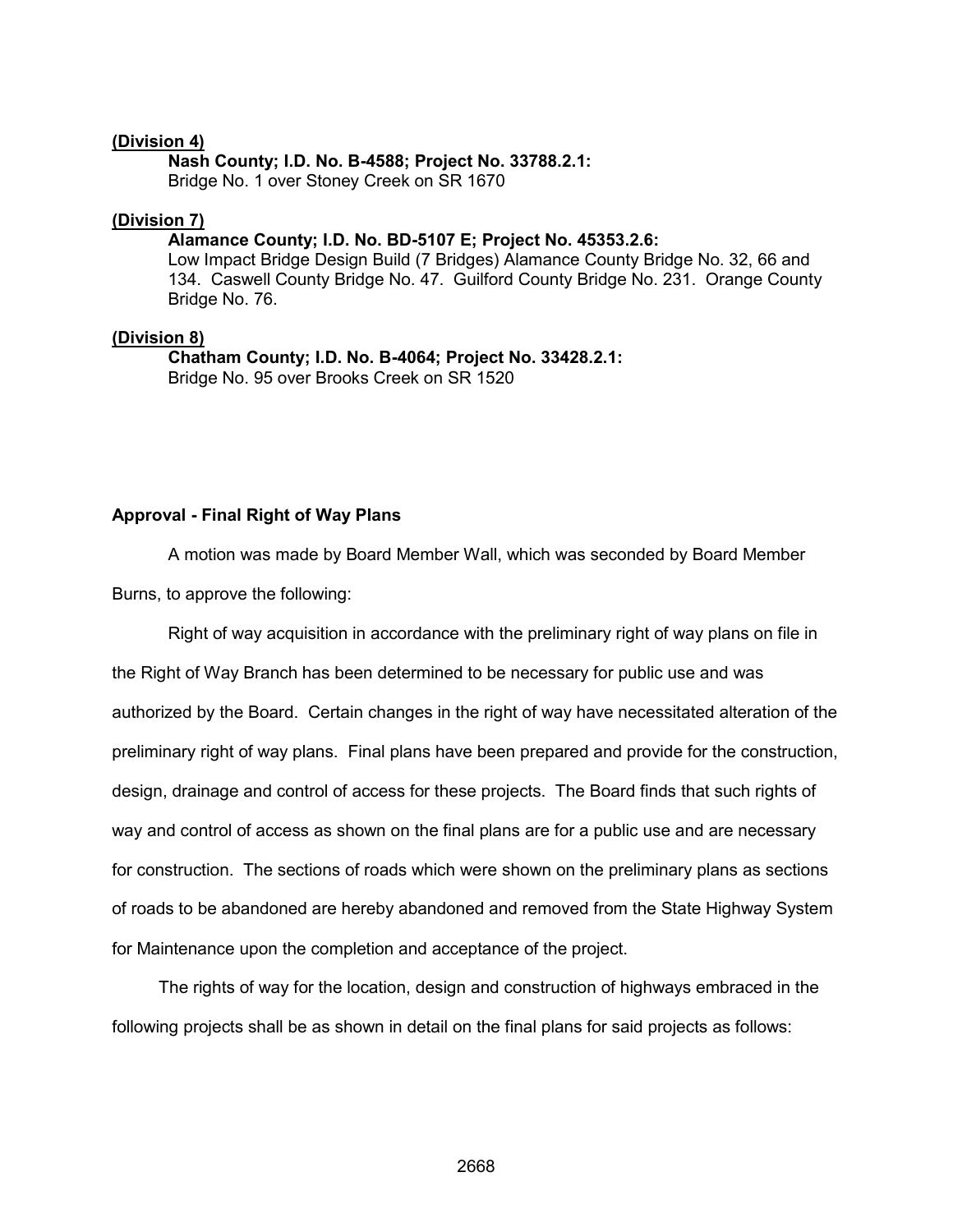#### **(Division 1)**

#### **Project No. 34430.2.5; Camden County; I.D. No. R-2414 B:**

Widening, grading, drainage, paving, curb and gutter, signals and culverts on US 158 from south of SR 1139 (Country Club Road) to east of NC 34 in Belcross with the right of way indicated upon the final plans for said project, the same being identified as Addendum 1 of the February 3, 2011 Board of Transportation Meeting and incorporated herein by reference.

#### **(Division 6)**

## **Project No. 35196.2.3; Cumberland County; I.D. No. X-0002 BC:**

Grading, structures, retaining wall, noise wall, paving, drainage and signing on Fayetteville Outer Loop from NC 87/NC 210 (Murchison Road) to 1.74 km east with the right of way indicated upon the final plans for said project, the same being identified as Addendum 2 of the February 3, 2011 Board of Transportation Meeting and incorporated herein by reference.

## **Project No. 35196.2.4; Cumberland County; I.D. No. X-0002 CA:**

Grading, drainage, paving, structures and signing on Fayetteville Outer Loop from 1.3 km east of NC 87-NC 210 (Murchison Road) to east of SR 1600 (McArthur Road) with the right of way indicated upon the final plans for said project, the same being identified as Addendum 3 of the February 3, 2011 Board of Transportation Meeting and incorporated herein by reference.

## **Project No. 35196.2.4; Cumberland County; I.D. No. X-0002 CB:**

Grading, drainage, paving, structures, retaining walls and signing on Fayetteville Outer Loop from east of SR 1600 (McArthur Road) to west of US 401 (Ramsey Street) with the right of way indicated upon the final plans for said project, the same being identified as Addendum 4 of the February 3, 2011 Board of Transportation Meeting and incorporated herein by reference.

#### **(Division 8)**

## **Project No. 34431.2.2; Lee County; I.D. No. R-2417 AA:**

Grading, drainage, paving, structures, signing and signals on US 421 – NC 87 Sanford Bypass from west of SR 1400 to west of US 1-15-501 with the right of way indicated upon the final plans for said project, the same being identified as Addendum 5 of the February 3, 2011 Board of Transportation Meeting and incorporated herein by reference.

## **(Division 12)**

## **Project No. 33426.2.1; Catawba County; I.D. No. B-4062:**

Grading, paving, drainage and culvert on Bridge No. 127 over Pinch Gut Creek on SR 1880 (St. James Church Road) with the right of way indicated upon the final plans for said project, the same being identified as Addendum 6 of the February 3, 2011 Board of Transportation Meeting and incorporated herein by reference.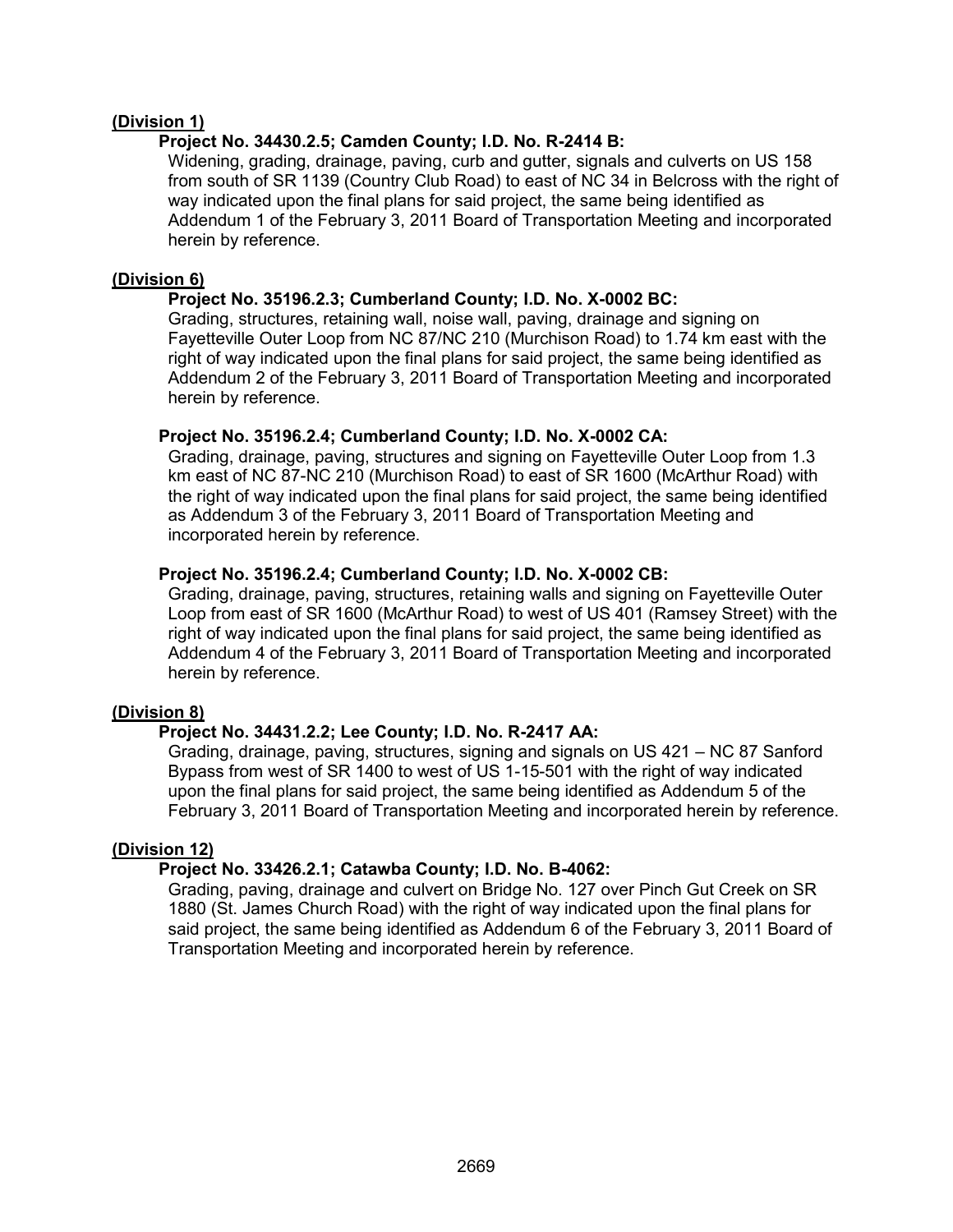#### **Approval - Revisions of the Final Right of Way Plans**

A motion was made by Board Member Wall, which was seconded by Board Member Burns, to approve the following:

Right of way acquisition in accordance with the final right of way plans for the following projects has been determined to be necessary and authorized by the Board. Plans are on file at the Office of the Secretary to the Board of Transportation as an addendum to the minutes of the meetings hereinafter indicated.

Certain changes in right of way, construction and drainage easements, and control of

access have been necessitated by alterations in the construction plans of these projects.

Amended plan sheets for these projects have been prepared which provide for changes of

certain right of way areas, construction and drainage easements and control of access.

The Board finds that the revised areas of right of way, construction and drainage

easements and control of access, as shown on the amended plan sheets hereinafter set out,

are for a public purpose and are necessary for the construction of projects.

The right of way, construction and drainage easements and control of access are hereby

revised as shown on the plan sheets incorporated herein as an addendum, said projects, date

of original final approval, and revised right of way, easements and access being as follows:

#### **(Division 3)**

#### **Project No. 35008.3.4; I.D. No. U-4007 B; Onslow County:**

Final Right of Way plans approved as Addendum 1 to the minutes of the October 7, 2010 Board of Transportation Meeting. Revised additional right of way, easements or control of access shown on Addendum 7 to the minutes of the February 3, 2011 Board of Transportation Meeting and incorporated herein by reference.

#### **(Division 5)**

#### **Project No. 34916.2.1; I.D. No. U-3309 A; Durham County:**

Final Right of Way plans approved as Addendum 2 to the minutes of the January 7, 2010 Board of Transportation Meeting. Revised additional right of way, easements or control of access shown on Addendum 8 to the minutes of the February 3, 2011 Board of Transportation Meeting and incorporated herein by reference.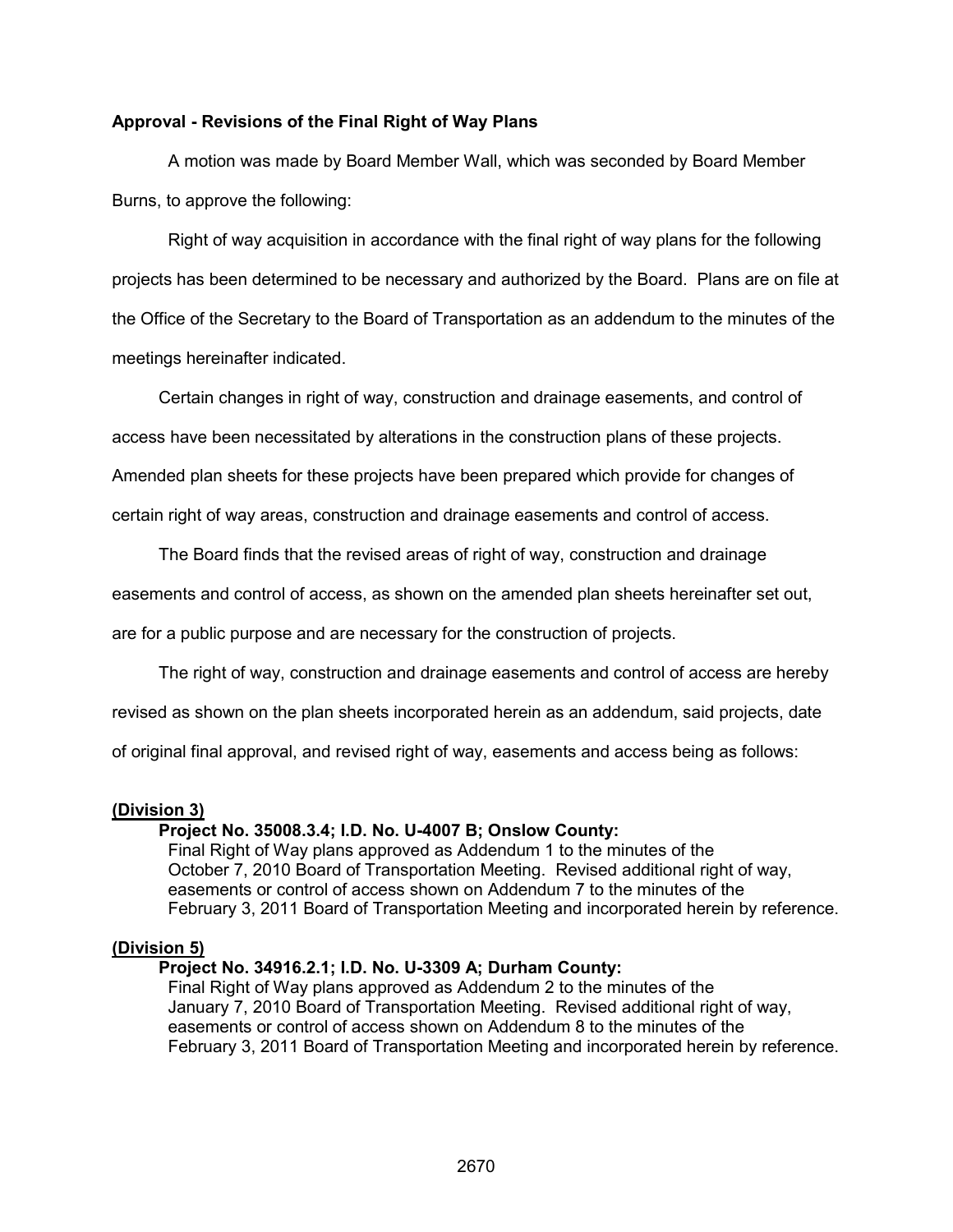#### **(Division 6)**

#### **Project No. 34942.2.2; I.D. No. U-3423; Cumberland County:**

Final Right of Way plans approved as Addendum 3 to the minutes of the July 1, 2010 Board of Transportation Meeting. Revised additional right of way, easements or control of access shown on Addendum 9 to the minutes of the February 3, 2011 Board of Transportation Meeting and incorporated herein by reference.

#### **(Division 11)**

#### **Project No. 34444.2.1/8.1761201; I.D. No. R-2517; Wilkes County:**

Final Right of Way plans approved as Addendum 4 to the minutes of the December 1, 2000 Board of Transportation Meeting. Revised additional right of wav. easements or control of access shown on Addendum 10 to the minutes of the February 3, 2011 Board of Transportation Meeting and incorporated herein by reference.

#### **Project No. 34369.2.4; I.D. No. R-2100 B; Ashe County:**

Final Right of Way plans approved as Addendum 10 to the minutes of the July 1, 2010 Board of Transportation Meeting. Revised additional right of way, easements or control of access shown on Addendum 11 to the minutes of the February 3, 2011 Board of Transportation Meeting and incorporated herein by reference.

#### **Approval of Conveyance of Highway Right of Way Residues**

 **"It is hereby resolved,** based upon the recommendation of the Manager of the

Right of Way Branch, and on a motion by Board Member Wall, which was seconded by Board

Member Burns, that the following right of way conveyances are approved:

#### **(Division 3)**

## **Project 6.269001B, 34775.2.2, (U-2107D), parcel 908, US 17 Jacksonville Bypass from US 258-NC 24 to US 17 Southwest of Jackson**

#### **Onslow County**

Conveyance of an approximate 2.394-acre landlocked residue to Keystone Contractors Partnership, North Carolina General Partnership for the appraisal value of \$307,000.00 as part-settlement of their right of way claim.

#### **(Division 9)**

**Project 6.622545, 34891.3.1, (U-2923), parcel 001, SR 2747 E. Clemmonsville Rd. from SR 3011 Old Salisbury Rd. to South Main Street Forsyth County** 

Conveyance of an approximate 0.08-acre residue to the City of Winston-Salem for no consideration.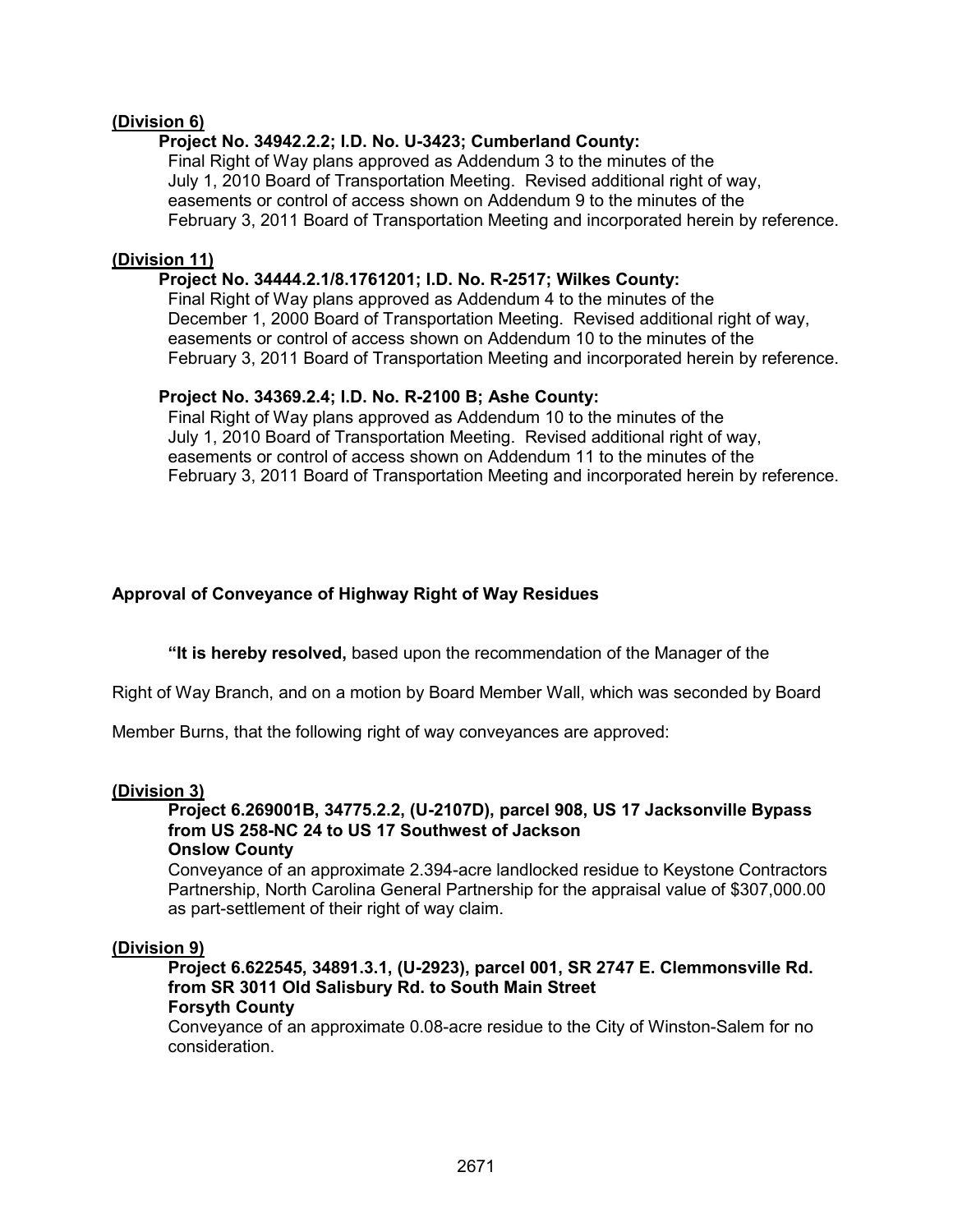#### **(Division 11)**

## **Project 34402.2.6, (R-2237C), parcel 024, US 321 from SR 1500 Blackberry Rd. to US 221 at Blowing Rock**

## **Caldwell County**

Conveyance of an approximate 0.566-acre residue to Benjamin D. Griffin Sr. and wife, Jackie P. Griffin for the appraised value of \$5,050.00 as part-settlement of their right of way claim.

## **Approval of Conveyance of Surplus Highway Right of Way**

 **"It is hereby resolved,** based upon the recommendation of the Manager of the Right of

Way Branch, and on a motion by Board Member Wall, which was seconded by Board Member

Burns, that the following highway right of way conveyances are approved:

#### **(Division 10)**

#### **Project 34410.2.20 (36109.380) parcels 092, 094, 902, I-485 Charlotte Outer Loop from East of SR 7042 Oakdale Rd. to East of NC 115 Old Statesville Rd. Mecklenburg County**

Conveyance of approximately 0.532-acre surplus permanent drainage easement to Hendrick Automotive Group for the appraised value of \$23,155.00.

#### **(Division 13)**

## **Project 6.801571 (36109.354), parcel 078, Relocation of NC 213 from US 25-70 Bypass at Marshall to Athletic St. in Mars Hill**

### **Madison County**

Conveyance of approximately 2.17-acre surplus right of way to James B. Burnette and wife, Less E. Burnette for the appraised value of \$60,800.00.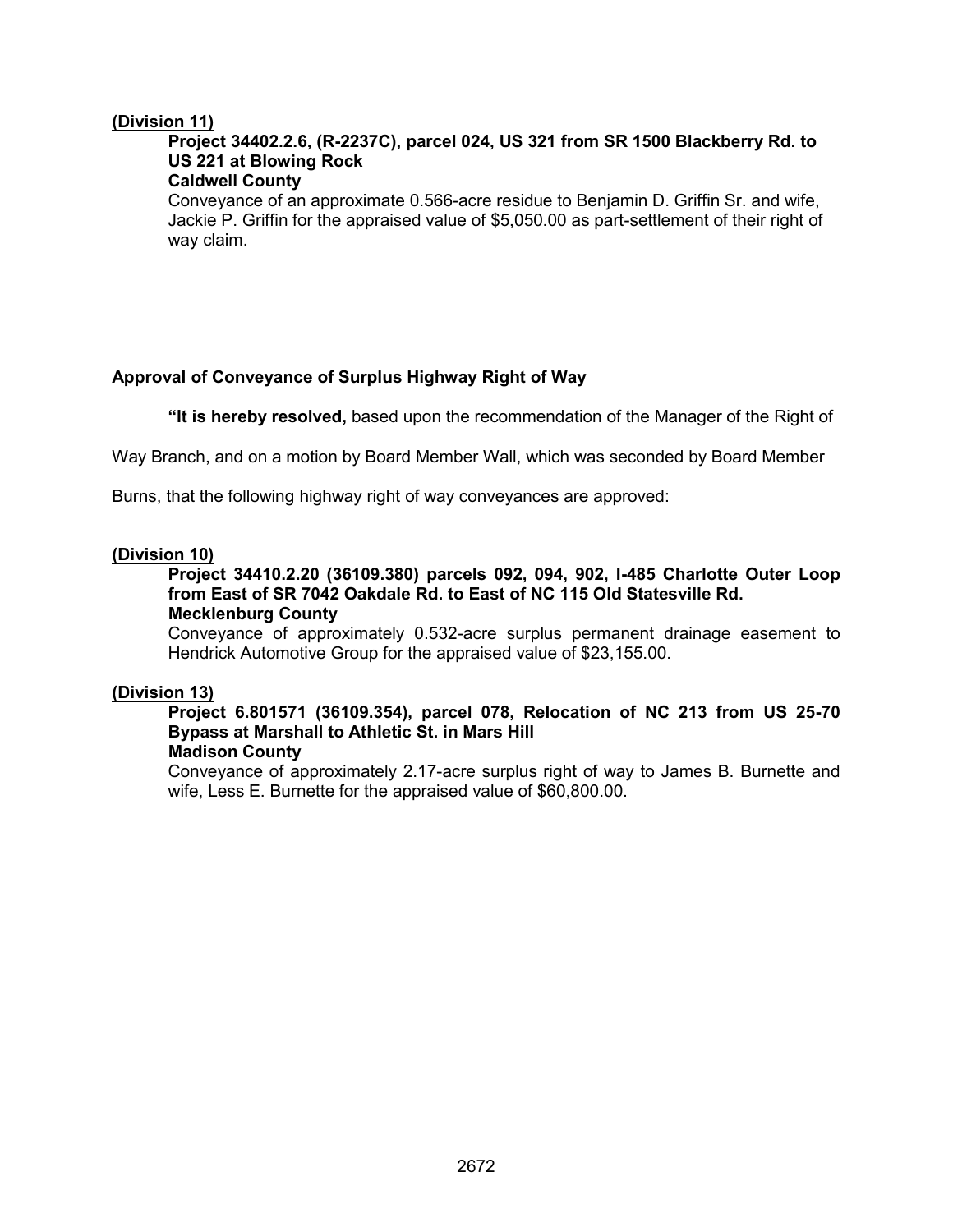#### **Approval of Revision in Control in Access**

 **"It is hereby resolved,** based upon the recommendation of the Manager of the

Right of Way Branch, and on a motion by Board Member Wall, which was seconded by board

Member Burns, that the following highway right of way conveyances are approved:

#### **(Division 1)**

#### **Project 8.2110201 (36109.353), U-3449, parcel 001, Halstead Blvd. Ext. from West of Proposed US 17 Bypass to Existing US 17 Bypass, Hughes Blvd. Pasquotank County**

Grant of a revision in the existing control of access to TGW1 North, LLC and Liberty Warehouse, LLC for the appraised value of \$13,800.00.

#### **(Division 3)**

## **Project 8.1310508 (36109.374), R-0097H, parcel 079A, US 17 From East of SR 1136 Red Bug Rd. to NC 211 at Supply**

#### **Brunswick County**

Grant of a revision in the existing control of access to Baden Investments, a North Carolina General Partnership for no consideration.

#### **Approval - Acquisition of Structures Partially Outside the Right of Way**

A motion was made by Board Member Wall, which was seconded by Board Member

Burns, to approve the following:

The preliminary right of way plans for the following highway projects necessitate the acquisition of a part of certain buildings or structures located within the right of way of projects. Based upon the recommendation of the Manager of the Right of Way Branch and affidavits of independent real estate appraisers, the Board finds that the partial taking of the buildings or structures will substantially destroy the economic value or utility of the buildings or structures.

 The Board finds that such acquisition of the structures or parts thereof outside the right of way are for a public use and are necessary for the construction of the projects.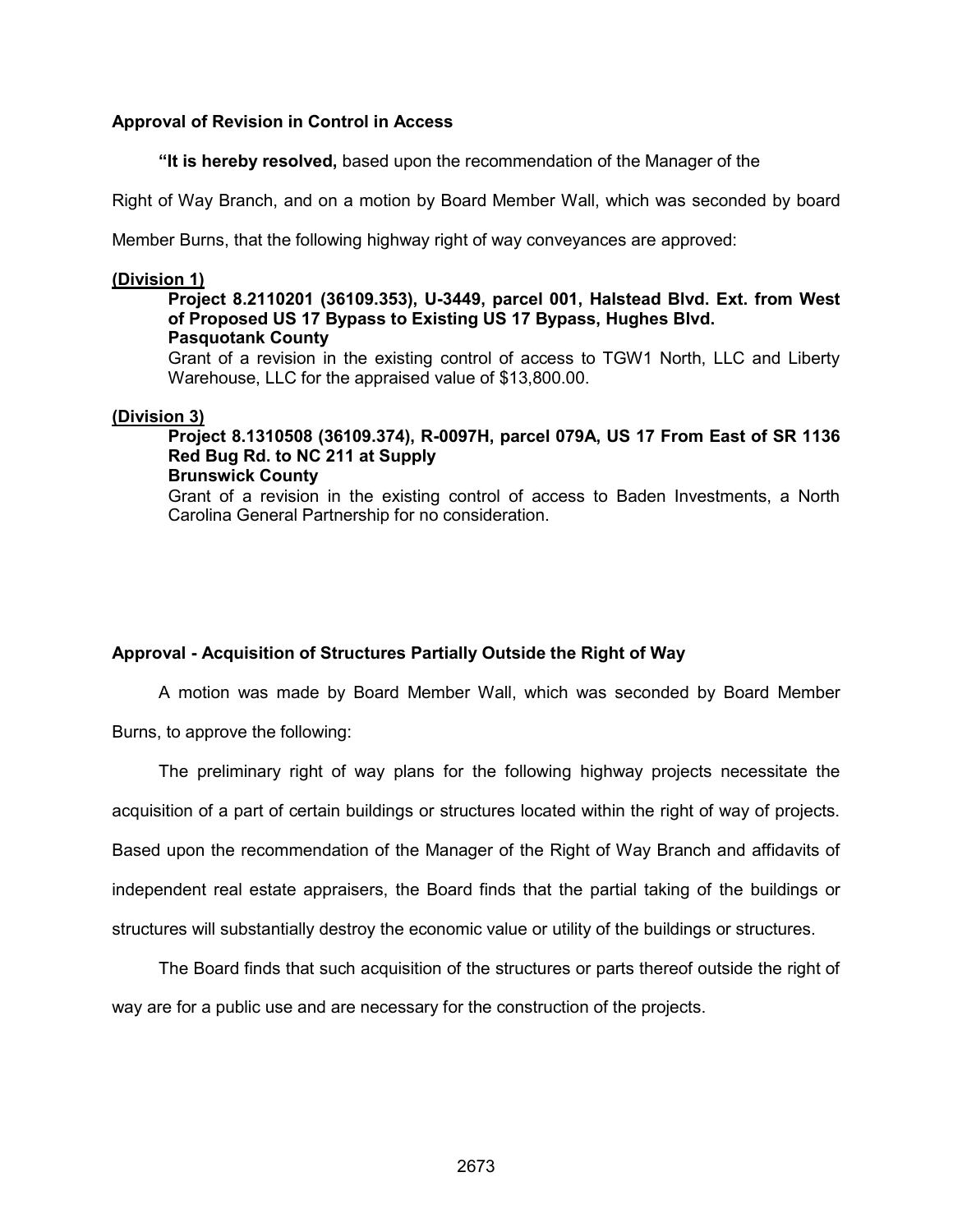The Right of Way Branch has been directed to acquire the below described buildings or structures in their entirety for the construction of the listed projects. The Attorney General, if necessary, is requested to institute proceedings to acquire the buildings or structures in their entirety, together with the right to enter upon the surrounding lands for the purpose of removing the buildings or structures.

#### **(Division 6)**

#### **I. D. No. U-4422, Cumberland County, WBS Element 35024.2.3:**

Parcel 019, W.J. Fuqua, a One story brick business building located Right of Survey Station 21+00, Survey Line –L-.

Parcel 021, Alfred J. Bost, (Secretary of Veterans Affairs) a One story brick dwelling located Right of Survey Station 29+75, Survey Line –L-.

Parcel 037, Jonathan Andrews, a One story brick dwelling located Left of Survey Station 30+10, Survey Line –L-.

Parcel 068, Ruth Hart, a Metal Carport located Right of Survey Station 41+80, Survey Line –L-.

Parcel 070, Evelyn Bryant, a Metal Carport located Right of Survey Station 43+30, Survey Line –L-.

Parcel 059, Michael Hancock (Murphy Hancock, a One story brick dwelling located Left of Survey Station 47+50, Survey Line –L-.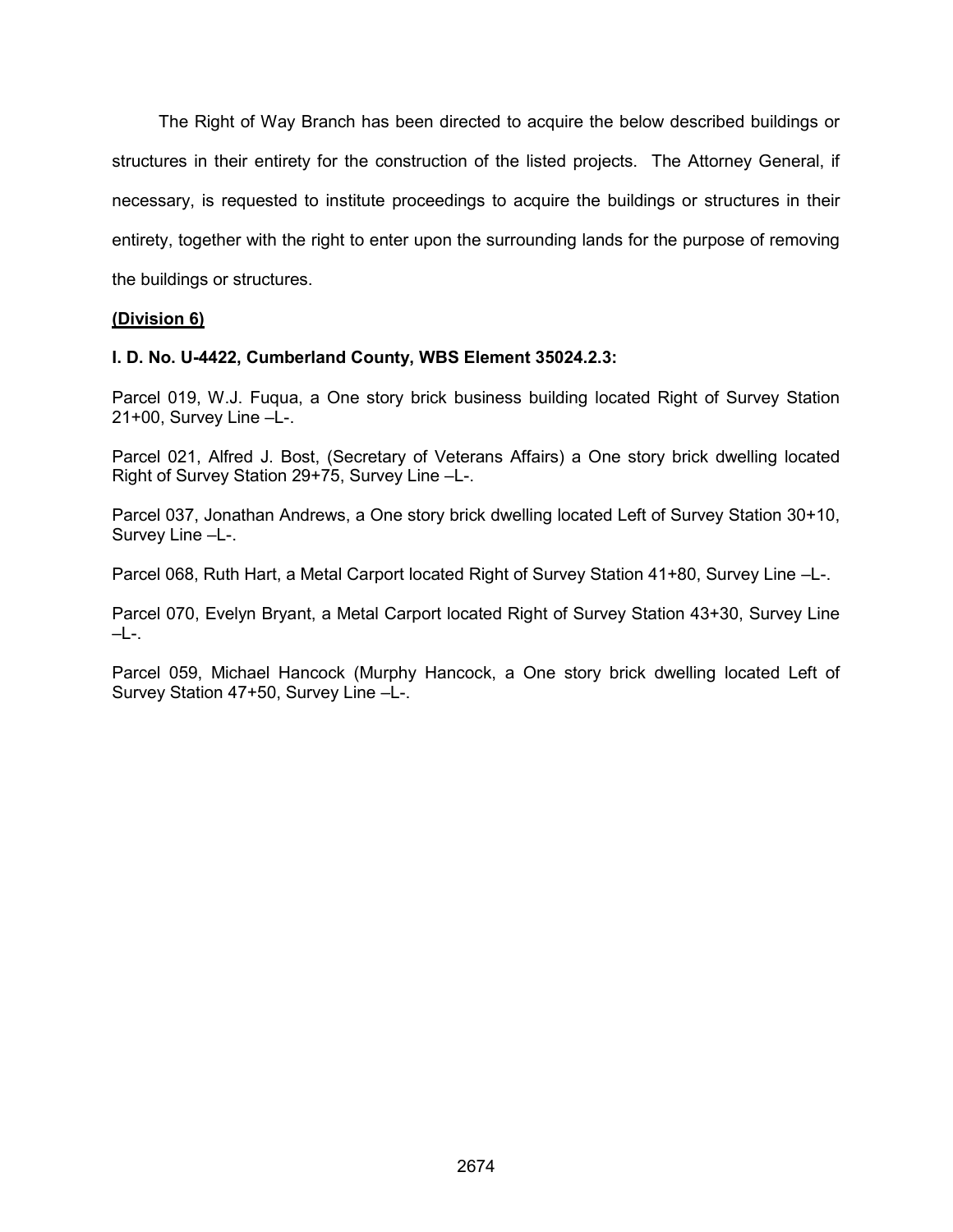#### **Approval - Advance Acquisition of Highway Right of Way**

 Upon recommendation of the Manager of the Right of Way Branch, and on a motion by Board Member Wall, which was seconded by Board Member Burns, the Board approved to authorize the acquisition of the following properties through negotiation or condemnation for purposes of highway construction in order to prevent undue hardship on property owners or to protect the right of way corridor from development prior to regular project approval. The Board finds such acquisitions to be necessary, and hereby authorizes the Right of Way Branch to acquire said properties either by negotiation or by condemnation through the Office of the Attorney General.

#### **(Division 6)**

 **Property of Michael Lindsay I.D. No. U-2519BB, Parcel #930, WBS 34817.1.2, F. A. Project NHF-DPR-0100(001) County of Cumberland** 

**(Division 8)** 

 **Property of Ruby Hopkins I.D. No. R-2536B, Parcel #907, WBS 34450.1.1, F. A. Project NHF-64(19), County of Randolph** 

#### **(Division 9)**

 **Property of Deborah Lindsey I.D. No. U-2579AB, Parcel # 843, WBS 34409, F. A. Project N/A, County of Forsyth** 

 **Property of Dewey Haley I.D. No. R-2247B, Parcel # 857, WBS 34409, F. A. Project N/A, County of Forsyth** 

 **Property of Juliette Baldwin Estate I.D. No. U-2579AB, Parcel # 840, WBS 34409, F. A. Project N/A, County of Forsyth** 

 **Property of Harry B. Hueston I.D. No. U-2579AB, Parcel # 845, WBS 34409, F. A. Project N/A, County of Forsyth**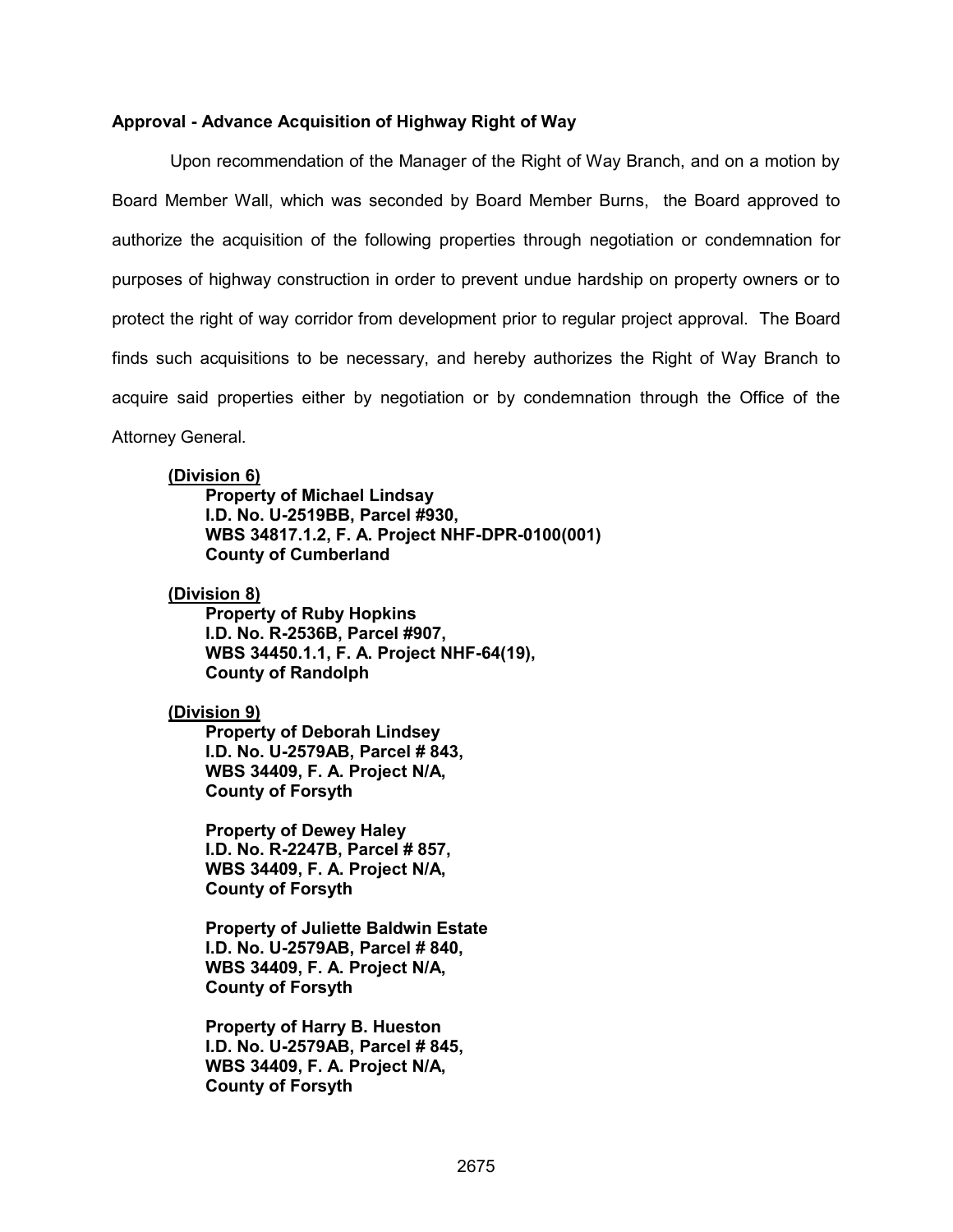**Property of Mary A. Long and Kathy Mayberry I.D. No. R-2247D, Parcel # 901, WBS 34409, F. A. Project N/A, County of Forsyth** 

#### **Approval of Corrections to November Board of Transportation Conveyance of Highway Right of Way Residues**

 **"It is hereby resolved,** based upon the recommendation of the Manager of the Right of

Way Branch, and on a motion made by Board Member Wall, seconded by Board Member

Burns, that the following highway right of way conveyances are approved:

## **Presented as:**

#### **(Division 10)**

**Project F0121, (6.804109), parcel 011, Corner of SR 2805 Harrisburg Rd. and Pence Rd., Charlotte,** 

#### **Mecklenburg County**

Conveyance of approximately 0.37-acre residue to the City Charlotte, the only interested adjoining owner, for the appraised value of \$1,525.00

#### **Corrected to:**

#### **(Division 10)**

#### **Project F0121, (6.804109), parcel 011, Corner of SR 2805 Harrisburg Rd. and Pence Rd., Charlotte,**

#### **Mecklenburg County**

Conveyance of approximately 0.13- acre residue to the City of Charlotte, the only interested adjoining owner, for the appraised value of \$535.00.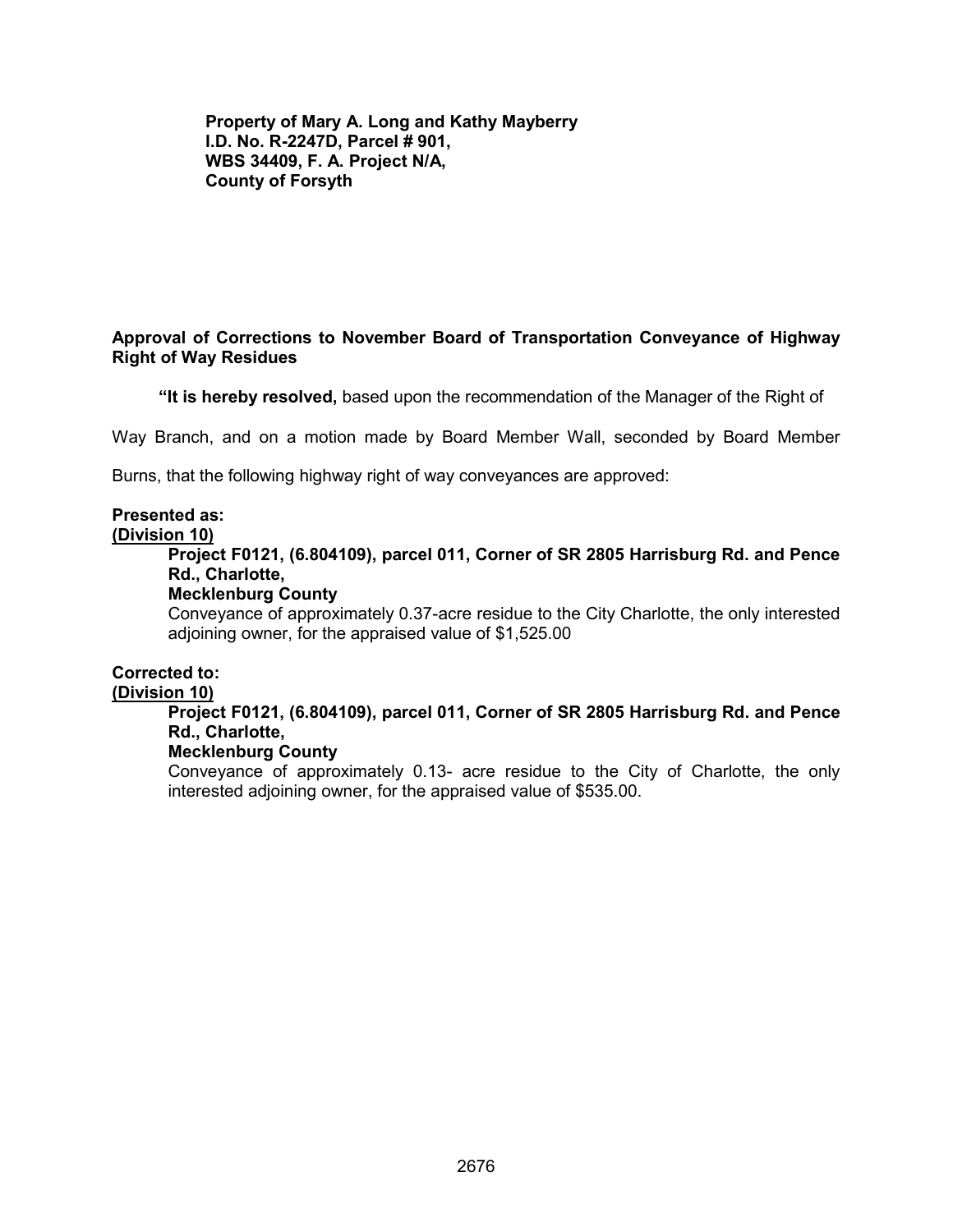#### **Approval – Supplemental Allocation of Highway Maintenance Appropriations FY 2010-2011**

 On July 01, 2010 the Board of Transportation approved an allocation of Maintenance Funds in the amount of \$638,245,641 in accordance with the Continuation Budget. Following the ratification of the Budget Bill, an additional allocation in the amount of \$295,306,787 was approved August 04, 2010 for a total of \$933,552,248. Previously unallocated funds, in the amount of \$5,000,000 in each of the Primary and Secondary Systems, are recommended to be allocated to compensate for the costs associated with this year's uncharacteristically severe winter. The staff recommends that these funds be allocated to the various systems as indicated below:

| <b>Total Distribution</b>                   | \$5,000,000                                                                       | \$5,000,000                                                                         |
|---------------------------------------------|-----------------------------------------------------------------------------------|-------------------------------------------------------------------------------------|
| Distribution of Unallocated<br><b>Funds</b> | <b>DISTRIBUTION OF</b><br><b>UNALLOCATED</b><br><b>PRIMARY FUNDS</b><br>5,000,000 | <b>DISTRIBUTION OF</b><br><b>UNALLOCATED</b><br><b>SECONDARY FUNDS</b><br>5,000,000 |

The staff recommends these funds be adjusted in accordance with page 2.

Upon a motion by Board Member Wall, which was seconded by Board Member Burns, the following was approved:

|                                       | <b>PREVIOUS</b>                       | <b>SUPPLEMENTAL</b> | <b>TOTAL</b>      |
|---------------------------------------|---------------------------------------|---------------------|-------------------|
| <b>SCHEDULE I - PRIMARY SYSTEM</b>    | <b>ALLOCATION</b>                     | <b>ALLOCATION</b>   | <b>ALLOCATION</b> |
| Road Maintenance                      | 106,527,745                           |                     | 106,527,745       |
| Bridge Maintenance (Central)          | 3,998,235                             |                     | 3,998,235         |
| Bridge Maintenance (Divisions)        | 24,976,744                            |                     | 24,976,744        |
| Traffic Signal Maintenance $-$ R-4701 | 6,000,000                             |                     | 6,000,000         |
| <b>Weigh Stations</b>                 | 2,000,000                             |                     | 2,000,000         |
| <b>Renovations of Rest Areas</b>      | 1,200,000                             |                     | 1,200,000         |
| Drug and Alcohol Testing              |                                       | 70,000              | 70,000            |
| Oversize/Overweight Permits           | 6,600,000                             |                     | 6,600,000         |
| Condition Assessment and Performance  | 600,000                               |                     | 600,000           |
| Inmate Labor                          | 7,405,000                             |                     | 7,405,000         |
| Snow and Ice                          | 20,000,000                            | 5,000,000           | 25,000,000        |
| Railroad Signals                      | 415,000                               |                     | 415,000           |
| <b>Beaver Control</b>                 | 112,500                               |                     | 112,500           |
| Management and Technical Training     | 100,000                               |                     | 100,000           |
| <b>Emergency Work Orders</b>          | 500,000                               |                     | 500,000           |
| Non TIP Pavement Activities           | 500,000                               |                     | 500,000           |
| <b>Asphalt Emulsion Storage Tanks</b> |                                       | 50,000              | 50,000            |
| Unallocated                           | 5,000,000                             | (5,000,000)         | 0                 |
|                                       | SUB-<br>\$186,055,224<br><b>TOTAL</b> | \$0                 | \$186,055,224     |